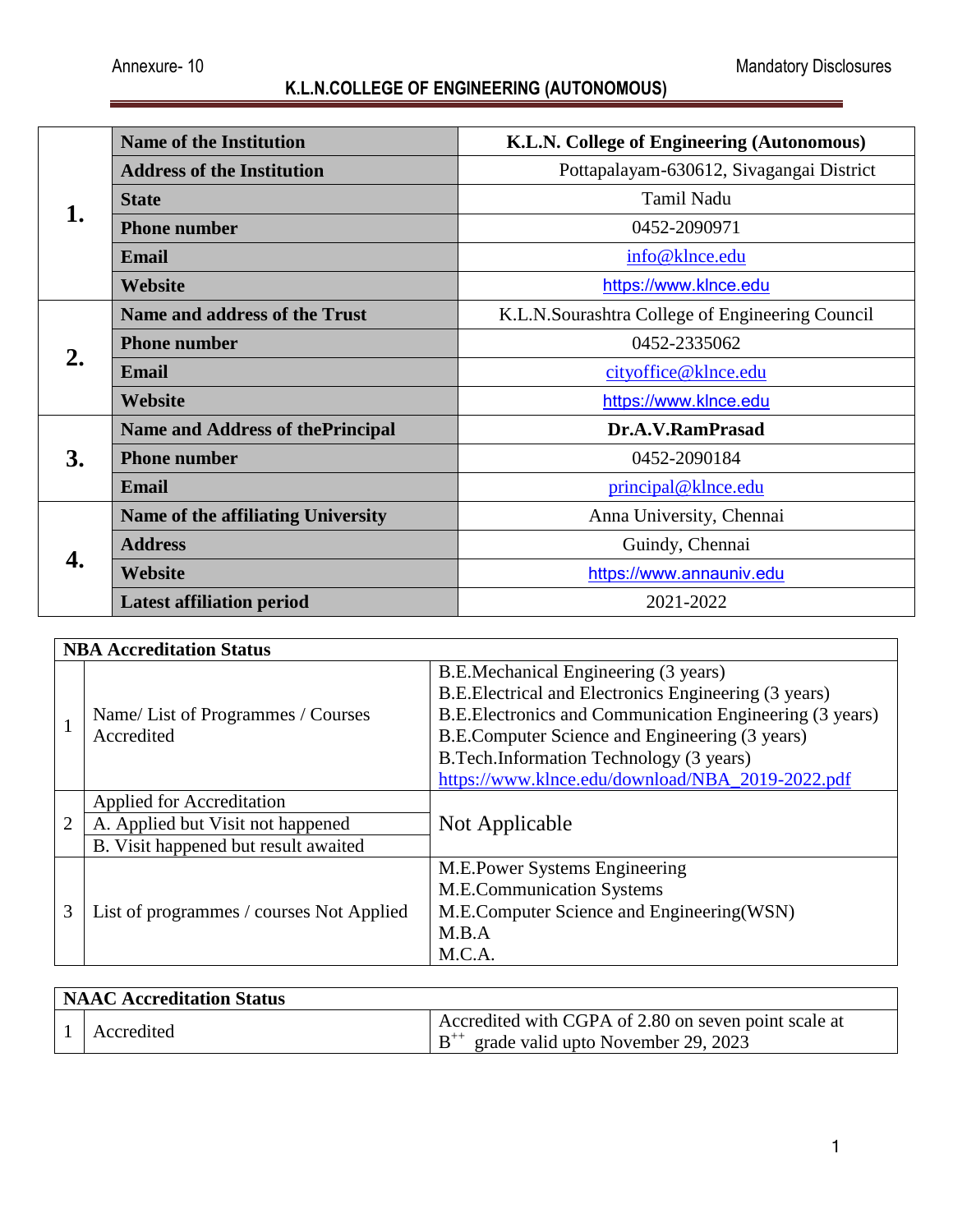## **Name of Programmes approved by AICTE for the year 2021-2022**

| S.No           | <b>Department</b>                                                          | <b>Sanctioned Intake</b><br>for the year<br>2021-2022 | <b>Duration</b> |
|----------------|----------------------------------------------------------------------------|-------------------------------------------------------|-----------------|
| $\mathbf{1}$   | <b>B.E. Mechanical Engineering</b>                                         | 90                                                    | 4 Years         |
| $\overline{2}$ | B.E. Electrical and Electronics Engineering                                | 90                                                    | 4 Years         |
| 3              | B.E. Electronics and Communication Engineering                             | 120                                                   | 4 Years         |
| 4              | B.E. Computer Science and Engineering                                      | 120                                                   | 4 Years         |
| 5              | B. Tech. Information Technology                                            | 90                                                    | 4 Years         |
| 6              | B. Tech. Artificial Intelligence and Data Science                          | 30                                                    | 4 Years         |
| $\overline{7}$ | M.E. Power Systems Engineering                                             | 12                                                    | 2 Years         |
| 8              | M.E. Communication System                                                  | 9                                                     | 2 Years         |
| 9              | M.E. Computer Science and Engineering<br>(With Specialisation in Networks) | 9                                                     | 2 Years         |
| 10             | M.B.A. Master of Business Administration                                   | 60                                                    | 2 Years         |
| 11             | M.C.A.Master of Computer Applications                                      | 60                                                    | 2 Years         |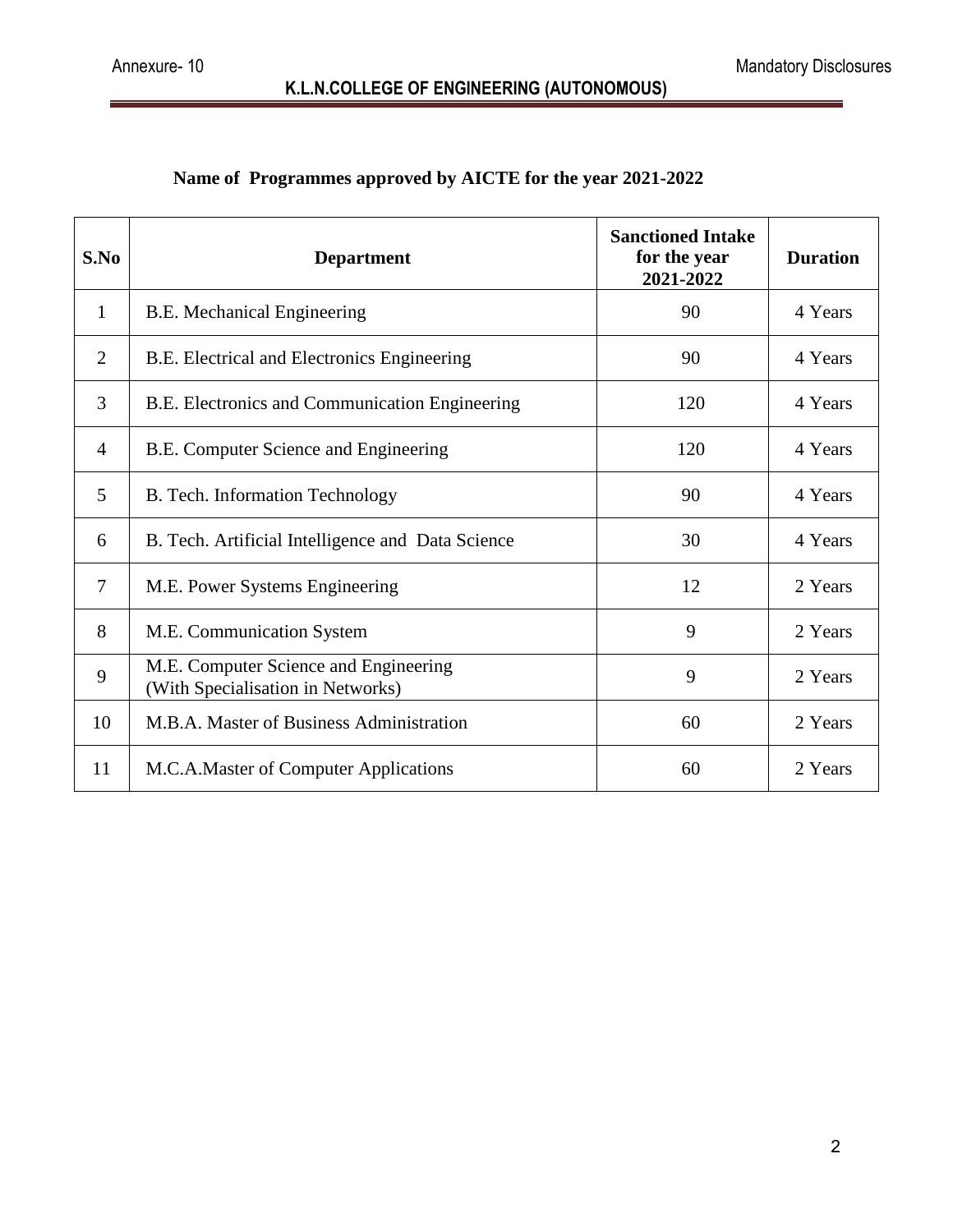#### **Governance:**

| S.<br>No. | <b>Name of the Members</b>                                                                                               | <b>Position</b>                                                                                                              | Occupation                                                           |
|-----------|--------------------------------------------------------------------------------------------------------------------------|------------------------------------------------------------------------------------------------------------------------------|----------------------------------------------------------------------|
| 1.        | Er.K.N.K. Karthik<br>President, KLNCE                                                                                    | Chairman                                                                                                                     | Industrialist                                                        |
| 2.        | Dr. K.N.K. Ganesh<br>Secretary, KLNCE                                                                                    | Member – Representing<br>Management                                                                                          | Industrialist                                                        |
| 3.        | Shri. P.K.Mothilal<br>Treasurer, KLNCE                                                                                   | Member – Representing<br>Management                                                                                          | Industrialist                                                        |
| 4.        | Dr. K.B. Radhakrishnan<br>Vice President, KLNCE                                                                          | Member – Representing<br>Management                                                                                          | Industrialist                                                        |
| 5.        | Shri.K.S.Babjee Gopinath<br>Joint Secretary, KLNCE                                                                       | Member - Representing<br>Management                                                                                          | Industrialist                                                        |
| 6.        | Member (Ex-officio) – nominated by The<br>Regional Officer, SRO,<br>A.I.C.T.E. Chennai - 6.                              | Member (Ex-officio) Representing The<br>Regional Officer, SRO, A.I.C.T.E.<br>(Awaiting Nomination)                           | Member<br>(Ex-officio)                                               |
| 7.        | Nominee from the Chairman, Regional<br>Committee, AICTE, Chennai.                                                        | <b>Member Representing</b><br>Regional Committee of AICTE,<br>Chennai. (Awaiting Nomination)                                 | Industrialist/<br>Technologist/<br>Educationist                      |
| 8.        | Dr.R.Saravanan,<br>Professor, Department of Mechanical<br>Engineering, CEG Campus,<br>Anna University, Chennai - 600 025 | Member – Nominated by the Anna<br>University, Chennai.                                                                       | Nominee of Anna<br>University, Chennai                               |
| 9.        | Nominee of the Commissioner of Technical<br>Education, Chennai.                                                          | Member (Ex-officio) Representing<br><b>State Government</b>                                                                  | Nominee of the<br>Commissioner of<br>Technical Education,<br>Chennai |
| 10.       | Dr.R.Muthuram,<br>Asst.Prof./CSE,Government College of<br>Technology, Coimbatore.                                        | Member - nominated by<br><b>State Government</b>                                                                             | Nominee of State<br>Govt.                                            |
| 11.       | Mr.L.R.J.Karthik<br>Clinical Data Head                                                                                   | Member – Representing as Professional<br>from Industry / Organisation                                                        | Renowned Alumni &<br>Industrialist                                   |
| 12.       | Dr. N.R. Neelakantan<br>Former Professor, Chemical Engg. I.I.T.,<br>Madras                                               | Member – Representing as Renowned<br>Academia                                                                                | Former Professor<br>(I.I.T.Madras)                                   |
| 13.       | Dr. A.V. Ram Prasad<br>Principal, KLNCE                                                                                  | Principal and Member Secretary (Ex-<br>officio) nominated by The Chairman,<br>K.L.N. Sourashtra College of Engg.<br>Council. | Principal                                                            |
| 14.       | Dr.R.M.Satheesh Kumar,<br>Professor & HOD /Au.Engg., KLNCE.                                                              | Member – Representing as Faculty at<br>the level of Professor (E $&$ T)                                                      | <b>Teaching Faculty</b>                                              |
| 15.       | Dr. S.N.R. Srikumar,<br>Professor / MBA, KLNCE                                                                           | Member – Representing as Faculty at<br>the level of Professor (MBA)                                                          | <b>Teaching Faculty</b>                                              |
| 16.       | Dr.J.K.Subashini,<br>Professor & HOD / Maths, KLNCE                                                                      | Member – Representing as Faculty at<br>the level of Professor $(S & H)$                                                      | <b>Teaching Faculty</b>                                              |
| 17.       | Dr.P.S.Kumaresh,<br>Asst. Prof. (SG) / ECE, KLNCE                                                                        | Member – Representing as Faculty at<br>the level of Assistant Professor (E $&$ T)                                            | <b>Teaching Faculty</b>                                              |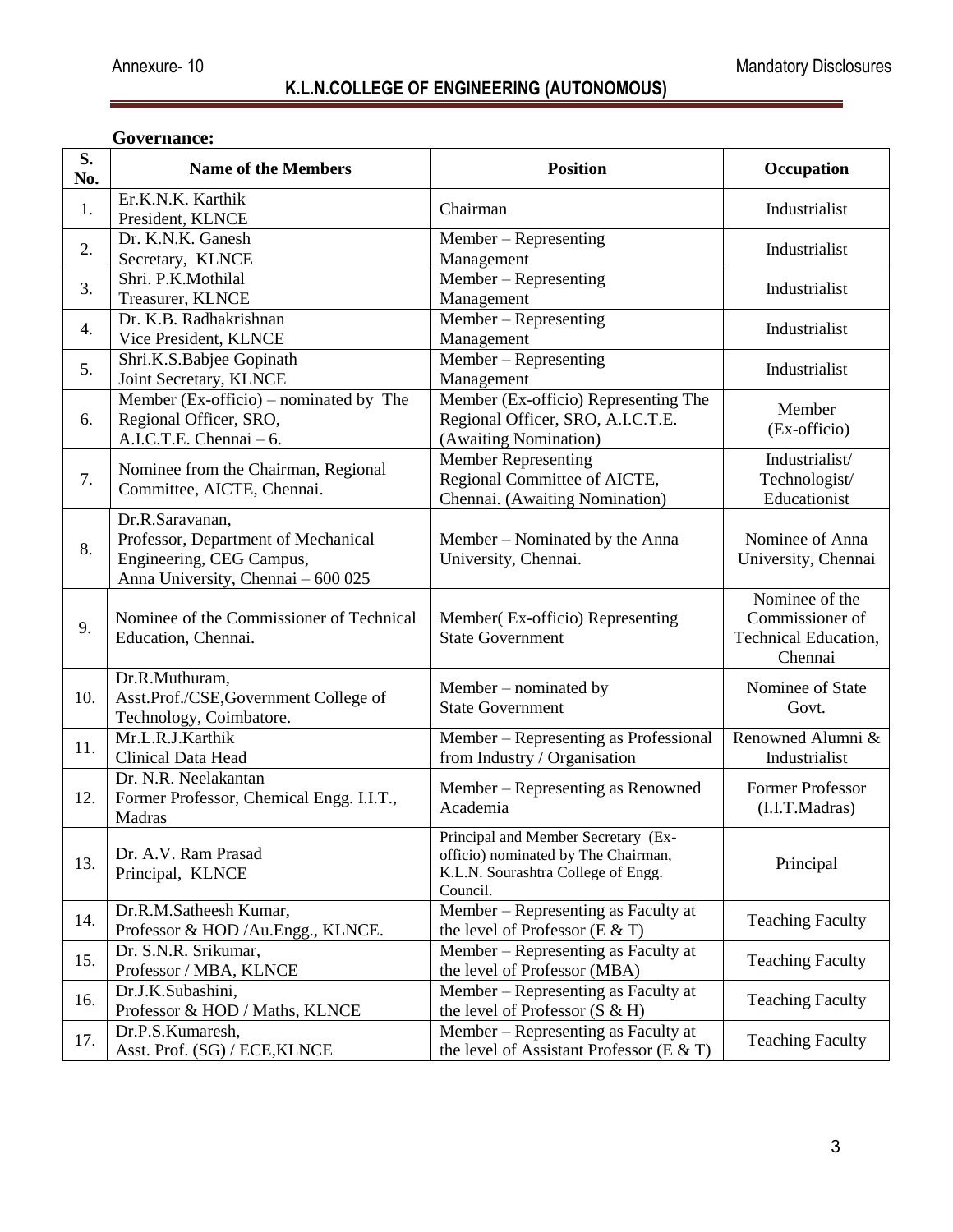#### **COMPOSITION OF AUTONOMOUS GOVERNING BODY MEMBERS**

| S.No. | <b>Name of the Members</b>                | <b>Position</b>                                   |  |
|-------|-------------------------------------------|---------------------------------------------------|--|
| 1.    | Er.K.N.K.Karthik                          | Management $\overline{\&}$                        |  |
|       | President, KLNCE                          | Chair person                                      |  |
| 2.    | Dr.K.N.K. Ganesh,                         | Management                                        |  |
|       | Secretary and Correspondent, KLNCE        |                                                   |  |
| 3.    | Shri.P.K.Mothilal                         | Management                                        |  |
|       | Treasurer, KLNCE                          |                                                   |  |
| 4.    | Dr.K.B.Radhakrishnan                      | Management                                        |  |
|       | Vice President, KLNCE                     |                                                   |  |
| 5.    | ShriK.S.BabjeeGopinath                    | Management                                        |  |
|       | Joint Secretary, KLNCE                    |                                                   |  |
|       | Prof. M.R.Bhagwan Singh                   |                                                   |  |
| 6.    | Professor of Mech.Engg.(Retd)             | U.G.C.Nominee                                     |  |
|       | B.M.S.College of Engineering, Bangaluru.  |                                                   |  |
|       | Dr.M. Sarojadevi Professor,               |                                                   |  |
| 7.    | Department of Chemistry.                  | Anna University Nominee                           |  |
|       | CEG Campus, Anna University, Chennai      |                                                   |  |
| 8.    | <b>State Government Nominee</b>           | <b>Awaiting Nomination</b>                        |  |
|       | Mr.P.G.S. Dinesh Davidson                 |                                                   |  |
| 9.    | Asst. VicePresident(Operations),          | Member from Industry<br>(Nominated by Management) |  |
|       | J.K. Fenner India Ltd, Madurai.           |                                                   |  |
| 10.   | Dr.A.V.Ram Prasad                         | Ex-officio Member                                 |  |
|       | Principal, KLNCE                          |                                                   |  |
| 11.   | Dr.V.Kejalakshmi                          | SeniorTeacher                                     |  |
|       | Professor & Head / ECE                    |                                                   |  |
| 12.   | Dr.R.M.SatheeshKumar                      | <b>SeniorTeacher</b>                              |  |
|       | Professor & Head / Automobile Engineering |                                                   |  |
| 13.   | Dr.S.N.R.Srikumar                         | <b>SeniorTeacher</b>                              |  |
|       | Professor /MBA                            |                                                   |  |
|       | Dr.P.R. Vijayalakshmi                     |                                                   |  |
| 14.   | Professor & Head / CSE and                | SpecialInvitee                                    |  |
|       | <b>Controller of Examination</b>          |                                                   |  |
| 15.   | Dr. D.Pradeep Kannan                      | Special Invitee                                   |  |
|       | Professor / EIE & IQAC Head               |                                                   |  |

Governing body and Academic Council meeting were held at a period of every six months in each and every Academic year.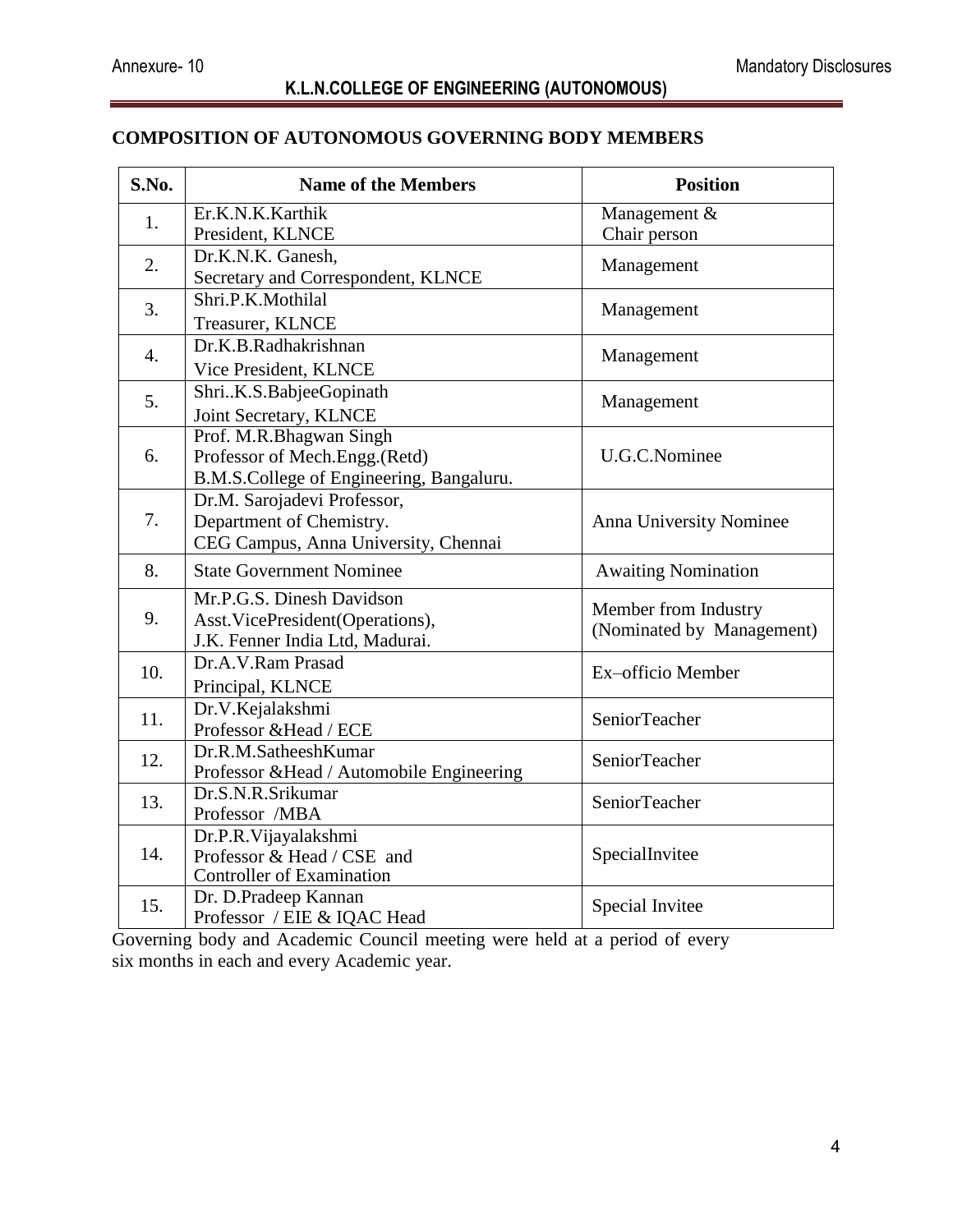# **Academic Council Members**

| S. No. | Name of the member                                                                                                                                                                                                                         | Category                       |
|--------|--------------------------------------------------------------------------------------------------------------------------------------------------------------------------------------------------------------------------------------------|--------------------------------|
| 1.     | Dr.A.V.Ramprasad, Principal                                                                                                                                                                                                                | Chairperson                    |
| 2.     | Dr.Rames Chandra Panda<br>Sr.Principal Scientist, Honorary faculty,<br>Anna University, Chemical Engineering,<br>CSIR-Central Leather research laboratory,<br>Chennai - 600 020.                                                           | Anna University Nominee        |
| 3.     | Dr.K.Sundareswaran<br>Senior Professor,<br>Department of Electrical and Electronics Engineering,<br>National Institute of Technology,<br>Tiruchirappalli - 620 015.                                                                        | Anna University Nominee        |
| 4.     | Dr.Sishaj P Simon<br>Associate Professor,<br>Department of Electrical and Electronics Engineering,<br>National Institute of Technology,<br>Tiruchirappalli - 620 015.                                                                      | <b>Anna University Nominee</b> |
| 5.     | Dr.P.Asokan<br>Professor HAG,<br>Department of Production Engineering,<br>National Institute of Technology,<br>Tiruchirappalli - 620 015.                                                                                                  | Academician                    |
| 6.     | Dr.A.Antony Franklin<br>Associate Professor,<br>Department of Computer Science and Engineering,<br>Indian Institute of Technology, Hyderabad - 502 285.                                                                                    | Academician                    |
| 7.     | Dr.M.Manohar<br>Deputy General Manager,<br>Booster Hardware Fabrication Facilities (Materials &<br>Mechanical Entity)<br>Vikram Sarabhai Space Centre, Department of Space,<br>Government of India, ISRO,<br>Thiruvananthapuram - 695 022. | <b>Research Organization</b>   |
| 8.     | Dr.S.J.Thiruvengadam<br>Professor and Dean (Academics),<br>Thiagarajar College of Engineering, Madurai - 625 015.                                                                                                                          | Academician                    |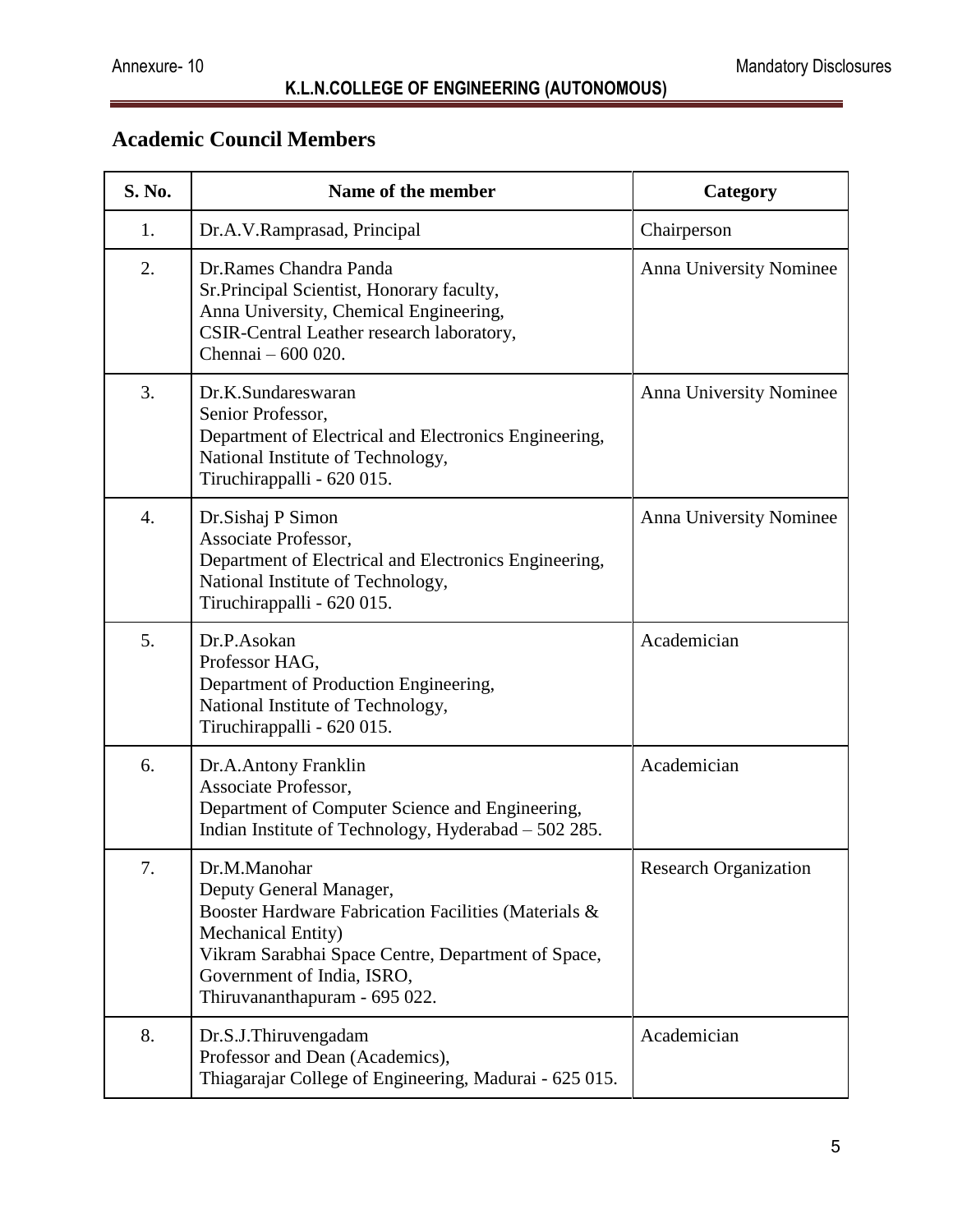| <b>S. No.</b> | Name of the member                                                                                      | Category                                                                                           |
|---------------|---------------------------------------------------------------------------------------------------------|----------------------------------------------------------------------------------------------------|
| 9.            | Mr. S.M. Manikandan<br>Chief Operating Officer,<br>M/s.Aparajitha Software Services Pvt. Ltd., Madurai. | Industrialist                                                                                      |
| 10.           | Dr.P.Udhaya Kumar                                                                                       | Chairman BoS /<br>Department of<br>Mechanical Engineering                                          |
| 11.           | Dr.S.M.Kannan                                                                                           | Member Secretary &<br>Chairman BoS /<br>Department of Electrical<br>and Electronics<br>Engineering |
| 12.           | Dr.V.Kejalakshmi                                                                                        | Chairman BoS /<br>Department of Electronics<br>and Communication<br>Engineering                    |
| 13.           | Dr.P.R. Vijayalakshmi                                                                                   | Chairman BoS /<br>Department of Computer<br>Science and Engineering                                |
| 14.           | Dr.P. Ganesh Kumar                                                                                      | Chairman BoS /<br>Department of<br><b>Information Technology</b>                                   |
| 15.           | Dr.R.M.Satheesh Kumar                                                                                   | Chairman BoS /<br>Department of<br><b>Automobile Engineering</b>                                   |
| 16.           | Prof.S.Nagammai                                                                                         | Chairman BoS /<br>Department of Electronics<br>and Instrumentation<br>Engineering                  |
| 17.           | Dr.T.Jothimurugan                                                                                       | Chairman BoS /<br>Department of<br><b>Management Studies</b>                                       |
| 18.           | Dr.M.R.Ilango                                                                                           | Chairman BoS /<br>Department of Master of<br><b>Computer Application</b>                           |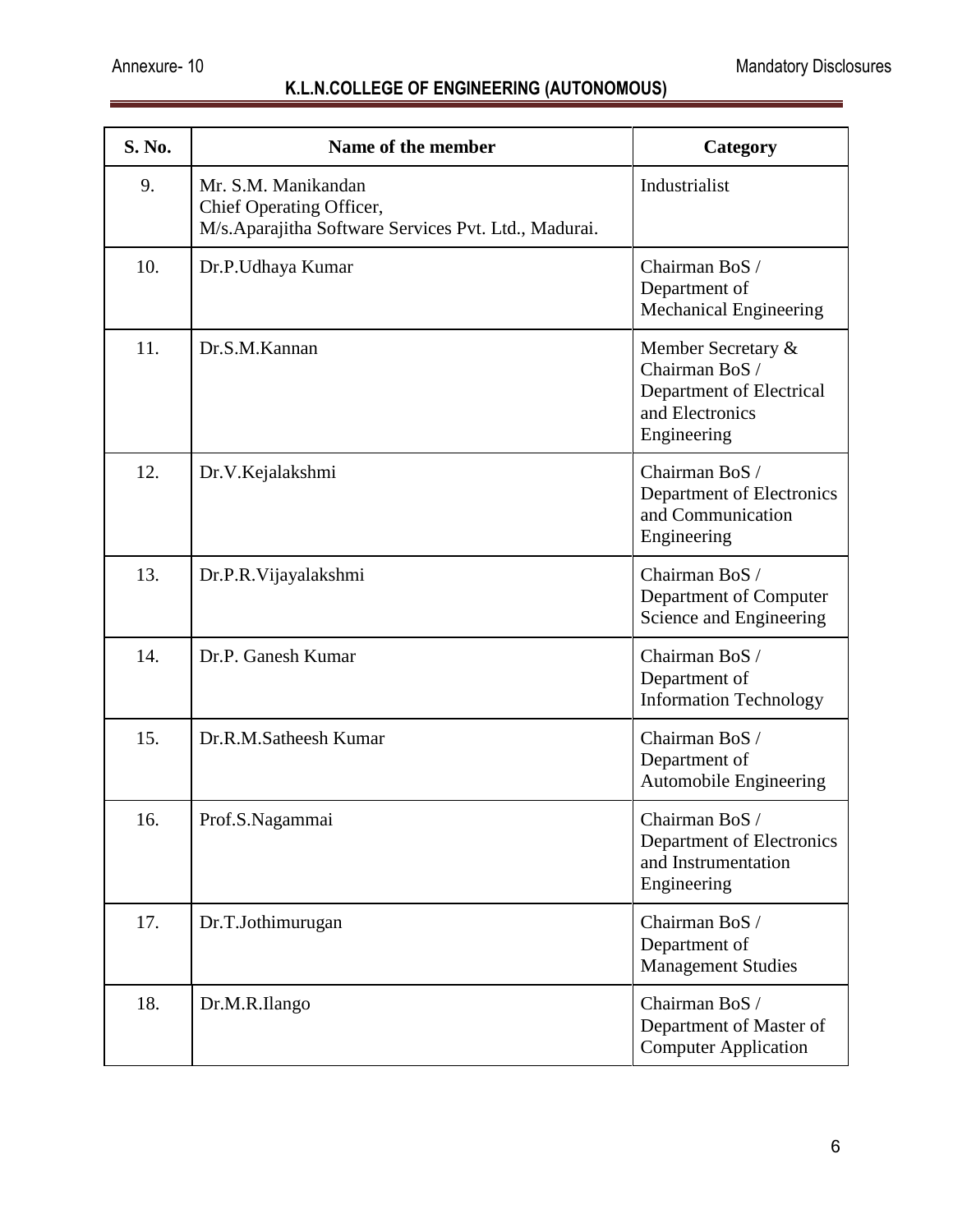| S. No. | Name of the member   | Category                                                                        |
|--------|----------------------|---------------------------------------------------------------------------------|
| 19.    | Dr.J.K.Subashini     | Chairman BoS /S & H                                                             |
| 20.    | Prof.N.V.Karthikeyan | HOD / Physics                                                                   |
| 21.    | Prof. O.D. Shakila   | HOD / Chemistry                                                                 |
| 22.    | Dr.A.Raviekkumar     | HOD / English                                                                   |
| 23.    | Dr.M.R.Thansekhar    | Professor / Mechanical<br>Engineering                                           |
| 24.    | Dr.R.Lakshmi         | Associate Professor /<br><b>Computer Science and</b><br>Engineering             |
| 25.    | Prof.T.R.Muthu       | <b>Assistant Professor</b> /<br>Electronics and<br>Communication<br>Engineering |
| 26.    | Dr.R.Selvarani       | <b>Associate Professor</b> /<br>Mathematics                                     |

## **Planning and Monitoring Board**

| S.No.          | <b>Name</b>             | <b>Position</b><br>(Chairman/<br>Member/) | <b>Present professional position/Occupation</b>                         |
|----------------|-------------------------|-------------------------------------------|-------------------------------------------------------------------------|
|                | Dr.A.V.Ram Prasad       | Chairman                                  | Principal                                                               |
| 2              | Dr.S.Rajaram            | Member                                    | Professor, ECE<br>Thiagarajar College of Engineering, Madurai           |
| 3              | Mr.B.Saravanan          | Member                                    | Sr.Manager, Manufacturing,<br>Sundaram Industries (TVS Rubber), Madurai |
| $\overline{4}$ | Dr. R.M. Satheesh Kumar | Member                                    | HOD/Auto.Engg.                                                          |
| 5              | Dr. V. Kejalakshmi      | Member                                    | HOD//ECE                                                                |
| 6              | Dr. T. Jothi Murugan    | Member                                    | Director/MBA & MR                                                       |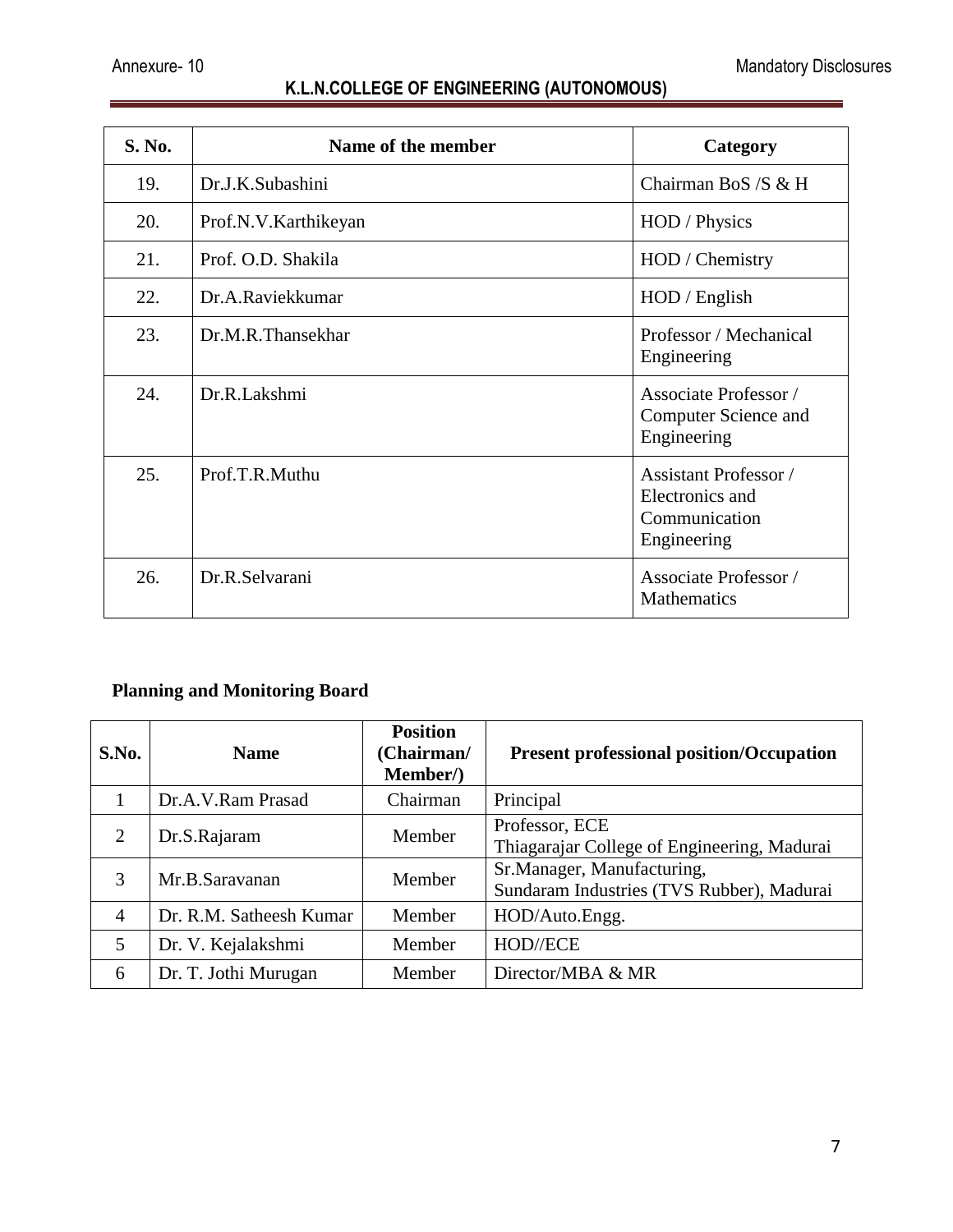# **Discipline and Welfare Committee**

| S.No.          | <b>Name</b>      | <b>Position</b> | Category               |
|----------------|------------------|-----------------|------------------------|
|                | Dr.Ramprasad.A V | Chairman        | Principal              |
| $\overline{2}$ | Dr.Umarani.A     | Member          | Convener               |
| 3              | Dr.Kannan S M    | Member          | Head of the Department |
| $\overline{4}$ | Dr.Kejalakshmi.V | Member          | Head of the Department |
| 5              | Dr.Ganeshkumar.P | Member          | Head of the Department |
| 6              | Mrs.Nagammai.S   | Member          | Lady faculty member    |

#### **Grievance Redressal Committee**

| S.No                        | <b>Name of the Faculty</b> | Designation/<br><b>Dept</b> | <b>Position</b> |
|-----------------------------|----------------------------|-----------------------------|-----------------|
| 1                           | Dr.A.V.Ramprasad           | Principal                   | Chairman        |
| $\mathcal{D}_{\mathcal{L}}$ | Dr.A.Umarani               | Professor/EIE               | Convener        |
| 3                           | Dr.B.Buvaneshwari          | ASP1/ECE                    | Co Convener     |
| 4                           | Dr. A.Hemalatha            | <b>ASP1/MECH</b>            | Member          |
| 5                           | Dr.C.Vimalarani            | ASP1/EEE                    | Member          |
| 6                           | Dr.P.Karpagavalli          | ASP1/ECE                    | Member          |
| 7                           | Dr.R.Lakshmi               | ASP1/CSE                    | Member          |
| 8                           | Ms.S. Vijayasharmila       | AP2/IT                      | Member          |
| 9                           | Mrs.N.Vishnudevi           | AP2/EIE                     | Member          |
| 10                          | Mrs. T. Shobana Devi       | AP2/MBA                     | Member          |
| 11                          | Mrs.M.S.C.Sujitha          | AP2/MCA                     | Member          |
| 12                          | Dr.G.J.Deeparani           | <b>ASP/CHEM</b>             | Member          |
| 13                          | Dr.S.Gomathi,              | Counselor                   | Member          |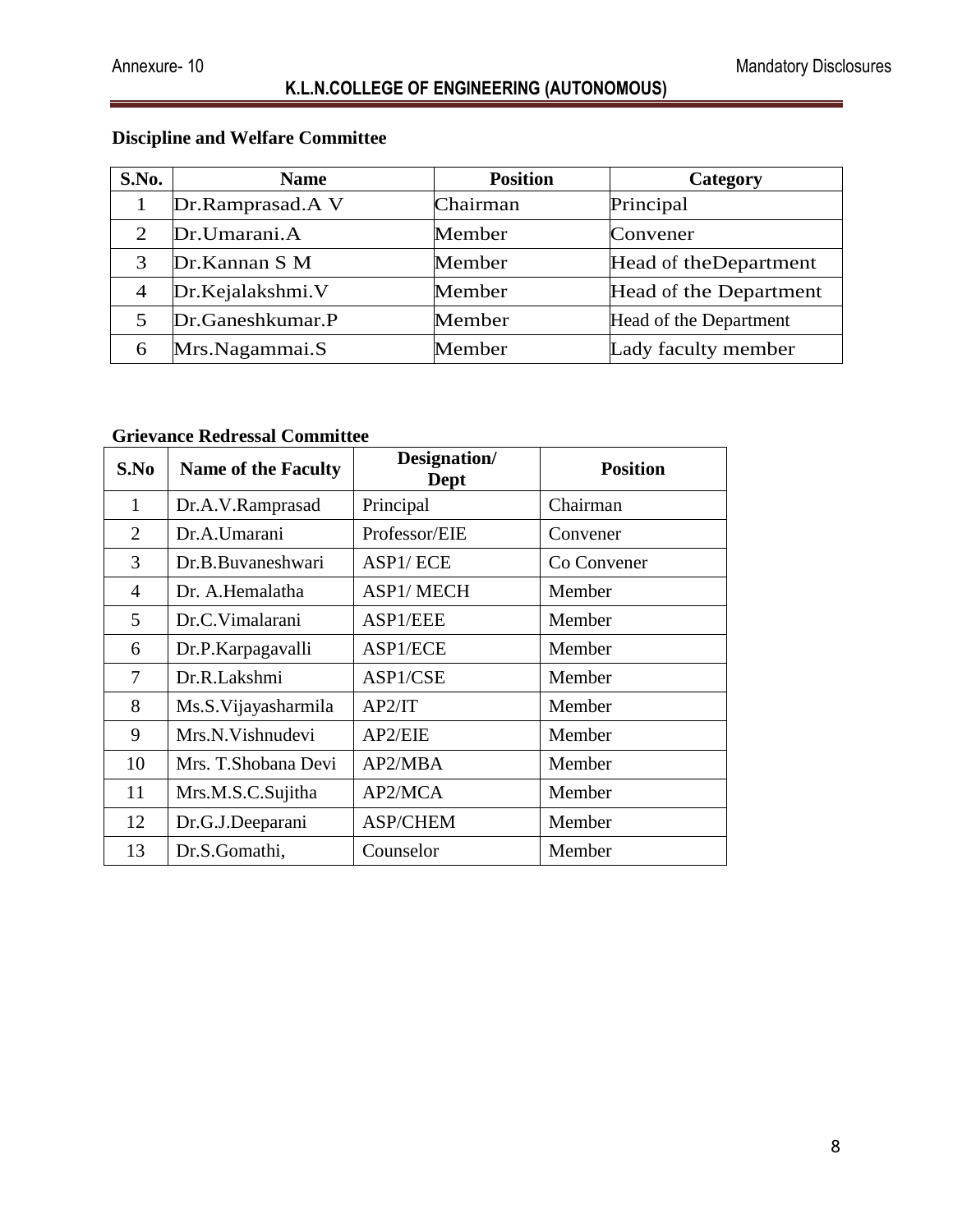# **Internal Quality Assurance Cell (IQAC)**

| S.No. | <b>Name</b>                                                                    | Category                            |
|-------|--------------------------------------------------------------------------------|-------------------------------------|
| 1.    | Dr. K.N.K. Ganesh<br>Secretary & Correspondent                                 | <b>Management Representative</b>    |
| 2.    | Dr. A.V.Ramprasad, Principal                                                   | Chairperson                         |
| 3.    | Dr.D.Pradeepkannan, Prof/EIE                                                   | Coordinator-IQAC                    |
| 4.    | Dr.S.Venkatesan, Prof/EEE                                                      | Co-coordinator                      |
| 5.    | Dr.S.M.Kannan, Prof & Head/EEE                                                 | Member (teacher)                    |
| 6.    | Dr.V.Kejalakshmi, Prof & Head/ECE                                              | Member (teacher)                    |
| 7.    | Dr.p. Udhayakumar, Prof & Head/Mech                                            | Member (teacher)                    |
| 8.    | Dr. P.R. Vijayalakshmi, Prof & Head/CSE                                        | Member (teacher)                    |
| 9.    | Dr.P.Ganeshkumar Prof & Head/IT                                                | Member (teacher)                    |
| 10.   | Dr.M.R.Ilango Director MCA                                                     | Member (teacher)                    |
| 11.   | Dr.T.Jothimurugan ,Director MBA                                                | Member (teacher)                    |
| 12.   | Dr.S.Porselvi, AP/Mech                                                         | Member (teacher)                    |
| 13.   | Mr.A.P.Ram Ganesh, AP/IT                                                       | Member (teacher)                    |
| 14.   | Mt. S. M. Baskar, Manager K.L.N.CE                                             | Member(Administrative Staff)        |
| 15.   | Dr. B. Parthasarathy , Prof/ EEE                                               | Member (Alumni representative)      |
| 16.   | Mr. T.S.Rambhilash Babu,<br>Managing Director,<br>Jayasree spun bonds, Madurai | Member (Industrial External Expert) |
| 17.   | Mr.K.V.R.Srinivasan,                                                           | Member(parent representative)       |
| 18.   | Ms. B.Keerthana, Roll no:216302, I-year AIDS                                   | Member (Student Representative)     |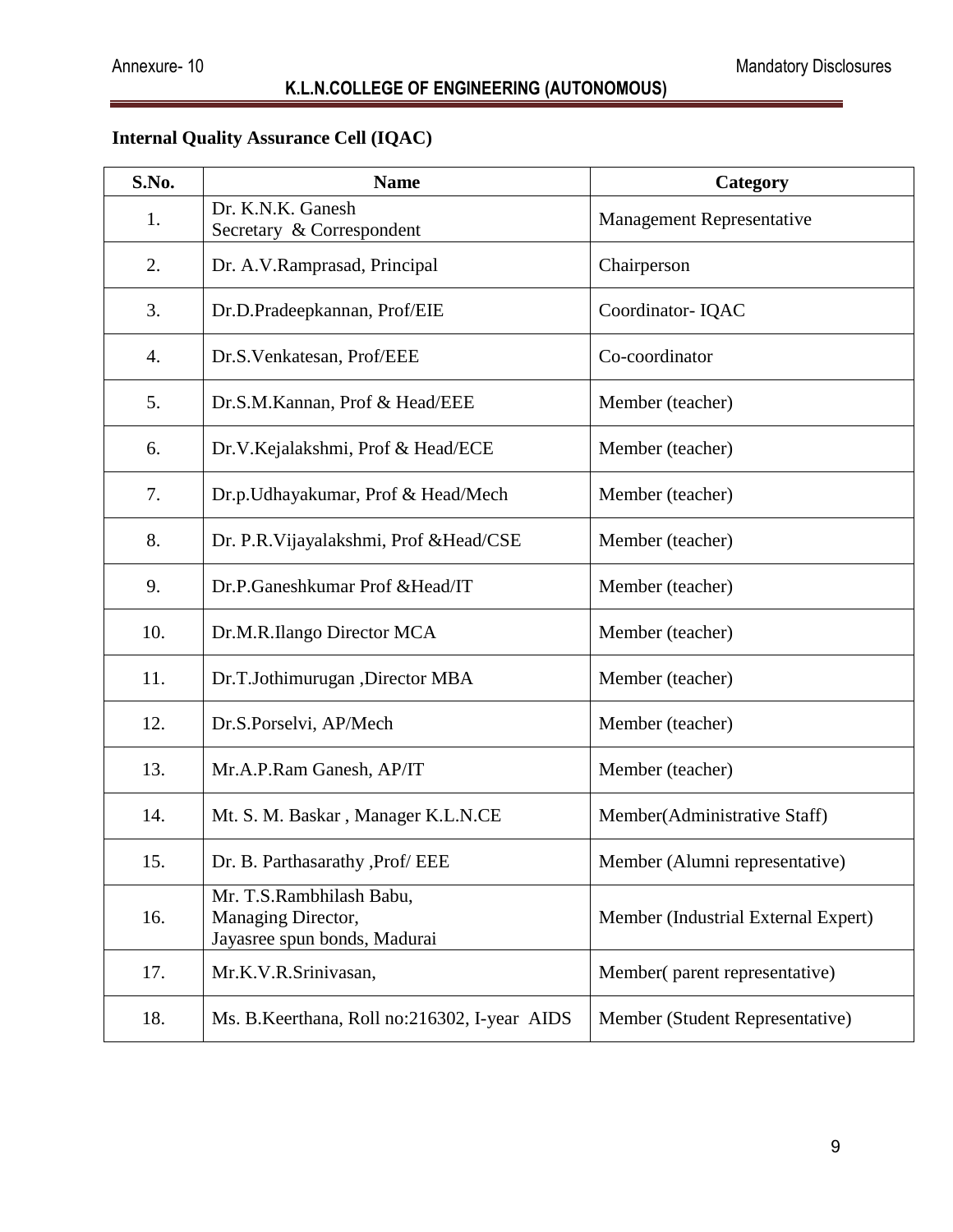# **Anti Ragging Committee**

|                         | <b>Anti Ragging Committee</b> |                 |                                                                                                                                 |  |
|-------------------------|-------------------------------|-----------------|---------------------------------------------------------------------------------------------------------------------------------|--|
| S.No.                   | <b>Name</b>                   | <b>Position</b> | Category                                                                                                                        |  |
| $\mathbf{1}$            | Dr. A.V. Ramprasad            | Chairman        | Principal                                                                                                                       |  |
| $\overline{2}$          | Dr.A.Umarani,                 | Convener        | Professor / EIE                                                                                                                 |  |
| 3                       | Dr. A.Hemalatha,              | Member          | ASP1/MECH                                                                                                                       |  |
| $\overline{\mathbf{4}}$ | Dr.S.Balamurugan              | Member          | AP(SG)/EIE                                                                                                                      |  |
| 5                       | Dr.S.Sabarinathan             | Member          | AP(SG)/Maths                                                                                                                    |  |
| 6                       | Mr.Sethu S                    | Member          | Police Department, Inspector of Police<br>Tiruppuvanam Police Station,<br>Sivagangai Dist                                       |  |
| $\overline{7}$          | Mr.Amaladoss A                | Member          | <b>District Authority: Village Administrative</b><br>Officer, Pottapalayam - 630 612.                                           |  |
| 8                       | Ms. Bimla Chandrasekar        | Member          | Director EKTA Resource Centre for Women<br>Bethel Nagar, Bible Bhavan Street, Bypass<br>Road, Ponmeni, Madurai- 625 016.        |  |
| $\boldsymbol{9}$        | Mr. V. Devanathan             | Member          | <b>Local Media:</b> Education Reporter,<br>THE TIMES OF INDIA, Madurai                                                          |  |
| <b>10</b>               | Mr. M. Annadurai,             | Member          | Representatives of parents, 1/313, Section<br>Officer in Madurai High Court, Mullainagar,<br>Kadhakkinaru(PO), Madurai - 625107 |  |
| 11                      | Ms. Prathiksha K              | Member          | Student II Year, Representatives of Students                                                                                    |  |
| 12                      | Mr.THIRUKODI SAMMARS A        | Member          | Student , IV Mech, Representatives of<br><b>Students</b>                                                                        |  |
| 13                      | MrSoundrapandi                | Member          | Representatives Non-Teaching,<br>Foreman Instructor                                                                             |  |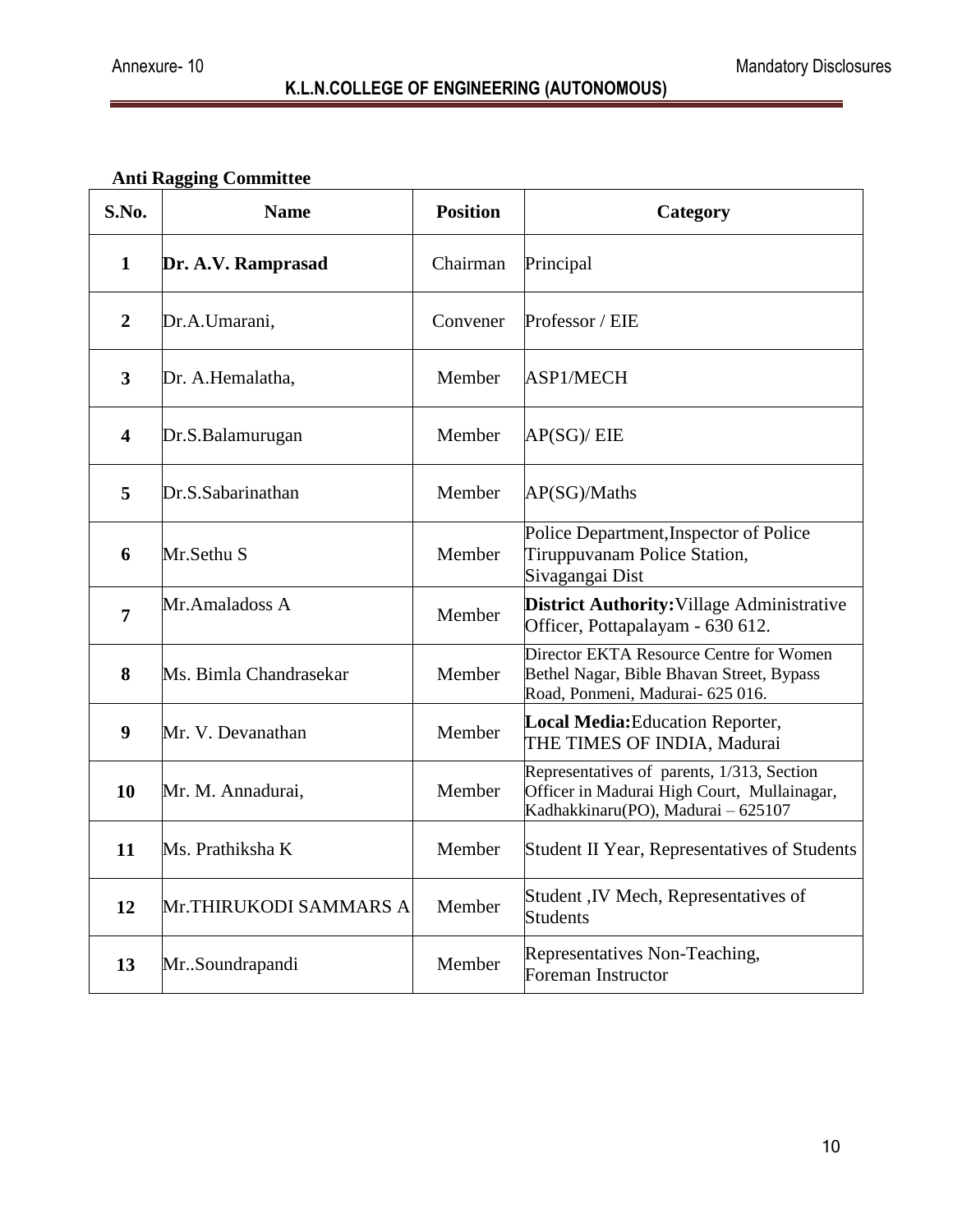| S. No. | <b>Name</b>             | <b>Position in ICC</b> | <b>Profession</b>              |
|--------|-------------------------|------------------------|--------------------------------|
| 1.     | Dr.A.V.Ramprasad        | Advisor                | Principal                      |
| 2.     | Dr.A.Umarani            | Convener               | Prof /EIE                      |
| 3.     | Dr.S. Ilangovan         | Co-Convener            | ASP1/IT                        |
| 4.     | Mrs.N.Vishnudevi        | Co-Convener            | AP2/EIE                        |
| 5.     | Dr.N. Nagasubramanian   | Member                 | AP2/Mech                       |
| 6.     | Mrs. M. Amudha          | Member                 | AP/(Sr.Gr)/ECE                 |
| 7.     | Mrs. R.Sridevi          | Member                 | AP/EEE                         |
| 8.     | Dr.T.R.Vedhavathy       | Member                 | Prof/CSE                       |
| 9.     | Mr.K. Vimal             | Member                 | AP2/IT                         |
| 10.    | Mr.N. Rajkumar          | Member                 | ASP1/Auto                      |
| 11.    | Dr.R.S.Balasenthil      | Member                 | ASP1/MBA                       |
| 12.    | Mrs.M.S.C.Sujitha       | Member                 | AP1/MCA                        |
| 13.    | Mrs. K.K. Sharmila      | Member                 | Sr.Lab.Inst.                   |
| 14.    | Mrs. Bimla Chandrasekar | Member                 | Ekta Resource centre for Women |

#### **COMPLIANT COMMITTEE MEMBERS (ICC)**

#### **WOMEN EMPOWERMENT CELL (WEC)**

| S.No | <b>Name</b>           | <b>Designation</b> | Category            |
|------|-----------------------|--------------------|---------------------|
| 1.   | Dr.A.V.Ramprasad      | Principal          | <b>Chief Patron</b> |
| 2.   | Dr. S. Ilangovan      | ASP1/IT            | Advisor             |
| 3.   | Dr.A.Umarani          | Prof /EIE          | Convenor            |
| 4.   | Dr.B.Buvaneswari      | ASP1/ECE           | Co-Convenor         |
| 5.   | Dr. C. Anbu Meenakshi | ASP1/MECH          | Member              |
| 6.   | Dr. P. Karpagavalli   | <b>ASP/ECE</b>     | Member              |
| 7.   | Dr. M.Ganesh Kumari   | AP(Sr.Gr)/EEE      | Member              |
| 8.   | Mrs.S.Jeneba          | AP2/IT             | Member              |
| 9.   | Dr. S.Subhashini      | AP2/CSE            | Member              |
| 10.  | Mrs.N.Vishnudevi      | AP2/EIE            | Member              |
| 11.  | Mrs.M.S.C.Sujitha     | AP1/MCA            | Member              |
| 12.  | Mrs. B.Shanthi        | AP (SG)/MBA        | Member              |
| 13.  | Mrs. R. Kalaiselvi    | <b>AP2/MATHS</b>   | Member              |
| 14.  | Dr. G.J.Deeparani     | AP2/ CHEM          | Member              |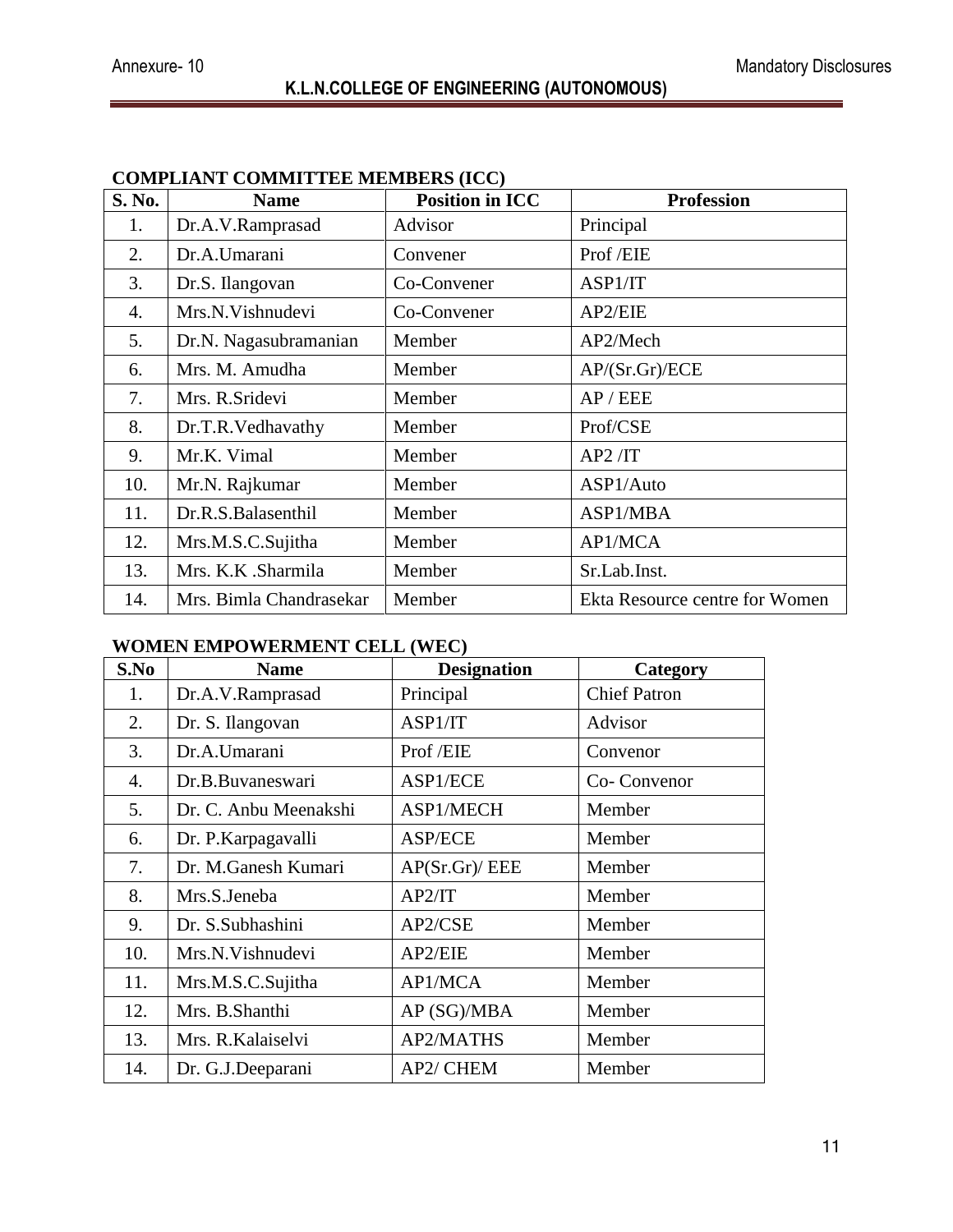#### **STUDENT WELFARE COMMITTEE**

| S.No | <b>Name</b>        | <b>Designation</b>              | Category |
|------|--------------------|---------------------------------|----------|
|      | Dr.S.Ilangovan     | <b>Associate Professor/IT</b>   | Convener |
|      | Dr.S.Sivaram       | <b>Associate Professor/Mech</b> | Member   |
|      | Mr.V.Aravindarajan | <b>Assistant Professor/IT</b>   | Member   |
|      | Dr.T.Anantha Kumar | Director/Physical Education     | Member   |

#### **INNOVATION PROMOTION CELL**

| S.No. | <b>Name and Designation</b>                | <b>Position in IPC</b>       |
|-------|--------------------------------------------|------------------------------|
| 1.    | Dr. A.V. Ramprasad, Principal              | <b>IPC Chair Person</b>      |
| 2.    | Mr.S.Selvakumar, AP2/ECE                   | <b>IPC Chief Coordinator</b> |
| 3.    | Mr. S. Nallathambi, AP2/MECH               | <b>IPC Member/MECH</b>       |
| 4.    | Dr. S. Manoharan, AP(Sr.Gr)/EEE            | <b>IPC Member/EEE</b>        |
| 5.    | Mrs. S. Indumathi, AP2/ECE                 | <b>IPC Member/ECE</b>        |
| 6.    | Mrs.N.Gajalakshmi,ASP1/CSE                 | <b>IPC Member/CSE</b>        |
| 7.    | Mr. M. Satheesh Kumar, AP2/IT              | IPC Member/IT                |
| 8.    | Dr. S. Balamurugan, AP(SG)/EIE             | <b>IPC Member/EIE</b>        |
| 9.    | Mr. L. Vivek Krishna Kumar, AP(Sr.Gr)/AUTO | <b>IPC Member/AUTO</b>       |
| 10.   | Dr. K.S. Hariharan, AP(Sr.Gr)/MBA          | <b>IPC Member/MBA</b>        |
| 11.   | Mr.P.Ganesh Babu, AP1/MCA                  | <b>IPC Member/MCA</b>        |

#### **Institution's Innovation Council (IIC)**

| S.No. | <b>Name of the Members</b>        | <b>Position</b> |
|-------|-----------------------------------|-----------------|
| 1.    | Dr.T.R.Vedhavathy, Professor/CSE  | Convenor-       |
| 2.    | Dr.M.Jegadeesan, ASP/EEE          | Convenor-IIC    |
| 3.    | Dr.S.Manoharan, AP/EEE            | Member          |
| 4.    | Mrs.Gajalaksmi, ASP/CSE           | Member          |
| 5.    | Mrs.R.Indumathi, AP/ECE           | Member          |
| 6.    | Dr.S.Balamurugan, AP/EIE          | Member          |
| 7.    | Mr.M.Satheeshkumar, AP/IT         | Member          |
| 8.    | Mr.S.Nallathambi, AP/Mech         | Member          |
| 9.    | Mr.L. Vivek krishnakumar, AP/Auto | Member          |
| 10.   | Mr.T.S.Ramkumar, ASP / MBA        | Member          |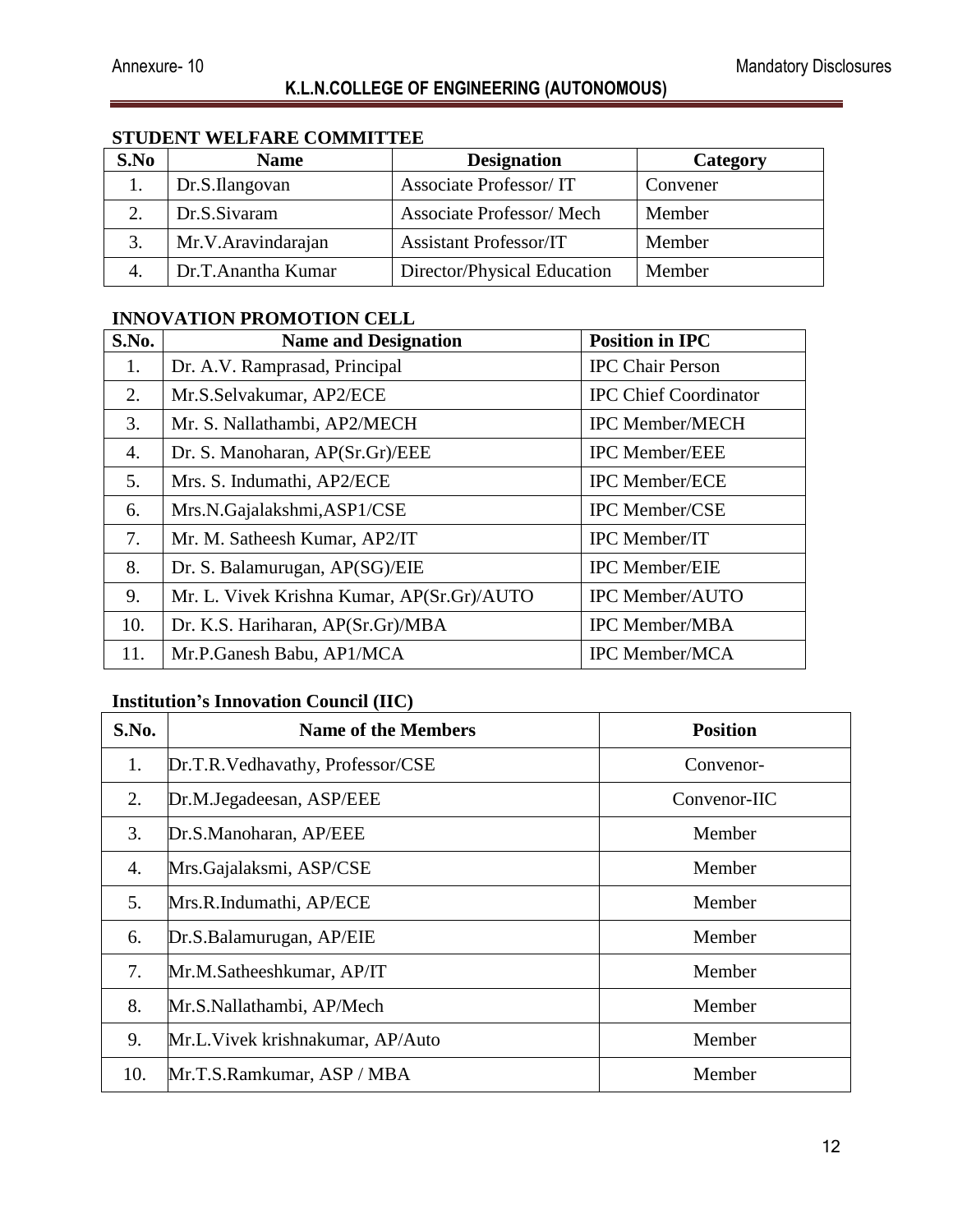| S.No | <b>Name</b>             | <b>Designation</b>                                                               | Organisation                                                                            | Category |
|------|-------------------------|----------------------------------------------------------------------------------|-----------------------------------------------------------------------------------------|----------|
| 1.   | Dr.A.V.Ramprasad        | Principal                                                                        | <b>KLNCE</b>                                                                            | Chairman |
| 2.   | Dr.S.Parthasarathy      | Professor                                                                        | <b>KLNCE</b>                                                                            | Convener |
| 3.   | Dr.T.Thyagarajan        | Director                                                                         | Centre for<br>University -<br>Industry<br>Collaboration<br>,Anna University             | Member   |
| 4.   | Dr.V.Rajasekaran        | Prof & Head,<br>Department of EEE                                                | P.S.N.A<br>CET, Dindigul                                                                | Member   |
| 5.   | Mr.Kathir Kamanathan    | <b>Chief Executive</b><br>Officer                                                | Chella Software,<br>Madurai                                                             | Member   |
| 6.   | Er.N.Sathiya Moorthi    | <b>Mill Services</b><br>Engineer                                                 | <b>Madura Coats</b><br>Private Ltd,<br><b>Global Thread</b><br>Supply India,<br>Madurai | Member   |
| 7.   | Mr.M.Arun Rasith        | <b>Assistant</b><br>Directory( <i>I/C</i> )                                      | <b>MSME DI Skill</b><br>Training<br>Centre, Tuticorin.                                  | Member   |
| 8.   | Mr.S.A.Saravana Pandian | <b>Managing Director</b>                                                         | <b>Embien Tech</b><br><b>India Pvt</b><br>Ltd, Madurai                                  | Member   |
| 9.   | Dr.S.M.Kannan           | P rof & Head,<br>Department of EEE                                               | <b>KLNCE</b>                                                                            | Member   |
| 10.  | Dr.V.Kejalakshmi        | Prof & Head,<br>Department of ECE                                                | <b>KLNCE</b>                                                                            | Member   |
| 11.  | Dr.R.M.Satheesh Kumar   | Prof & Head,<br>Department of<br>Au.M.E                                          | <b>KLNCE</b>                                                                            | Member   |
| 12.  | Dr.T.Jothimurugan       | Director, Dept of<br>Management<br><b>Studies</b>                                | <b>KLNCE</b>                                                                            | Member   |
| 13.  | Dr.P.Udhaya Kumar       | Professor & Head/<br>Dept of Mech<br>Engg., & Training<br>& Placement<br>Officer | <b>KLNCE</b>                                                                            | Member   |
| 14.  | Dr.D.Pradeep Kannan     | Associate<br>Professor,<br>Department of EIE                                     | <b>KLNCE</b>                                                                            | Member   |

## **INDUSTRY INSTITUTE PARTNERSHIP CELL (IIPC)**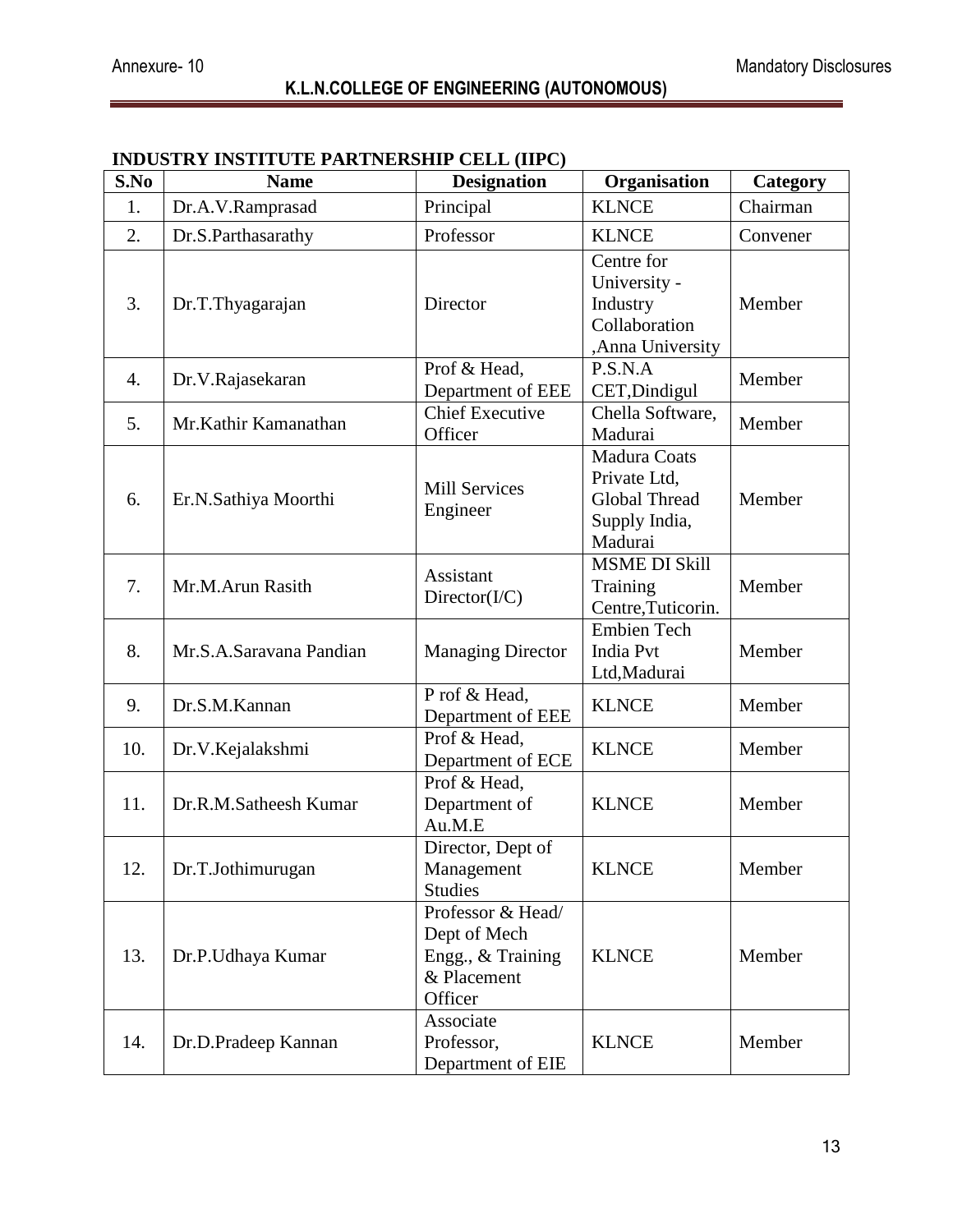| S.No | <b>Name</b>             | <b>Designation</b>       | Category    |
|------|-------------------------|--------------------------|-------------|
| 1.   | Dr. D. Satheesh Pandian | ASP/Mech.                | Convener    |
| 2.   | Mr. R.SomasKandan       | <b>ASP/MCA</b>           | Co-Convener |
| 3.   | Mr.D.Pravin Kumar       | ASP/CSE                  | Member      |
| 4.   | Dr. M.Jegadeesan        | <b>ASP/EEE</b>           | Member      |
| 5.   | Dr. S.Ramesh            | AP/IT                    | Member      |
| 6.   | Mr. V. Aravinda Rajan   | AP/IT                    | Member      |
| 7.   | Mrs. A.Meena            | <b>AP/ECE</b>            | Member      |
| 8.   | Mr. K.AyyamPandi        | AP/Chem.                 | Member      |
| 9.   | Mrs. K.Sathyabama       | AP/Maths                 | Member      |
| 10.  | Dr. T. Ananth Kumar     | <b>Physical Director</b> | Member      |

# **Extra Curricular Activities Committee**

# **NSS**

| SI. No. | <b>Name</b>                                    | <b>Position</b> |
|---------|------------------------------------------------|-----------------|
|         | Mr. V. Aravindarajan, Assistant Professor / IT | Co-ordinator    |
| 2       | Dr.S.Sabarinathan, Associate Professor/Maths   | Co-ordinator    |

# **YRC**

| SI. No. | <b>Name</b>                                    | <b>Position</b> |
|---------|------------------------------------------------|-----------------|
|         | Mr. V. Aravindarajan, Assistant Professor / IT | Co-ordinator    |

# **Rotaract**

| SI. No. | <b>Name</b>                                    | <b>Position</b> |
|---------|------------------------------------------------|-----------------|
|         | Mr. V. Aravindarajan, Assistant Professor / IT | Co-ordinator    |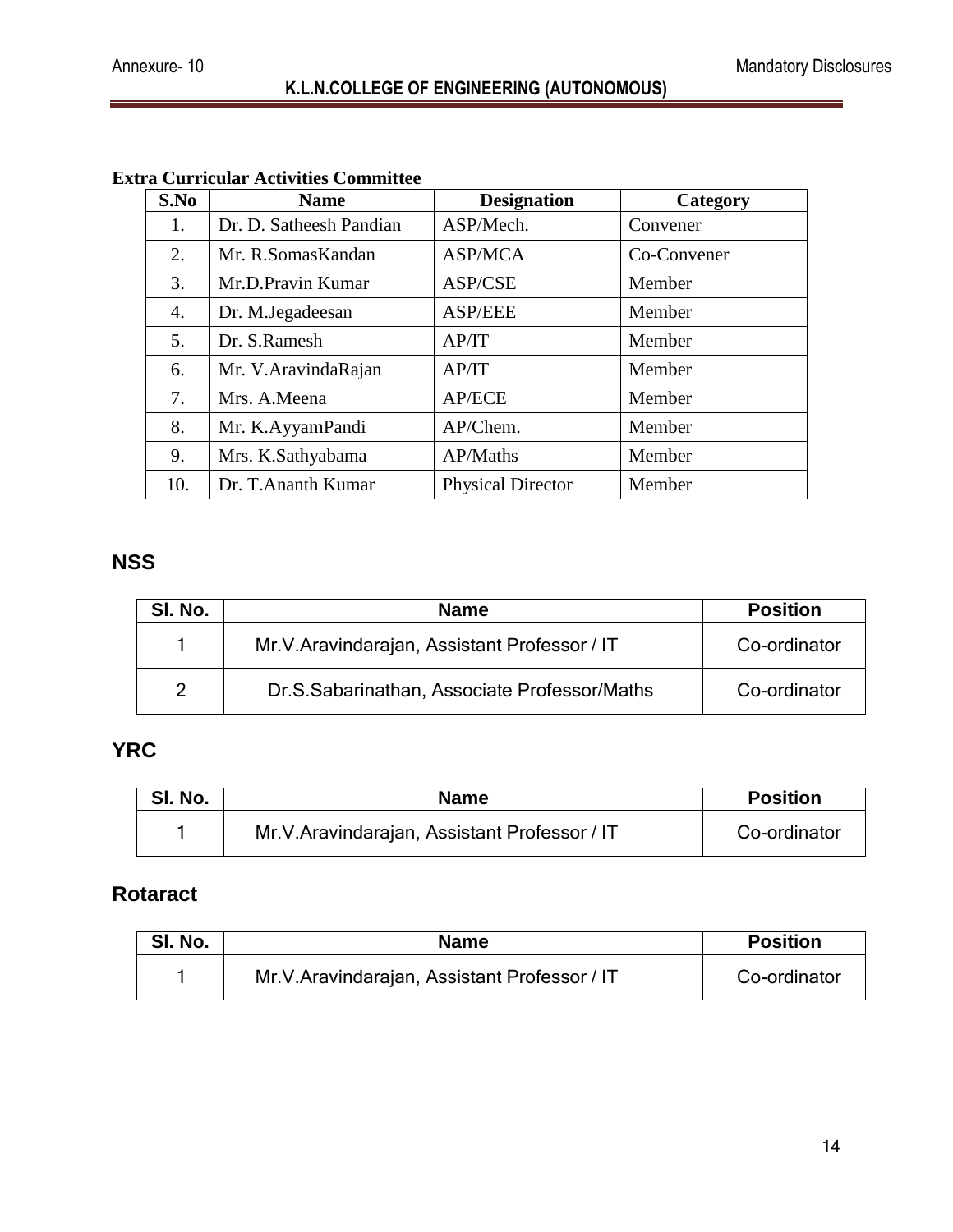## **Placement Details**

|                | 4040 - 4041 DAUIL              |                |
|----------------|--------------------------------|----------------|
| S.No           | Name of the Company            | No of Offers   |
| 1              | 4 I APP                        | 1              |
| $\overline{2}$ | <b>6D TECHNOLOGIES</b>         | 7              |
| 3              | <b>ACCENTURE</b>               | 8              |
| $\overline{4}$ | <b>ACTIVE POWER</b>            | 5              |
| 5              | ADF DATA SCIENCE PVT LTD       | 3              |
| 6              | <b>APARAJITHA</b>              | 1              |
| 7              | <b>APPTIVO</b>                 | 1              |
| 8              | <b>ARWIZON Digital Pvt Ltd</b> | $\mathbf{1}$   |
| 9              | <b>ASPIRE SYSTEMS</b>          | 5              |
| 10             | <b>ATIS INDIA</b>              | $\mathbf{1}$   |
| 11             | <b>ATOS SYNTEL</b>             | $\overline{4}$ |
| 12             | <b>AXLES INDIA PVT LTD</b>     | 12             |
| 13             | <b>BCT</b>                     | $\mathbf{1}$   |
| 14             | <b>BLACKBOARD</b>              | $\mathbf{1}$   |
| 15             | <b>BROADCOM</b>                | 1              |
| 16             | <b>BUDDI</b>                   | 1              |
| 17             | <b>BYJU'S</b>                  | $\overline{2}$ |
| 18             | <b>CAPGEMINI</b>               | 6              |
| 19             | <b>CHAINSYS</b>                | 6              |
| 20             | <b>CLOUDIX</b>                 | 14             |
| 21             | <b>COMCAST</b>                 | 1              |
| 22             | <b>COORDINALITY AI</b>         | $\mathbf{1}$   |
| 23             | <b>CTS</b>                     | 15             |
| 24             | <b>CUBES SIMPLE</b>            | 1              |
| 25             | <b>DATA PATTERN</b>            | 1              |
| 26             | DENODO TECHNOLOGY              | $\mathbf{1}$   |
| 27             | <b>DIAMOND PICK</b>            | $\mathbf{1}$   |
| 28             | <b>DILIGENT SQUAD</b>          | 1              |
| 29             | DXC TECHNOLOGY                 | 1              |
| 30             | <b>EMBIEN TECHNOLOGY</b>       | $\overline{2}$ |
| 31             | <b>ENTECH CONSULTANCY</b>      | 1              |
| 32             | EPITRONIX TECHNOSOLUTIONS      | 1              |
| 33             | <b>EXPLEO SOLUTION</b>         | $\overline{4}$ |
| 34             | <b>FACE</b>                    | $\overline{2}$ |
| 35             | FUJITSU CONSULTANCY PVT LTD    | $\mathbf{1}$   |
| 36             | <b>GABRIEL TECHNOLOGY</b>      | 3              |
| 37             | <b>HCL</b>                     | 8              |
| 38             | <b>HEXAWARE</b>                | 10             |
| 39             | <b>IEXCEED TECHNOLOGY</b>      | $\mathbf{1}$   |
| 40             | ILINK MULTITECH SOLUTION       | $\mathbf{1}$   |

#### **2020 - 2021 Batch**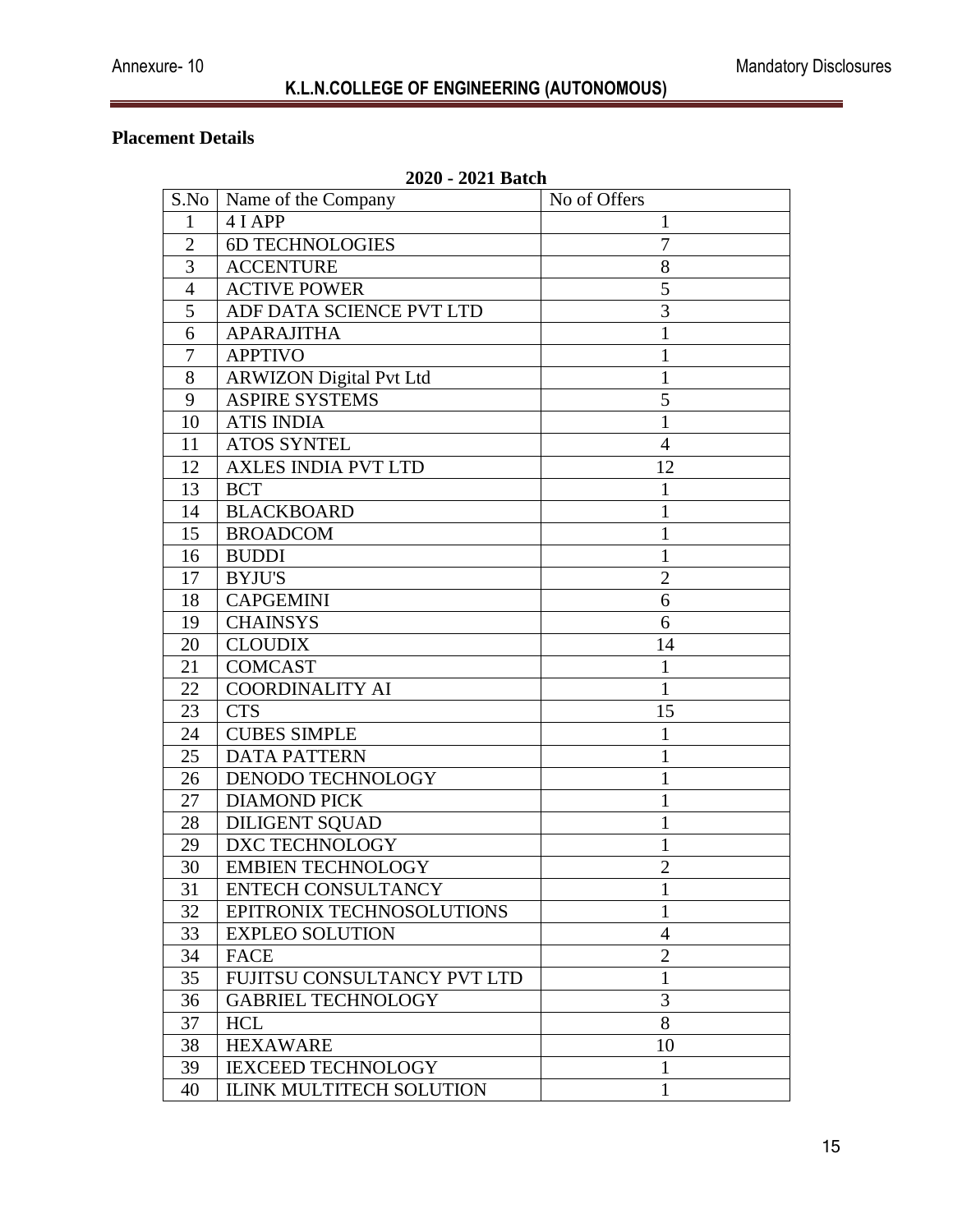| S.No | Name of the Company<br>No of Offers |                |
|------|-------------------------------------|----------------|
| 41   | <b>INFOBLOCKS</b>                   |                |
| 42   | <b>INFONET COMMUNICATION</b>        | 1              |
| 43   | <b>INFOSYS</b>                      | 19             |
| 44   | <b>INTRASOFT</b>                    | 1              |
| 45   | <b>iOPEX TECHNOLOGY</b>             | 1              |
| 46   | <b>IPLON TECHNOLOGY</b>             | 1              |
| 47   | <b>ISOLVE GROUP OF COMPANIES</b>    | 1              |
| 48   | <b>JASMIN INFOTECH</b>              | $\overline{2}$ |
| 49   | <b>JUNAI HUB</b>                    | 1              |
| 50   | <b>KIT MOBILITY</b>                 | 1              |
| 51   | L & T INFOTECH                      | $\overline{2}$ |
| 52   | <b>LUCID IMAGING</b>                |                |
| 53   | <b>LUMEN</b>                        | 1              |
| 54   | <b>MATICZ TECHNOLOGY</b>            | 1              |
| 55   | <b>MAVERIC</b>                      | 1              |
| 56   | MINDTREE TECHNOLOGY                 | $\overline{2}$ |
| 57   | <b>MPHASIS</b>                      | $\overline{2}$ |
| 58   | <b>MSC TECHNOLOGY</b>               | 1              |
| 59   | <b>NATS</b>                         | 1              |
| 60   | <b>NEEYAMO</b>                      | 4              |
| 61   | <b>NEXT SPHERE</b>                  | 1              |
| 62   | <b>OSIZ TECHNOLOGY</b>              | 1              |
| 63   | PIXEL WEB SOULTION                  | 1              |
| 64   | PRUVITY HR SOLUTIONS PVT LTD        | 1              |
| 65   | <b>RELIANCE</b>                     | 6              |
| 66   | <b>RENAULT NISSAN</b>               | $\overline{2}$ |
| 67   | <b>SELLA INDIA SOFTWARE</b>         | 1              |
| 68   | <b>SGTC PRO</b>                     |                |
| 69   | <b>SIXPHRASE</b>                    | 1              |
| 70   | <b>SMART COOLING SYSTEMS</b>        |                |
| 71   | <b>SMART POINT</b>                  | $\mathbf{1}$   |
| 72   | <b>SMI</b>                          | 3              |
| 73   | <b>SOLARTIS</b>                     | 6              |
| 74   | <b>SONIC WALL</b>                   | $\mathbf{1}$   |
| 75   | SOURCE ONE MANAGEMENT               | 1              |
| 76   | SRUSHTY GLOBAL SOLUTIONS PVT LTD    | 1              |
| 77   | <b>SURYA TEJA</b>                   | $\overline{2}$ |
| 78   | <b>SUTHERLAND</b>                   | 25             |
| 79   | <b>SYSTECH SOLUTION</b>             | $\overline{2}$ |
| 80   | <b>TATA ELXSI</b>                   | 1              |

#### **2020 - 2021 Batch**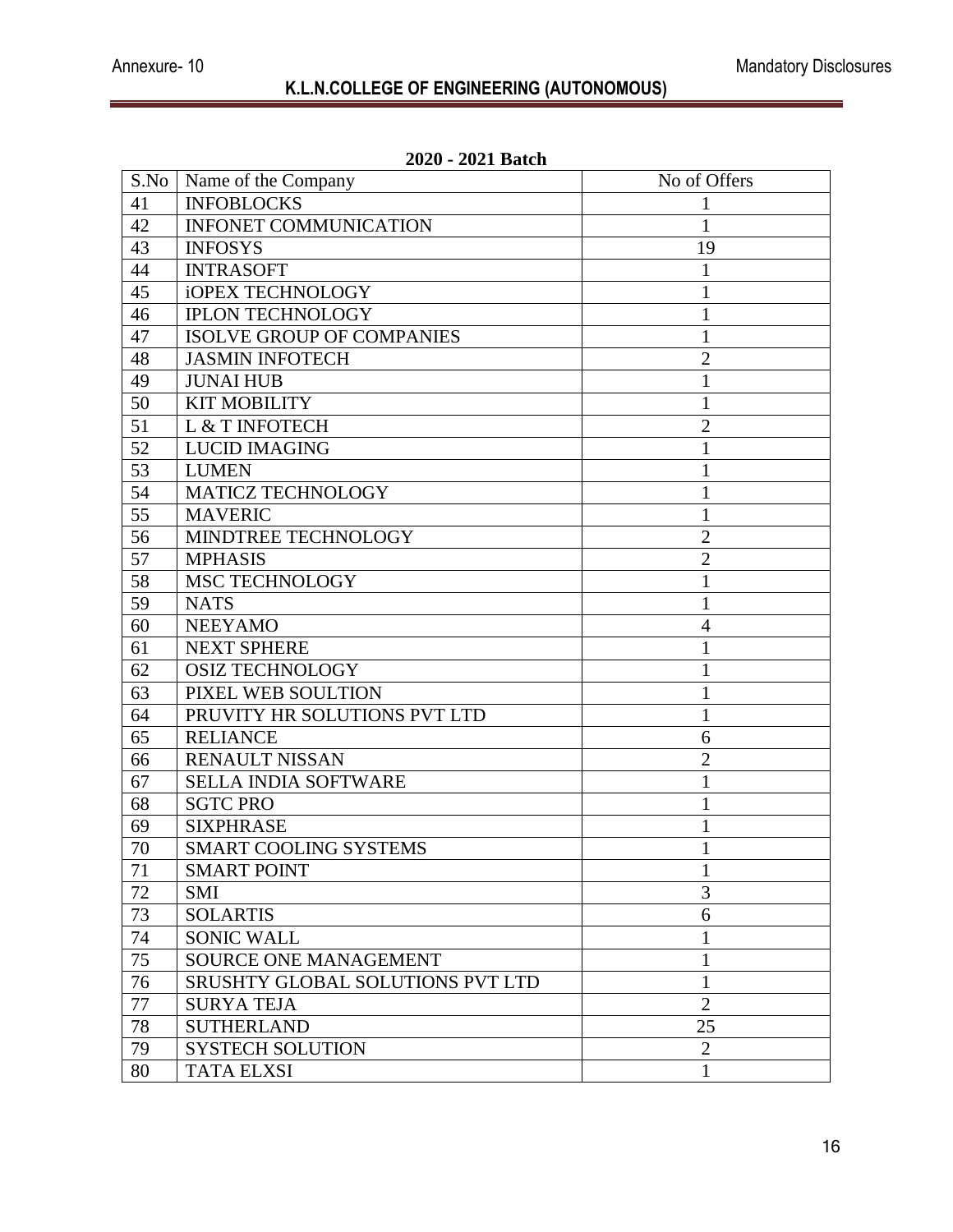| S.No | Name of the Company           | No of Offers |
|------|-------------------------------|--------------|
| 81   | <b>TCS</b>                    | 45           |
| 82   | <b>TECH MAHINDRA</b>          |              |
| 83   | <b>TOTAL PLANT AUTOMATION</b> |              |
| 84   | <b>TRIANGLE ENGINEERS</b>     | 5            |
| 85   | UNITAC ENERGY SOLUTIONS       |              |
| 86   | <b>V3 ANALYTICS PVT LTD</b>   | 3            |
| 87   | VERYX                         |              |
| 88   | <b>VIHANGA EMBEDSOFT</b>      | 3            |
| 89   | <b>VIOLIN TECHNOLOGY</b>      |              |
| 90   | VURAM                         | 9            |
| 91   | VYUKSHATHRIYA                 |              |
|      | <b>TECHNOLOGIES</b>           |              |
| 92   | WE ALLWIN TECHNOLOGY          |              |
| 93   | WIPRO                         | 11           |
| 94   | YETHI COSULTANCY              |              |
| 95   | ZOHO                          |              |

# **2020 - 2021 Batch**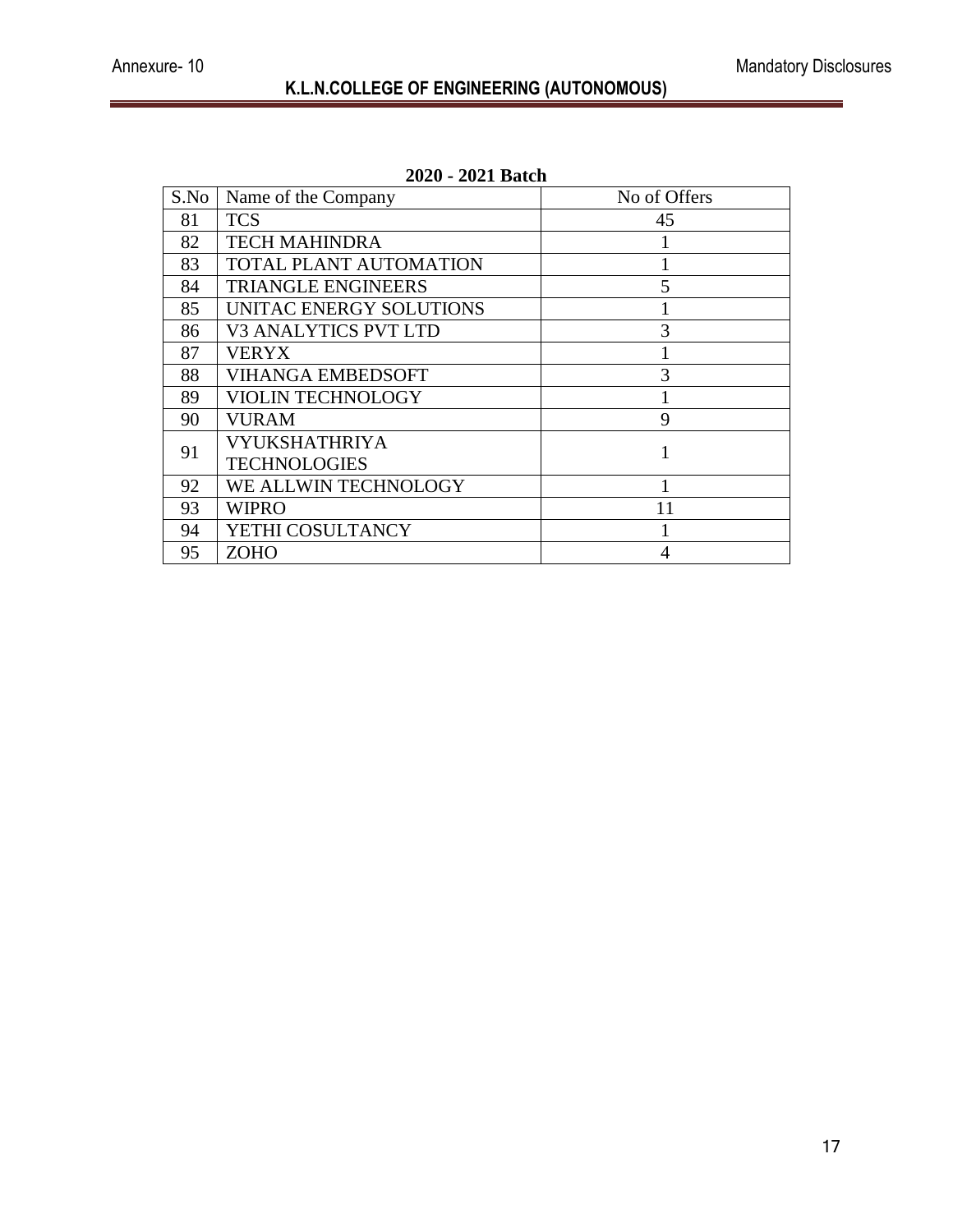#### **INFRASTRUCTURE**

#### **Class Room**

| S.No.          | Name of the<br><b>Block</b> | <b>Area</b><br>in sq.m. | <b>Number</b><br>of<br><b>Rooms</b> | Type of<br>roof | Capacity |
|----------------|-----------------------------|-------------------------|-------------------------------------|-----------------|----------|
| $\mathbf{1}$   | <b>EEE</b>                  | 93.57                   | 1                                   | Permanent       | 85.06    |
| $\overline{2}$ | <b>EEE</b>                  | 90.93                   | $\mathbf{1}$                        | Permanent       | 82.66    |
| 3              | <b>MECH</b>                 | 89.11                   | 3                                   | Permanent       | 243.03   |
| $\overline{4}$ | <b>ECE</b>                  | 85.81                   | $\overline{2}$                      | Permanent       | 156.02   |
| 5              | <b>ECE</b>                  | 83.2                    | $\mathbf{1}$                        | Permanent       | 75.64    |
| 6              | <b>ECE</b>                  | 77.96                   | $\overline{2}$                      | Permanent       | 141.75   |
| 7              | <b>CSE</b>                  | 77.96                   | 9                                   | Permanent       | 637.85   |
| 8              | <b>MECH</b>                 | 77.96                   | 11                                  | Permanent       | 779.6    |
| 9              | <b>MBA</b>                  | 77.96                   | 8                                   | Permanent       | 566.98   |
| 10             | <b>EEE</b>                  | 76.68                   | 8                                   | Permanent       | 557.67   |
| 11             | <b>ECE</b>                  | 75.31                   | $\mathbf{1}$                        | Permanent       | 68.46    |
| 12             | EIE                         | 70.2                    | $\overline{2}$                      | Permanent       | 127.64   |
| 13             | <b>ECE</b>                  | 70.2                    | 6                                   | Permanent       | 382.91   |
| 14             | IT                          | 66.61                   | 6                                   | Permanent       | 363.33   |
| 15             | EIE                         | 66.61                   | 1                                   | Permanent       | 60.55    |
| 16             | <b>EEE</b>                  | 66.61                   | 3                                   | Permanent       | 181.66   |
| 17             | <b>EEE</b>                  | 99.62                   | $\mathbf{1}$                        | Permanent       | 90.56    |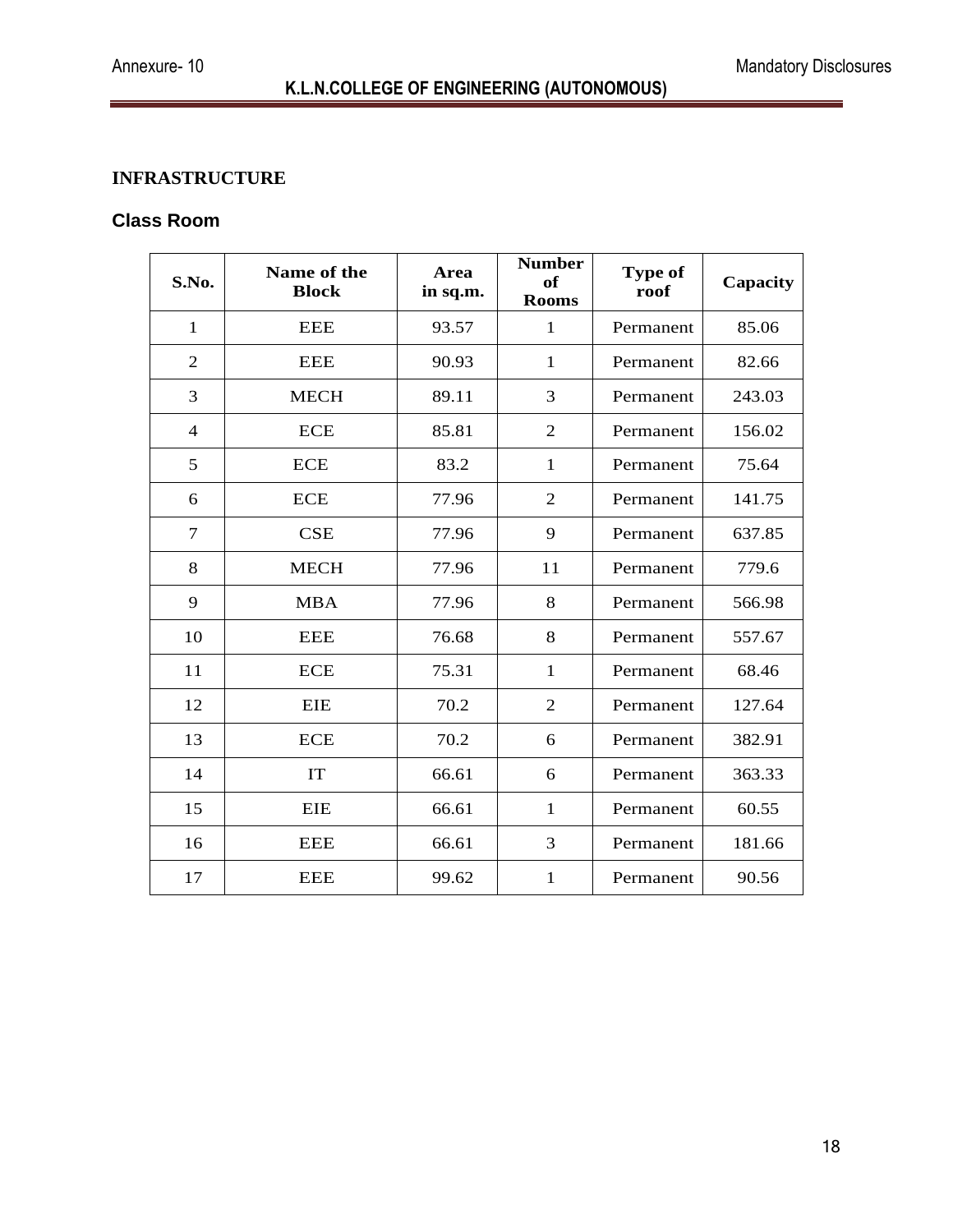# **Number of Drawing halls / Conference halls:**

| <b>Degree</b> | <b>Number of Drawing</b><br><b>Hall Required</b> | <b>Number of Drawing</b><br><b>Hall Available</b> | Area of the<br>each<br>drawing<br>hall<br>required<br>(sq.m.) | Area of the<br>drawing<br>hall<br>available<br>(sq.m.) |
|---------------|--------------------------------------------------|---------------------------------------------------|---------------------------------------------------------------|--------------------------------------------------------|
| B.E.          | 3                                                | 3                                                 | 396                                                           | 527                                                    |
| M.B.A.        |                                                  |                                                   | 132                                                           | 156                                                    |

#### **LABORATORY DETAILS**

| S.No.             | <b>Department</b> | <b>Lab Name</b>                                                | Area in         |
|-------------------|-------------------|----------------------------------------------------------------|-----------------|
| 1.                |                   |                                                                | Sq.m.<br>187.87 |
| 2.                |                   | <b>CAD</b> Laboratory                                          |                 |
|                   |                   | R &D Laboratory                                                | 44.59           |
| $\overline{3}$ .  |                   | Mechatronics Laboratory                                        | 89.11           |
| $\overline{4}$ .  |                   | Metrology Laboratory                                           | 89.11           |
| 5.                |                   | <b>Dynamics Laboratory</b>                                     | 89.11           |
| 6.                |                   | <b>Strength of Materials Laboratory</b>                        | 151.69          |
| 7.                | Mech              | <b>Steam Laboratory</b>                                        | 150.98          |
| 8.                |                   | Heat and Mass Transfer Laboratory                              | 150.98          |
| 9.                |                   | <b>Internal Combustion Engine Laboratory</b>                   | 150.98          |
| 10.               |                   | Fluid Mechanics & Machinery Laboratory                         | 217.30          |
| 11.               |                   | <b>CAM</b> Laboratory                                          | 89.18           |
| 12.               |                   | Machine Shop                                                   | 357.34          |
| 13.               |                   | <b>Engineering Practices Laboratory</b>                        | 351.71          |
| 1.                |                   | <b>Electrical Machines Laboratory</b>                          | 413.46          |
| 2.                |                   | <b>Power Electronics Laboratory</b>                            | 155.93          |
| 3.                |                   | Control System, Measurements and Instrumentation<br>Laboratory | 204.13          |
| 4.                |                   | Electronic, Digital Circuits & Microprocessor Lab              | 129.13          |
| 5.                | <b>EEE</b>        | <b>Electric Circuits Laboratory</b>                            | 93.57           |
| 6.                |                   | Power System Simulation Laboratory - I/Project Lab-I           | 123.32          |
| 7.                |                   | Power System Simulation Laboratory - II                        | 99.63           |
| 8.                |                   | Power System Simulation Laboratory - III                       | 77.96           |
| 9.                |                   | Research &Development (R&D) LAB                                | 98.82           |
| $\overline{10}$ . |                   | Project Lab-II                                                 | 37.5            |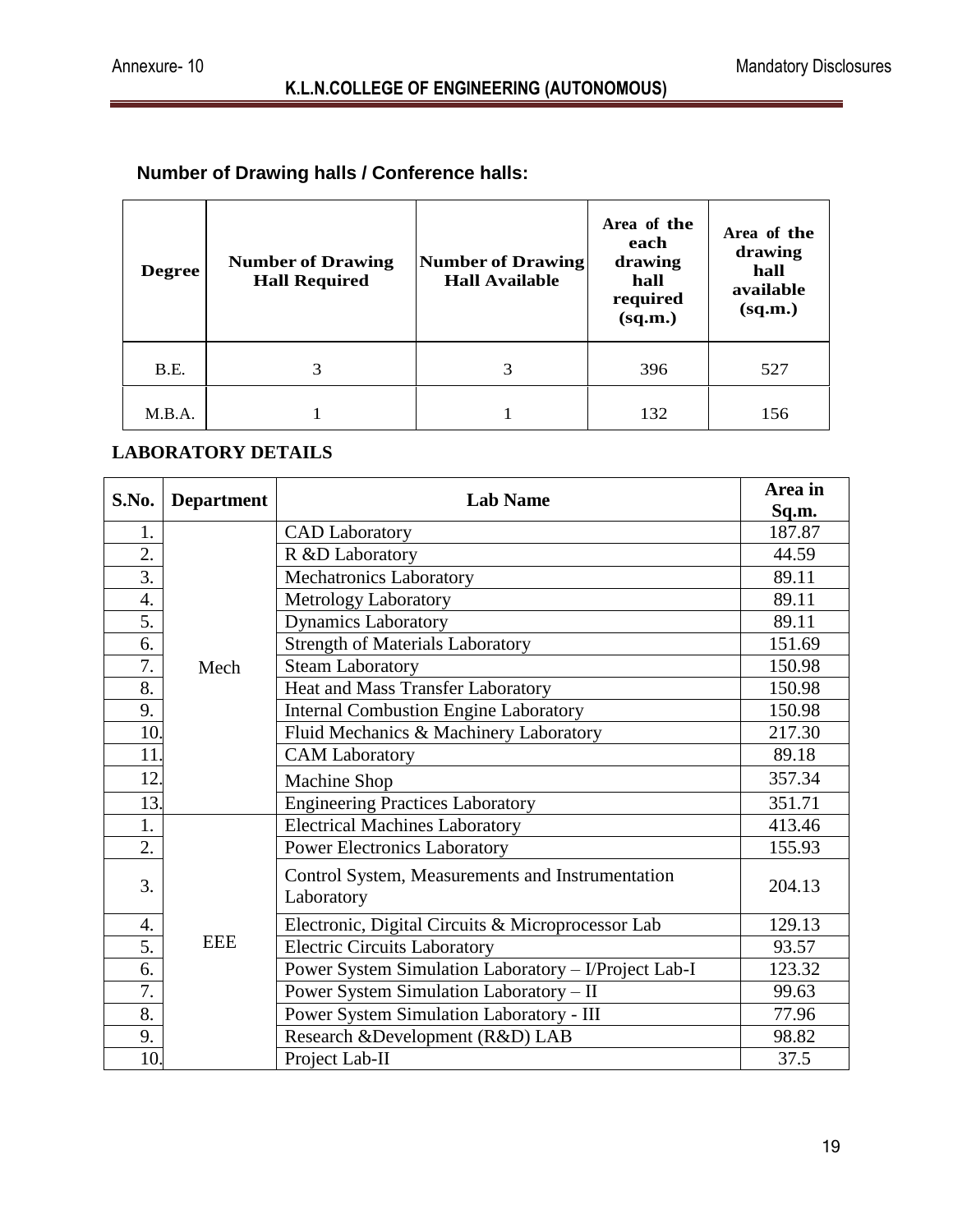| S.No.            | <b>Department</b> | <b>Lab Name</b>                            | Area in |
|------------------|-------------------|--------------------------------------------|---------|
|                  |                   |                                            | Sq.m.   |
| 1.               |                   | <b>Electronics Laboratory</b>              | 186.32  |
| 2.               |                   | <b>Communication Laboratory</b>            | 93.57   |
| $\overline{3}$ . |                   | Microprocessor Laboratory                  | 124.18  |
| 4.               |                   | Microwave Laboratory                       | 93.57   |
| 5.               | <b>ECE</b>        | <b>DSP</b> Laboratory                      | 155.93  |
| 6.               |                   | VLSI Design Laboratory                     | 155.93  |
| 7.               |                   | <b>Embedded Laboratory</b>                 | 76.68   |
| 8.               |                   | Project Laboratory                         | 60.35   |
| 9.               |                   | M.E. Communication Laboratory              | 93.57   |
| 1.               |                   | PDS Lab                                    | 68.04   |
| 2.               |                   | AC Lab                                     | 70.56   |
| $\overline{3}$ . | <b>CSE</b>        | SDS Lab                                    | 126.00  |
| 4.               |                   | Project Lab                                | 116.64  |
| 5.               |                   | M.E. CSE Lab & M.E. R&D Lab                | 105.12  |
| 1.               |                   | <b>DBMS</b> Lab                            | 77.96   |
| 2.               |                   | <b>CASE</b> tools lab                      | 77.96   |
| $\overline{3}$ . |                   | IT wifi lab                                | 93.57   |
| 4.               |                   | FOSS lab                                   | 123.43  |
| 5.               | IT                | MPMC lab                                   | 93.403  |
| 6.               |                   | R & D lab                                  | 57.151  |
| $\overline{7}$ . |                   | Networks lab                               | 35.058  |
| 8.               |                   | Honeywell Sentience lab                    | 132.6   |
| 1.               |                   | CADD lab                                   | 186.66  |
| 2.               |                   | Vehicle maintenance Lab                    | 109.8   |
| $\overline{3}$ . |                   | Automotive components Lab                  | 160.93  |
| 4.               | <b>AUTO</b>       | <b>Automotive Fuels and Lubricants Lab</b> | 57.33   |
| 5.               |                   | Two and three Wheelers Lab                 | 96.8    |
| 6.               |                   | Automotive Electrical and Electronics Lab  | 76.86   |
| 1.               |                   | <b>Industrial Instrumentation Lab</b>      | 124     |
| 2.               |                   | System Design Lab                          | 124     |
| 3.               | <b>EIE</b>        | Process Control Lab I                      | 93.6    |
| 4.               |                   | Process Control Lab II                     | 93.6    |
| 5.               |                   | Transducer lab                             | 124     |
| 1                | <b>MBA</b>        | <b>MBA</b> Lab                             | 155.90  |
| $\mathbf{1}$     |                   | <b>MCA Computer Centre</b>                 | 155.90  |
| $\overline{2}$   | <b>MCA</b>        | MCA Computer Lab & Research Lab            | 264.00  |
| $\overline{3}$   |                   | <b>IBM Software Centre of Excellence</b>   | 132.00  |
| $\mathbf{1}$     | Phy               | Physics Lab                                | 200.80  |
| $\overline{2}$   | Chem              | Chemistry Lab                              | 223.89  |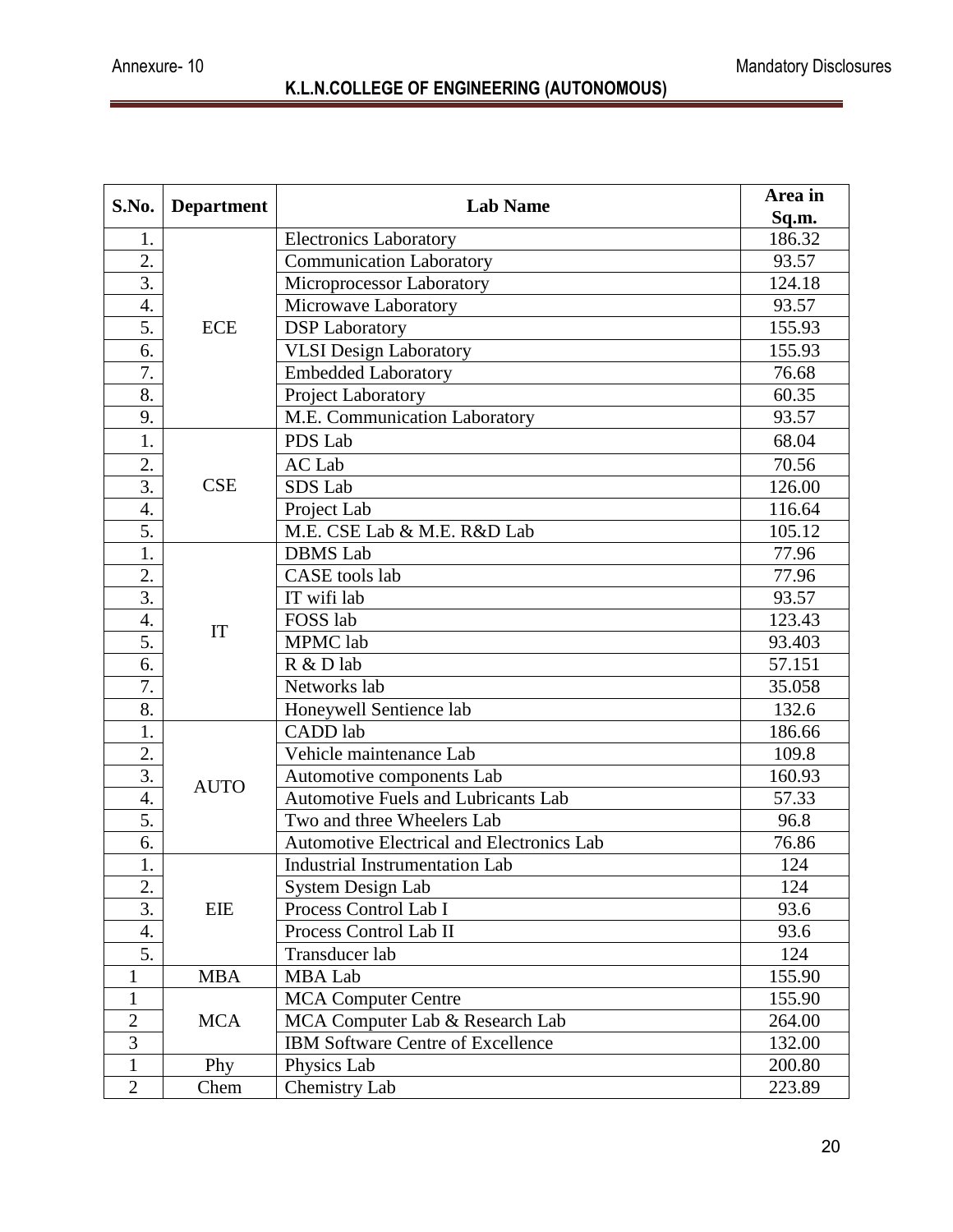| . . | $\bullet$<br>ച്ചപ<br>ים ה | ∽<br>Lab<br>$\sim$ $\sim$<br><br>. | - -<br>120 |
|-----|---------------------------|------------------------------------|------------|
|     | ΩŁ                        | $\overline{\phantom{a}}$           | 338        |
|     | ∟ac                       | பய                                 | JJ 0.4     |

#### **Software Details**

| Software required               | Name of the software available                                                                                                                                                                                                                                                                                                                                                                                                                                                                                                                                                                                                                                                                            |
|---------------------------------|-----------------------------------------------------------------------------------------------------------------------------------------------------------------------------------------------------------------------------------------------------------------------------------------------------------------------------------------------------------------------------------------------------------------------------------------------------------------------------------------------------------------------------------------------------------------------------------------------------------------------------------------------------------------------------------------------------------|
| System software - (Three)       | 1. WINDOWS SERVER 2003<br>2. WINDOWS SERVER 2008<br>3. WINDOWS SERVER 7 ENTERPRISES<br>4. WINDOWS XP PROFESSIONAL<br>5. OPEN SOURCE UBUNTU REDHAT LINUX                                                                                                                                                                                                                                                                                                                                                                                                                                                                                                                                                   |
| Application Software - (Twenty) | 1. ORACLE 11G<br>2. ORACLE 10 BASE STANDARD EDITION<br>10.1.0.2<br>3. CODE GEAR C PLUS PLUS<br>4. SCADA<br>5. XILINK 7.1<br>6. MATLAB 7.1<br>7. ETAP 5.5.6<br>8. PSIM V9<br>9. CADIAN 2008<br>10. ANIMATION SOFTWARE JASP VERSION<br>11. FORTRAN FOR DOS VERSION 3.001<br>12. C BASIC FOR DOS VERSION 3.1<br>13. WORD STAR 7.0<br>14. TURBO SUITE 4.5 FOR DOS WINDOWS<br>INCLUDES C PLUS PLUS FOR WINDOWS<br>15. MICROSOFT FRONT PAGE 2003<br>16. MS OFFICE 2010<br>17. MICROSOFT VISUAL STUDIO 6.0 PROF<br>18. ADOBE PHOTOSHOP 8.0 CS2 CS4<br>19. MACROMEDIA FLASH MX 200<br>20. PAGEMAKER<br>21. SYMANTEC ENDPOINT PROTECTION 12<br>22. MATLAB 2012 B<br>23. RATIONAL SUITE<br>24. SPSS 21<br>25. TALLY |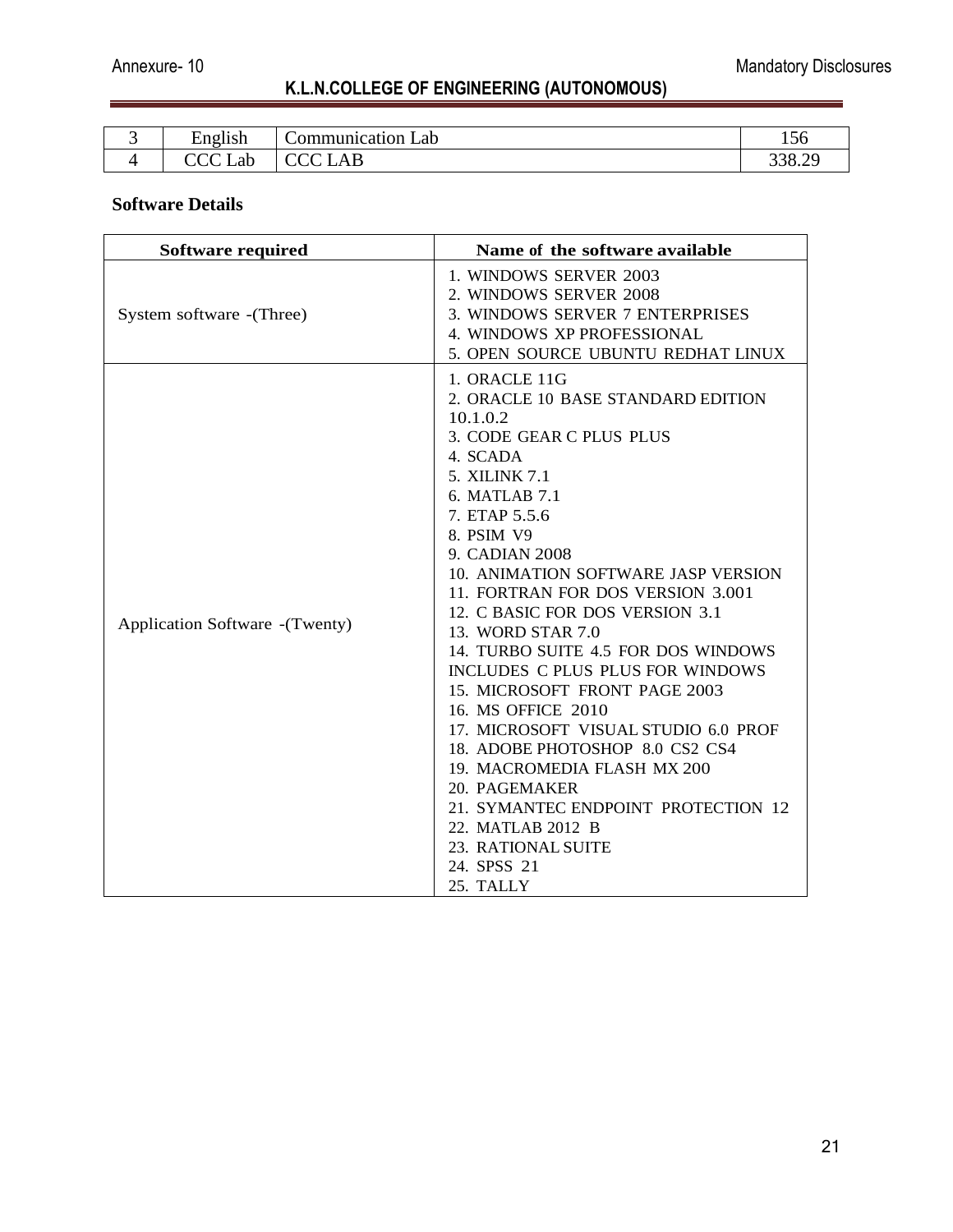#### **DEPARTMENT OF MECHANICAL ENGINEERING Name of the Laboratory: CAD Laboratory**

| S. No. | <b>Name of the Major Equipments</b>                                                                                                          |
|--------|----------------------------------------------------------------------------------------------------------------------------------------------|
| 1.     | HP Business Desktop Model i3 - 2C - 7100 - 7th Gen Processor, 4GB<br>(1*4GB) DDR4 Ram 1TB HDD, 7200 Sata, 18.5" TFT Led Monitor.             |
| 2.     | Desktop Computer (Wipro), Core I3 -2120, 4GB DDR3 Ram, 500<br>GB Sata HDD, 18.5" TFT Monitor.                                                |
| 3.     | Desk Top Computer Think Centre M55 {9389 AN6}, Intel Core 2<br>Duo@2Ghz Processor, 1GB DDR 2,160GB 7200 Sata HDD, 17"<br><b>TFT Monitor.</b> |
| 4.     | HP Pro lin Server                                                                                                                            |
| 5.     | <b>HP Compag Commercial Desktop</b>                                                                                                          |
| 6.     | IBM M-Pro Intellistation P IV @ 2.8 GHz 1 GB RAM, 80 GB<br>HDD,19" Monitor                                                                   |
| 7.     | IBM M-Pro Intellistation P IV @ 2.8 GHz 256DDR GB RAM, 40<br>GB HDD, 17" Monitor                                                             |
| 8.     | Lap Top HP 550 Compq Commercial                                                                                                              |
| 9.     | Wipro Net Book                                                                                                                               |
| 10.    | AnsysAcadmic Teaching CFD Version 18.0                                                                                                       |
| 11.    | Pro-E (Creo 3)                                                                                                                               |
| 12.    | Ansys 12 with Upgradation                                                                                                                    |
| 13.    | Edge CAM V10 Software (Permanent)                                                                                                            |
| 14.    | Edge Cam Software Upgrade & License                                                                                                          |
| 15.    | <b>IDEAS 11.0 Software (Permanent)</b>                                                                                                       |
| 16.    | Auto Desk Inventor Series 5.0 (Permanent)                                                                                                    |
| 17.    | Solid Edge V16 Software (Permanent)                                                                                                          |
| 18.    | <b>CADian Professional 2008 - Parmanent License</b>                                                                                          |
| 19.    | Work Space 5.0 software (Permanent)                                                                                                          |
| 20.    | <b>Witness Simulation Software</b>                                                                                                           |
| 21.    | Cyber Power Link 5.0 KVA UPS                                                                                                                 |
| 22.    | <b>CYBER 5.0 KVA UPS</b>                                                                                                                     |
| 23.    | APC 5.0 KVA Smart UPS                                                                                                                        |
| 24.    | Liebert 6.0 KVA (192V, DC!GBT)                                                                                                               |
| 25.    | 1 KVA APC Ups                                                                                                                                |
| 26.    | Hitachi ED-27X Projector                                                                                                                     |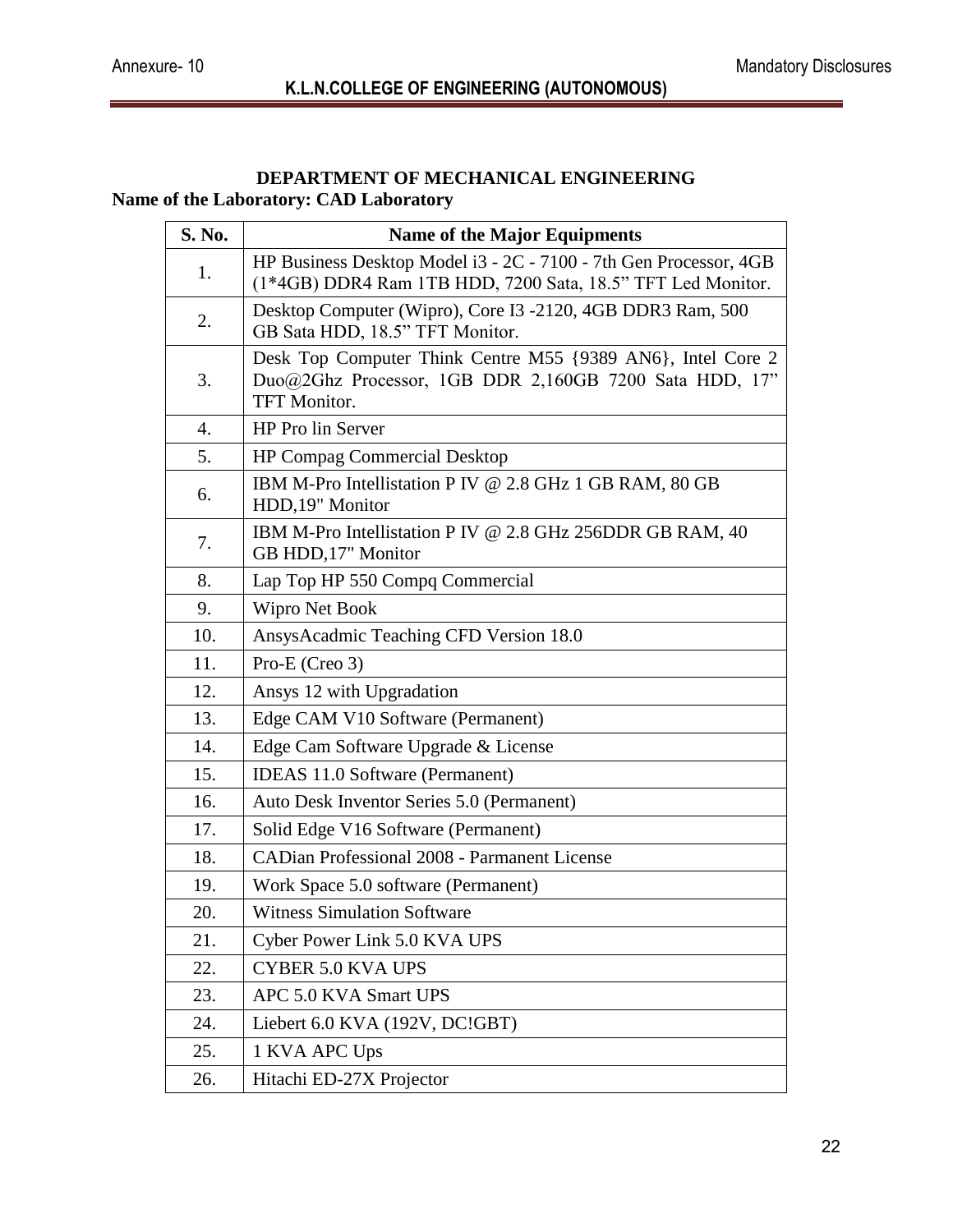| S. No. | <b>Name of the Major Equipments</b>                    |
|--------|--------------------------------------------------------|
| 27.    | Sony DX - 100 LCD Projector                            |
| 28.    | Sanyo PLS XD 2200 LCD                                  |
| 29.    | <b>Infocus Projector</b>                               |
| 30.    | Eiki LCD Projector                                     |
| 31.    | <b>TOSHIBA Projector with Document Camera</b>          |
| 32.    | LCD Project006Fr EPSON                                 |
| 33.    | HP - 202N Laser Network simplex Mono colour Printer    |
| 34.    | HP-1005 All in one laser Mono colour printer           |
| 35.    | HP Color Laser Printer Transfer from I.C. Lab 13.10.06 |
| 36.    | HP Deskjet 1280 A3 size color                          |
| 37.    | HP Design jet 430 A1 size plotter (Mono)               |
| 38.    | HP LJ 1160 Laserjet Printer                            |
| 39.    | PA System with Collar Mike                             |
| 40.    | PA System with Collar Mike                             |
| 41.    | AhujaAmplifir SSA - 5000DP                             |
| 42.    | <b>3DM Class Room Technology</b>                       |
| 43.    | Mini Portable Amplifier                                |
| 44.    | Split A/c 1.5 Ton                                      |

# **Name of the Laboratory: R &D Laboratory**

| S. No. | <b>Name of the Major Equipments</b>           |
|--------|-----------------------------------------------|
| 1.     | Wipro I Value Desktop                         |
| 2.     | I - Grafx Flow Chartr 2011 License (Software) |
| 3.     | <b>Timer Pro Professional Software</b>        |
| 4.     | Minitab 18 Software                           |
| 5.     | Robotics                                      |
| 6.     | Liebert 6.0 Kva UPS                           |
| 7.     | Handycam Panasonics Camera                    |

# **Name of the Laboratory: Mechatronics Laboratory**

| S. No. | <b>Name of the Major Equipments</b>                                                                                                            |
|--------|------------------------------------------------------------------------------------------------------------------------------------------------|
| 1.     | HP Computers , HP Compaq commercial Desktop Intel Core 2<br>DUO, 160GB SATA HDD, HP 17" TFT LCD Monotor                                        |
| 2.     | HP Computers HP DX2480 (F8170)commercial Desktop, Intel<br>core 2 Duel@2.93Ghz, Intel G33 chipset / 3GB Ram/ 320 GB<br>Hdd/18.5" TFT/ Keyboard |
| 3.     | Think centre A55 (89855 AZ8) Intel Core 2 DUO @ 2Ghz                                                                                           |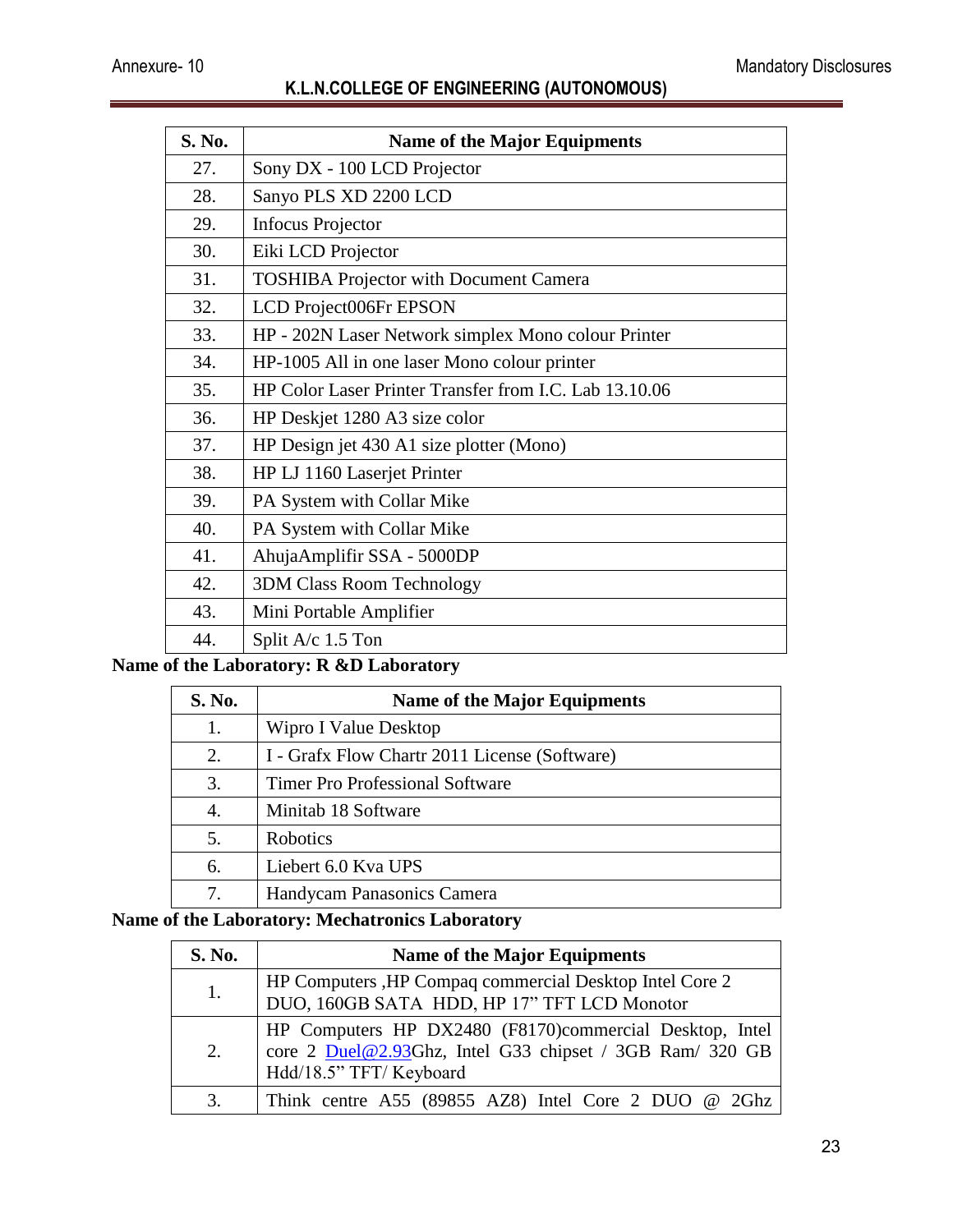| <b>S. No.</b>    | <b>Name of the Major Equipments</b>                                                                                      |
|------------------|--------------------------------------------------------------------------------------------------------------------------|
|                  | processor (E4400), 1GB DDR Ram, 80GB Sata HDD                                                                            |
| $\overline{4}$ . | Fluidsim 3.6P Software Full Version                                                                                      |
| 5.               | Fluidsim 3.6H Software Full Version                                                                                      |
| 6.               | NI - Software LabVIEW                                                                                                    |
| 7.               | Fluidsim Software (P & H) Network Licenses<br>(1 upgradation License from 3.6 to 5 version $+$ 9 Additional<br>Licenses) |
| 8.               | Image Processing System with Hardware & Software                                                                         |
| 9.               | UPS (Cyber) 5 KVA                                                                                                        |
| 10.              | <b>Torque Measurement Trainer</b>                                                                                        |
| 11.              | Micro Processor 8085                                                                                                     |
| 12.              | Stepper Motor Controller 2KG                                                                                             |
| 13.              | Capacitive Pickup                                                                                                        |
| 14.              | <b>Angle Measurement Trainer</b>                                                                                         |
| 15.              | <b>Electro Pnuematic Trainer Kits</b>                                                                                    |
| 16.              | Programmable Logic Controller                                                                                            |
| 17.              | AC Servo Controller (open Loop)                                                                                          |
| 18.              | <b>PID Controller</b>                                                                                                    |
| 19.              | Dual C R O                                                                                                               |
| 20.              | Servo Motor Controller (CLOSE LOOP)                                                                                      |
| 21.              | <b>Stepper Motor With Micro Controller</b>                                                                               |
| 22.              | NI Compact DAQ CARD                                                                                                      |
| 23.              | NI USB DAQ CARD                                                                                                          |
| 24.              | Hydraulic Trainer Kit (HTS 100)                                                                                          |
| 25.              | P L C Trainer Kit (ABB)                                                                                                  |
| 26.              | Process Control Trainer Kit                                                                                              |

#### **Name of the Laboratory: Metrology Laboratory**

| S. No. | <b>Name of the Major Equipments</b>          |
|--------|----------------------------------------------|
| 1.     | Co-ordinate Measuring Machine                |
| 2.     | <b>Surface Roughness Tester</b>              |
| 3.     | Auto Collimator                              |
| 4.     | Floating Carriage diameter Measuring Machine |
| 5.     | Tool Maker's Microscope                      |
| 6.     | Profile Projector                            |
| 7.     | Air Gauge Unit                               |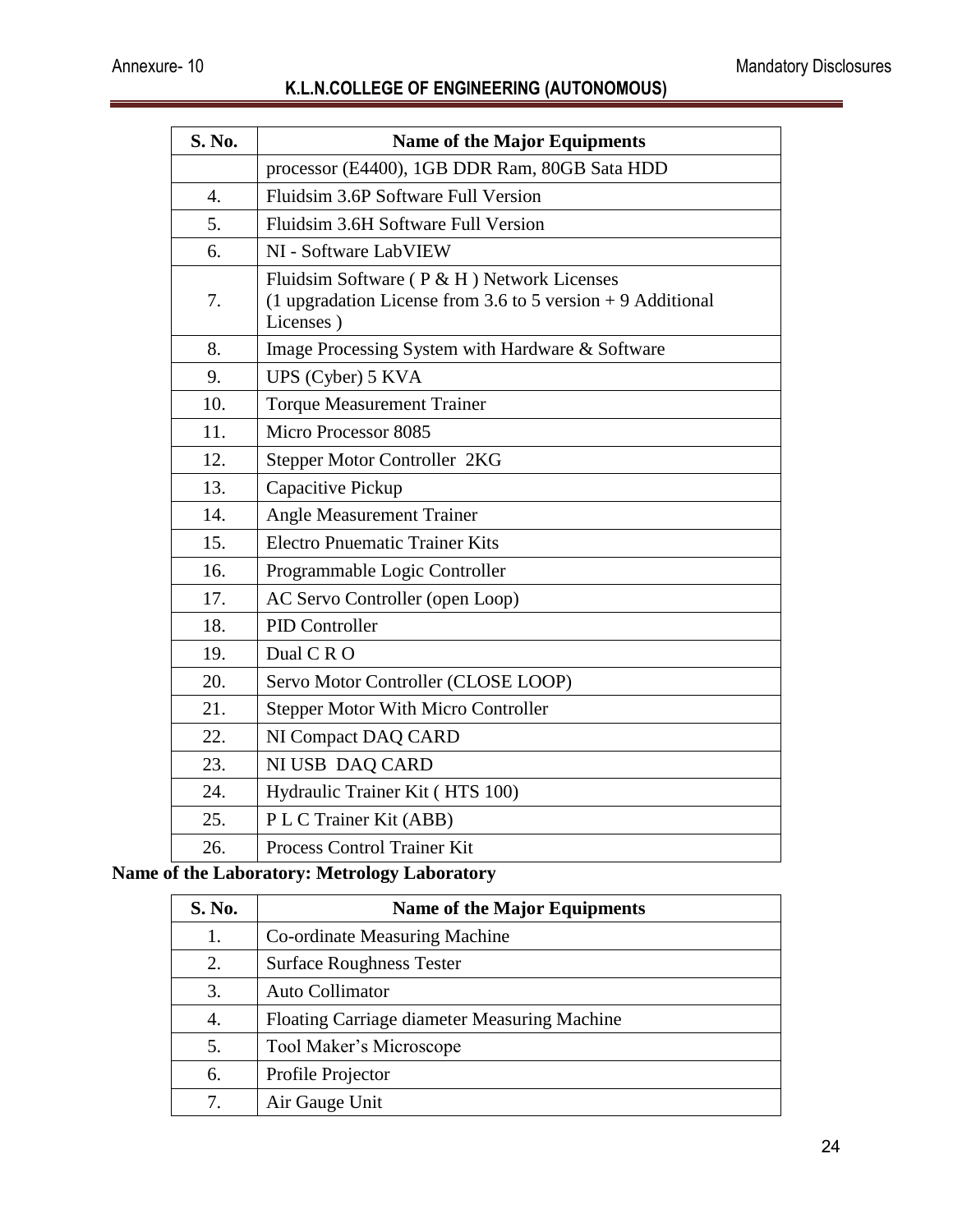| 8.  | <b>Electrical Comparator</b>           |
|-----|----------------------------------------|
| 9.  | Measurement of Torque                  |
| 10. | Sine centre                            |
| 11. | Vibration measurement                  |
| 12. | Surface plate (Granite)                |
| 13. | Digital Snap Micrometer                |
| 14. | Force measurement                      |
| 15. | Linear Variable Difference Transformer |
| 16. | Air Compressor                         |

#### **Name of the Laboratory: Dynamics Laboratory**

| S. No. | <b>Name of the Major Equipments</b>                            |
|--------|----------------------------------------------------------------|
| 1.     | <b>Dynamic Balancing Machine</b>                               |
| 2.     | <b>Balancing of Reciprocating Masses</b>                       |
| 3.     | Whirling of shaft                                              |
| 4.     | <b>Vibrating Table</b>                                         |
| 5.     | Motorised Gyroscope                                            |
| 6.     | Vib – Lab Equipment                                            |
| 7.     | Turn Table Apparatus                                           |
| 8.     | Spring mass system (multi degree system)                       |
| 9.     | Vibration test facilities apparatus (Modrob)                   |
| 10.    | Governors                                                      |
| 11.    | Cam and followers                                              |
| 12.    | Transverse vibration of free beam                              |
| 13.    | Balancing of rotating masses                                   |
| 14.    | Static and Dynamic balancing machine                           |
| 15.    | Torsional natural frequency of single and double rotor systems |
| 16.    | <b>Universal Governor</b>                                      |

#### **Name of the Laboratory: Strength of Materials Laboratory**

| No. | <b>Name of the Major Equipments</b> |
|-----|-------------------------------------|
|     | Universal Testing Machine           |
| 2.  | <b>Torsion Testing Machine</b>      |
| 3.  | <b>Tensile Testing Machine</b>      |
|     | <b>Compression Testing Machine</b>  |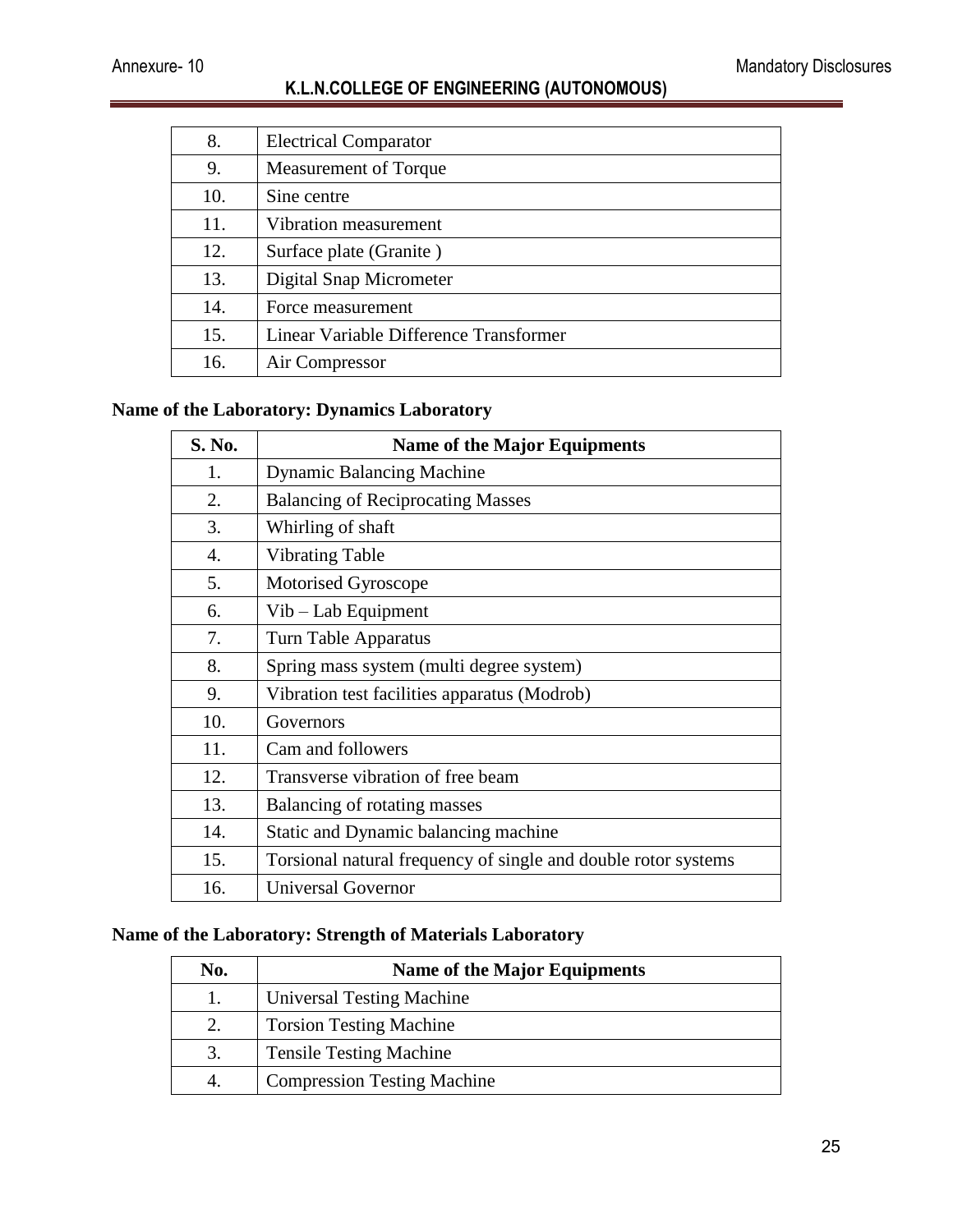| 5.  | <b>Fatique Testing Machine</b>           |
|-----|------------------------------------------|
| 6.  | <b>Wood Testing Machine</b>              |
| 7.  | <b>Brinell Hardness Testing Machine</b>  |
| 8.  | <b>Impact Testing Machine</b>            |
| 9.  | <b>Metallurgical Microscope</b>          |
| 10. | <b>Muffle Furnace</b>                    |
| 11. | Rockwell Hardness Testing Machine – II   |
| 12. | Metallurgical Microscope (inverted type) |
| 13. | Rosette Strain Gauge $-I$                |
| 14. | Rosette Strain Gauge - II                |

#### **Name of the Laboratory: Steam Laboratory**

| S. No. | <b>Name of the Major Equipments</b> |
|--------|-------------------------------------|
| 1.     | Air Compressor                      |
| 2.     | Air Blower                          |
| 3.     | <b>Refrigeration Test Rig</b>       |
| 4.     | Air Conditioning Test Rig           |
| 5.     | Mini – Power Plant                  |
| 6.     | LPG Refrigeration Test Rig          |

## **Name of the Laboratory: Heat and Mass Transfer Laboratory**

| <b>S. No.</b> | <b>Name of the Major Equipments</b>  |
|---------------|--------------------------------------|
| 1.            | Natural convection apparatus         |
| 2.            | Forced convection apparatus          |
| 3.            | Guarded plate apparatus              |
| 4.            | Lagged pipe apparatus                |
| 5.            | Composite wall apparatus             |
| 6.            | Insulating powder apparatus          |
| 7.            | Pin-fin apparatus                    |
| 8.            | Stefan-Boltzmann constant apparatus  |
| 9.            | Emissivity apparatus                 |
| 10.           | Parallel/counter flow heat exchanger |
| 11.           | Fluidized bed Cooling Tower          |

# **Name of the Laboratory: Internal Combustion Engine Laboratory**

| <b>S. No.</b> | <b>Name of the Major Equipments</b> |
|---------------|-------------------------------------|
|               | Multi cylinder Petrol Engine        |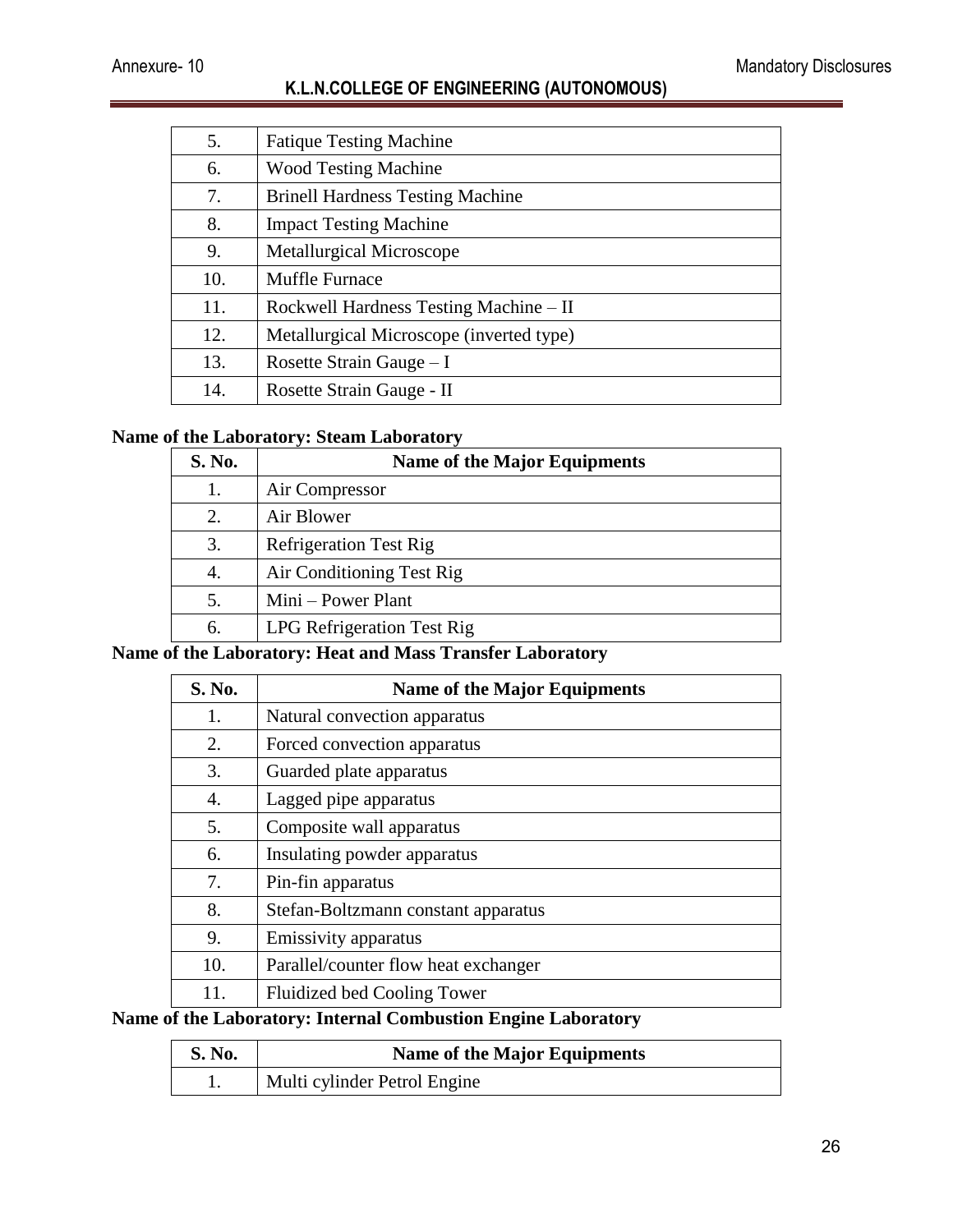| 2.  | Twin Cylinder Four Stroke Diesel Engine                                         |
|-----|---------------------------------------------------------------------------------|
| 3.  | Single Cylinder Four Stroke Diesel Engine                                       |
| 4.  | Twin cylinder four stroke Diesel Engine<br>(Hydraulic dynamometer)              |
| 5.  | Computerised Single Cylinder 4S Diesel Engine with Eddy Current<br>Dynamo Meter |
| 6.  | Single cylinder four stroke diesel Engine with<br>Electrical dynamometer        |
| 7.  | Single cylinder four stroke petrol Engine with<br><b>Electrical dynamometer</b> |
| 8.  | Two Stroke Cut section model Petrol<br>Engine                                   |
| 9.  | Four stroke cut section model Diesel Engine<br>single cylinder                  |
| 10. | Single Cylinder Two Stroke Petrol Engine                                        |

# **Name of the Laboratory: Fluid Mechanics & Machinery Laboratory**

| S.No. | <b>Name of the Major Equipments</b> |
|-------|-------------------------------------|
| 1.    | Orifice meter setup                 |
| 2.    | Venturi meter setup                 |
| 3.    | Rotameter setup                     |
| 4.    | Pipe Flow analysis setup            |
| 5.    | Turbo impulse turbine               |
| 6.    | Centrifugal pump                    |
| 7.    | Submergible pump setup              |
| 8.    | Reciprocating pump setup            |
| 9.    | Jet pump                            |
| 10.   | Gear oil pump setup                 |
| 11.   | Pelton wheel setup                  |
| 12.   | Francis turbine setup               |
| 13.   | Kaplan turbine setup                |

#### **Name of the Laboratory: CAM Laboratory**

| <b>S. No.</b> | <b>Name of the Major Equipments</b>   |
|---------------|---------------------------------------|
|               | <b>CNC Trainer Lathe Machine</b>      |
|               | <b>CNC Bench Milling Machine</b>      |
|               | SGS 'T'-Turn 135 CNC Production Lathe |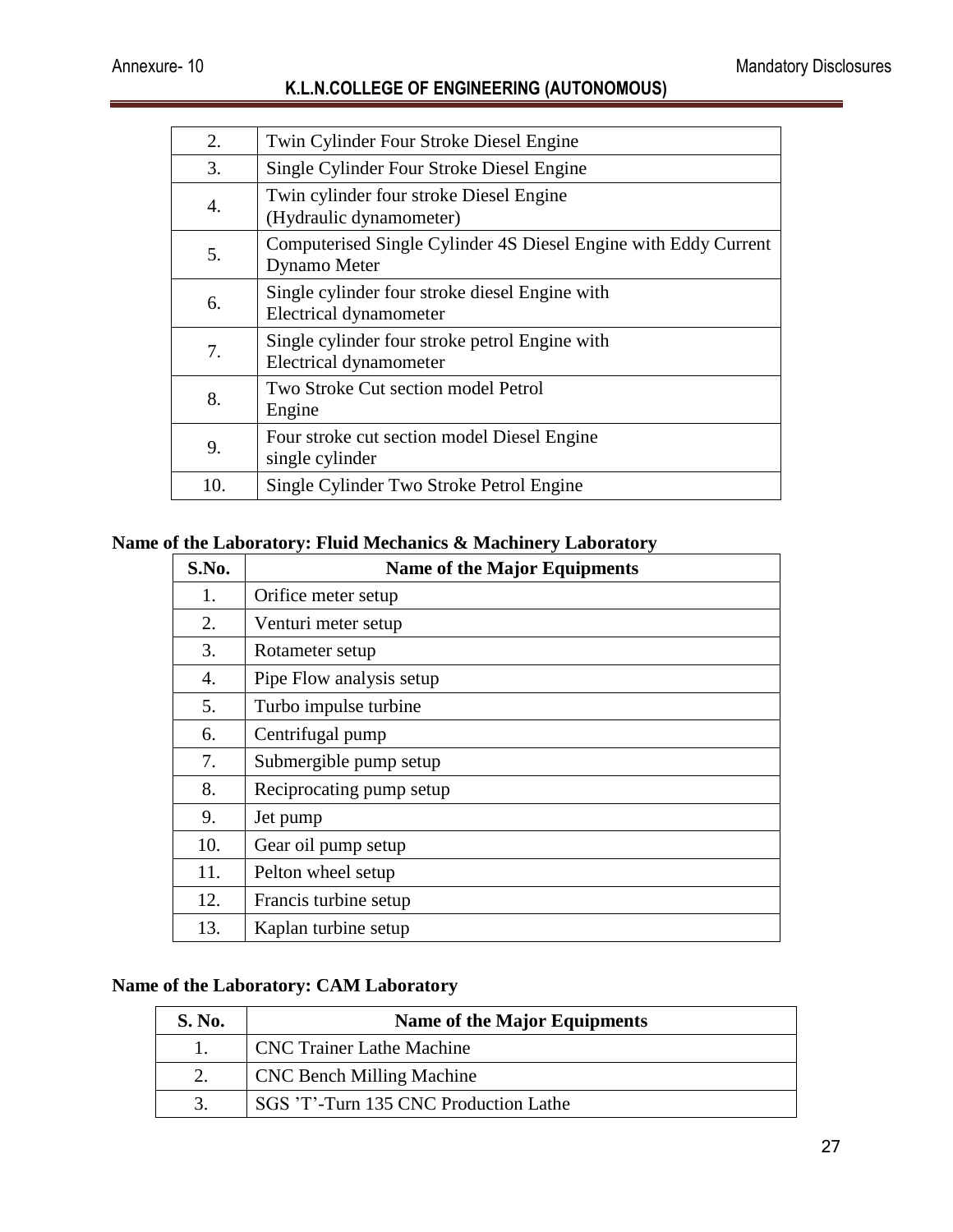| <b>S. No.</b> | <b>Name of the Major Equipments</b>      |
|---------------|------------------------------------------|
| 4.            | Aristo VA 6E Robot & Accessories for FMC |
| 5.            | <b>Vertical Milling Machine</b>          |
| 6.            | <b>CNC Electro Disharge Machine</b>      |
| 7.            | 6KVA 3PH Voltage Stabilizer              |
|               | 6.0 KVA UPS                              |

# **Name of the Laboratory: Machine Shop**

| S. No. | <b>Name of the Major Equipments</b>        |
|--------|--------------------------------------------|
| 1.     | Lathe                                      |
| 2.     | <b>Radial Drilling Machine</b>             |
| 3.     | <b>ITCO Drilling Machine</b>               |
| 4.     | <b>Slotting Machine</b>                    |
| 5.     | Tool and cutter grinder                    |
| 6.     | All geared lathe                           |
| 7.     | Capstan lathe                              |
| 8.     | 2D Herbert lathe                           |
| 9.     | Shaping (2Feet) Machine                    |
| 10.    | Shaping $(1 \frac{1}{2}$ Feet) Machine     |
| 11.    | Cylindrical grinding                       |
| 12.    | Surface grinding                           |
| 13.    | <b>Plaining Machine</b>                    |
| 14.    | Gear Hobbing Machine                       |
| 15.    | Single Spindle Automatic Lathe             |
| 16.    | 10 Ton Power press                         |
| 17.    | 40 Tonnes Hydraulic Press                  |
| 18.    | <b>Brazing Machine</b>                     |
| 19.    | <b>Injection Moulding Machine(Plastic)</b> |
| 20.    | Gear shaper                                |
| 21.    | <b>Centreless Grinding</b>                 |
| 22.    | <b>Horizontal Milling Machine</b>          |
| 23.    | Horizontal Milling (Heavy type) Machine    |
| 24.    | Lathe Tool Dynomometer                     |
| 25.    | Milling Tool Dynomometer                   |
| 26.    | Heavy duty Lathe                           |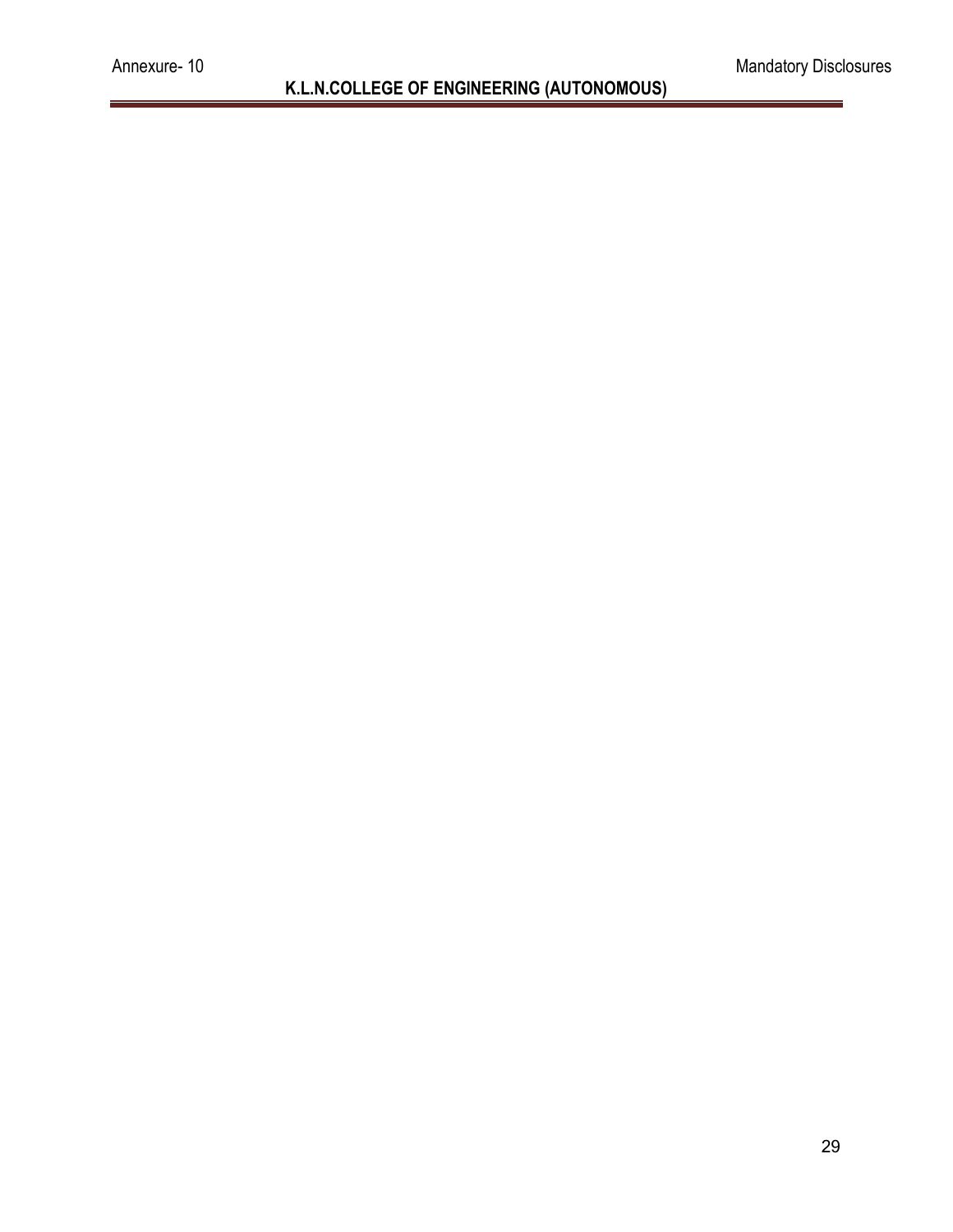# **Name of the Laboratory: Engineering Practices Laboratory ( I Year Workshop)**

| <b>S. No.</b>    | <b>Name of the Major Equipments</b>                |
|------------------|----------------------------------------------------|
| 1.               | 10" Surface Planning Machine                       |
| 2.               | 20mm Rotary Hammer Drill                           |
| 3.               | <b>Cordless Drilling Machine</b>                   |
| $\overline{4}$ . | Shearing Machine JS-3200                           |
| 5.               | Router Machine MT-360                              |
| 6.               | Miter Saw Machine MT-230                           |
| 7.               | Makita - 235 mm Circular Saw                       |
| 8.               | Makita - 304 mm Planner                            |
| 9.               | Makita - 55mm Jig saw                              |
| 10.              | Demolition Hammer 1510 W                           |
| 11.              | Makita LS 1040 - 260mm Mitter Saw                  |
| 12.              | 4" Bench Vice                                      |
| 13.              | <b>Work Table</b>                                  |
| 14.              | Pipe Vice                                          |
| 15.              | <b>Work Table</b>                                  |
| 16.              | Metallurgy Testing M/c                             |
| 17.              | <b>Smithy Tools</b>                                |
| 18.              | Gas & Arc welding accessories                      |
| 19               | Gas with Accessories (Cylinders $O_2$ & Acetylene) |
| 20.              | Welding machine                                    |
| 21.              | <b>Centre Lathe</b>                                |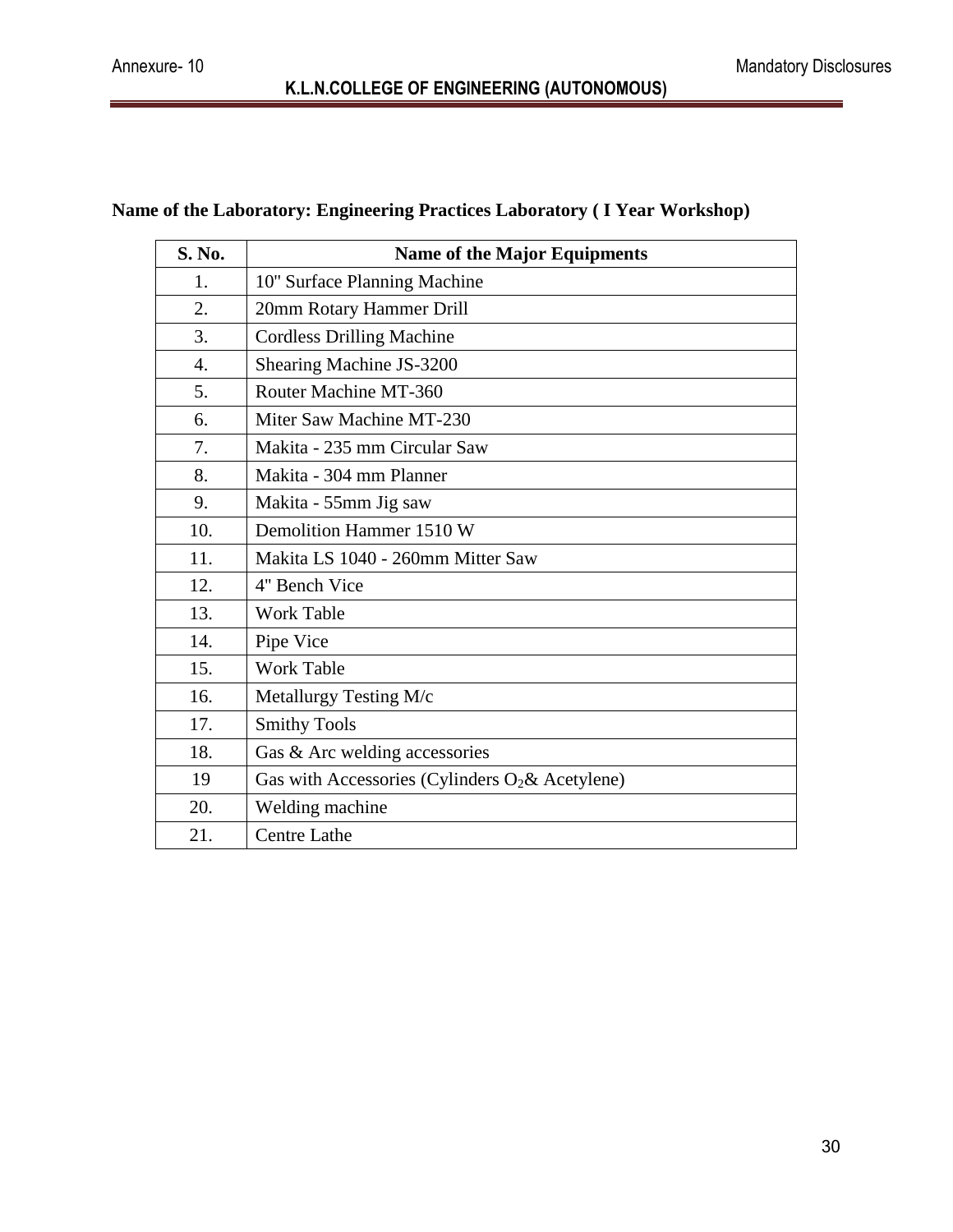#### **DEPARTMENT OF ELECTRICAL AND ELECTRONICS ENGINEERING**<br>Name of the Laboratory : Electrical Machines Laboratory **Referrical Machines Laboratory** :

| S.No.            | <b>Name of the Major Equipments</b>                 |
|------------------|-----------------------------------------------------|
| 1.               | Rectifier Unit 100A (3Nos.)                         |
| 2.               | D.C motor $-$ D.C. shunt generator set(5 Nos.)      |
| 3.               | D.C motor-D.C. series generator(1No.)               |
| $\overline{4}$ . | D.C motor- D.C.Compound generator(3 Nos.)           |
| 5.               | D.C shunt motor (5 Nos.)                            |
| 6.               | D.C series motor (2 Nos.)                           |
| 7.               | D.C. Compound motor (2 Nos.)                        |
| 8.               | D.C. shunt motor- 3 phase Alternator set(6 Nos.)    |
| 9.               | D.C.motor-3phase Auto Synchronous motor set (1 No.) |
| 10.              | D.C. motor-3 phase Induction generator set(1 No.)   |
| 11.              | <b>BLDC</b> Motor(1 No.)                            |
| 12.              | 3 phase Slip ring Induction motor(2 Nos.)           |
| 13.              | 3 phase Squirrel cage Induction motor(5 Nos.)       |
| 14.              | 3 phase Synchronous motor(2 Nos.)                   |
| 15.              | Single phase Induction motor(4 Nos.)                |
| 16.              | 3 phase Winding study motor(1 No.)                  |
| 17.              | Digital Storage Oscilloscope 50MHZ(2 Nos.)          |
| 18.              | Synchronizing panel (1 No.)                         |
| 19.              | 10KW Three phase Resistive load(3 Nos.)             |
| 20.              | 10KW Single phase Resistive load(2 Nos.)            |
| 21.              | Three phase Inductive load(3 Nos.)                  |
| 22.              | Three phase Variac (2 Nos.)                         |

Name of the Laboratory : **Control System, Measurements & Instrumentation Lab** 

| S.No | <b>Name of the Major Equipments</b>    |
|------|----------------------------------------|
| 1.   | Computers (30 Nos)                     |
| 2.   | D.C motor load test module (1No)       |
| 3.   | Stepper motor trainer kit (2 Nos)      |
| 4.   | D.C position servo trainer kit (4 Nos) |
| 5.   | D.C motor based position control (1No) |
| 6.   | A.C servo motor trainer kit (4 Nos)    |
| 7.   | L.V.D.T Trainer Kit (6 Nos)            |
| 8.   | P.I.D. Controller (3 Nos)              |
| 9.   | CRO (5 Nos)                            |
| 10.  | Compensating Network (4 Nos)           |
| 11.  | Synchros                               |
| 12.  | P,P.I,P.I.D Controller (1No)           |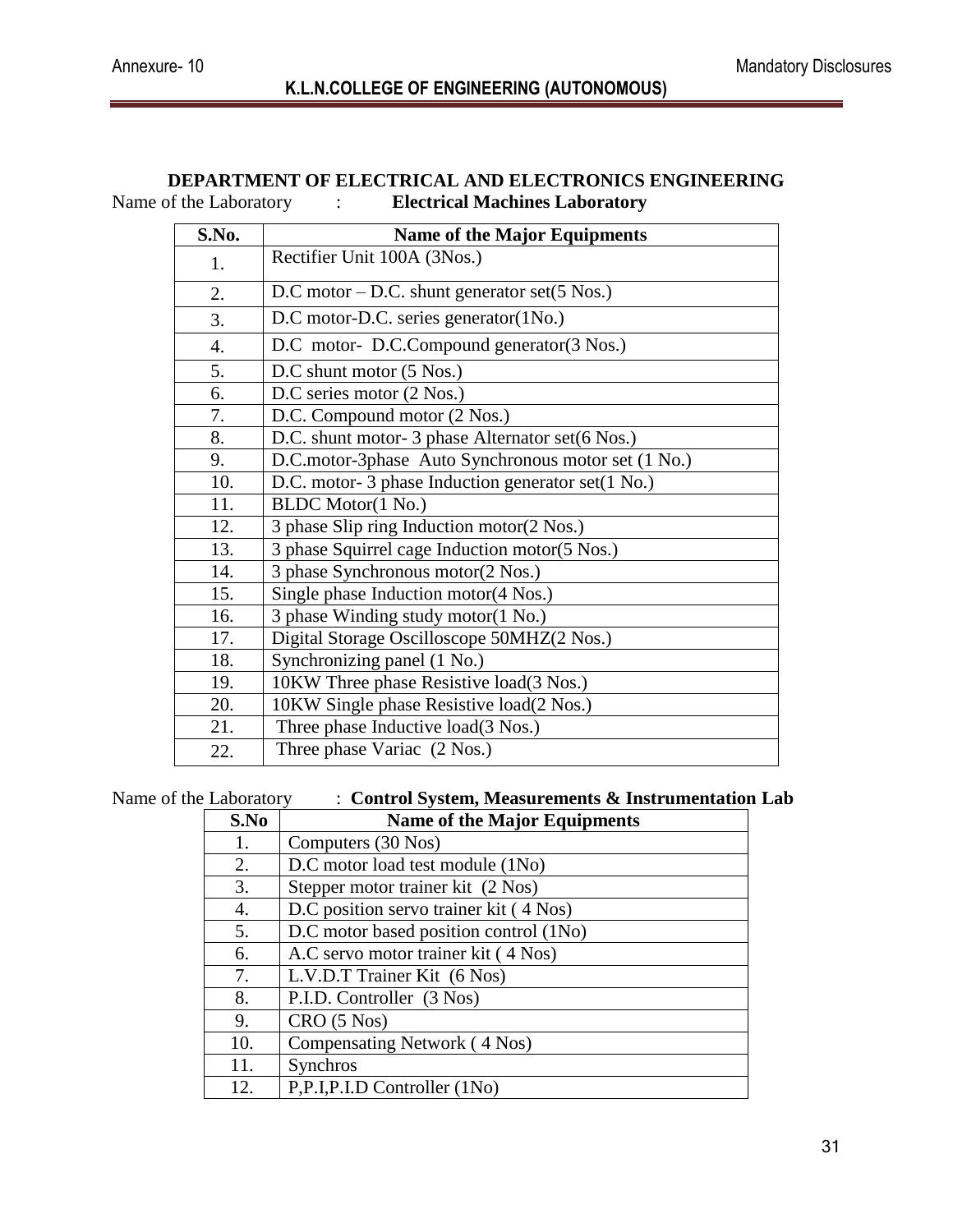| 13. | Digital Storage Oscilloscope (4 Nos)                    |
|-----|---------------------------------------------------------|
| 14. | Flow Rate Measurement (1No)                             |
| 15. | I.C. Tester (3 Nos)                                     |
| 16. | Linear System Simulator (3 Nos)                         |
| 17. | Three-phase Resistive Load (2 Nos)                      |
| 18. | Three-phase Inductive Load (2 Nos)                      |
| 19. | Pressure Transducer (1No)                               |
| 20. | Measurements of iron loss Kit (4 Nos)                   |
| 21. | D.C Servo Motor Kit (1No)                               |
| 22. | D.C Motor Generator set (1No)                           |
| 23. | A.C Position Controller Kit (2 Nos)                     |
| 24. | RLC Bridge (2 Nos)                                      |
| 25. | Strain gauge (2 Nos)                                    |
| 26. | Optical Sensor (2 Nos)                                  |
| 27. | U.P.S 6.0KVA (1No)                                      |
| 28. | Power and Energy Measurement Kit (1No)                  |
| 29. | Calibration of Rotameter Characteristics Kit (1No)      |
| 30. | RTD & Thermistor Kit (2 Nos)                            |
| 31. | Oscilloscope Trainer Kit (1No)                          |
| 32. | DC Current Source (2 Nos)                               |
| 33. | NI Lab View Software (5 Users)                          |
| 34. | Voltage to Frequency Characteristics of NE566 IC(2 Nos) |
| 35. | Variability Voltage Regulator Using IC LM 317 (2 Nos)   |

Name of the Laboratory : **Power Electronics Laboratory**

| S.NO           | <b>Name of the Major Equipments</b>                                     |
|----------------|-------------------------------------------------------------------------|
| $\mathbf{1}$   | Micro controller based speed control of Converter/Chopper fed DC motor  |
|                | (1 N <sub>0</sub> )                                                     |
| $\overline{2}$ | Computer Wipro I Value & HP Dask top Intel Core i3 (12Nos)              |
| $\overline{3}$ | PSIM Software 9.0 Version (1 No)                                        |
| $\overline{4}$ | Gate Pulse Generation using R, RC and UJT (3 Nos)                       |
| 5              | Switched mode power converter module/Discrete Component (3 Nos)         |
| 6              | Single phase Half & Fully controlled converter (3 Nos)                  |
| 7              | IGBT based single phase PWM inverter (3 Nos)                            |
| 8              | IGBT based 3 phase PWM inverter (3 Nos)                                 |
| 9              | Step up/Step down chopper using MOSFET (2 Nos)                          |
| 10             | Realization of passive filter (2Nos)                                    |
|                | Characteristics of a NPN Transistor under common emitter, collector and |
| 11             | base (3Nos)                                                             |
| 12             | Characteristics of Semiconductor diode and Zener diode (2Nos)           |
|                | Single Phase half & full wave rectifiers with inductive and capacitive  |
| 13             | filters (2Nos)                                                          |
| 14             | Frequency and Phase Measurements (2Nos)                                 |
| 15             | Digital and Analog I.C. Tester (2 Nos)                                  |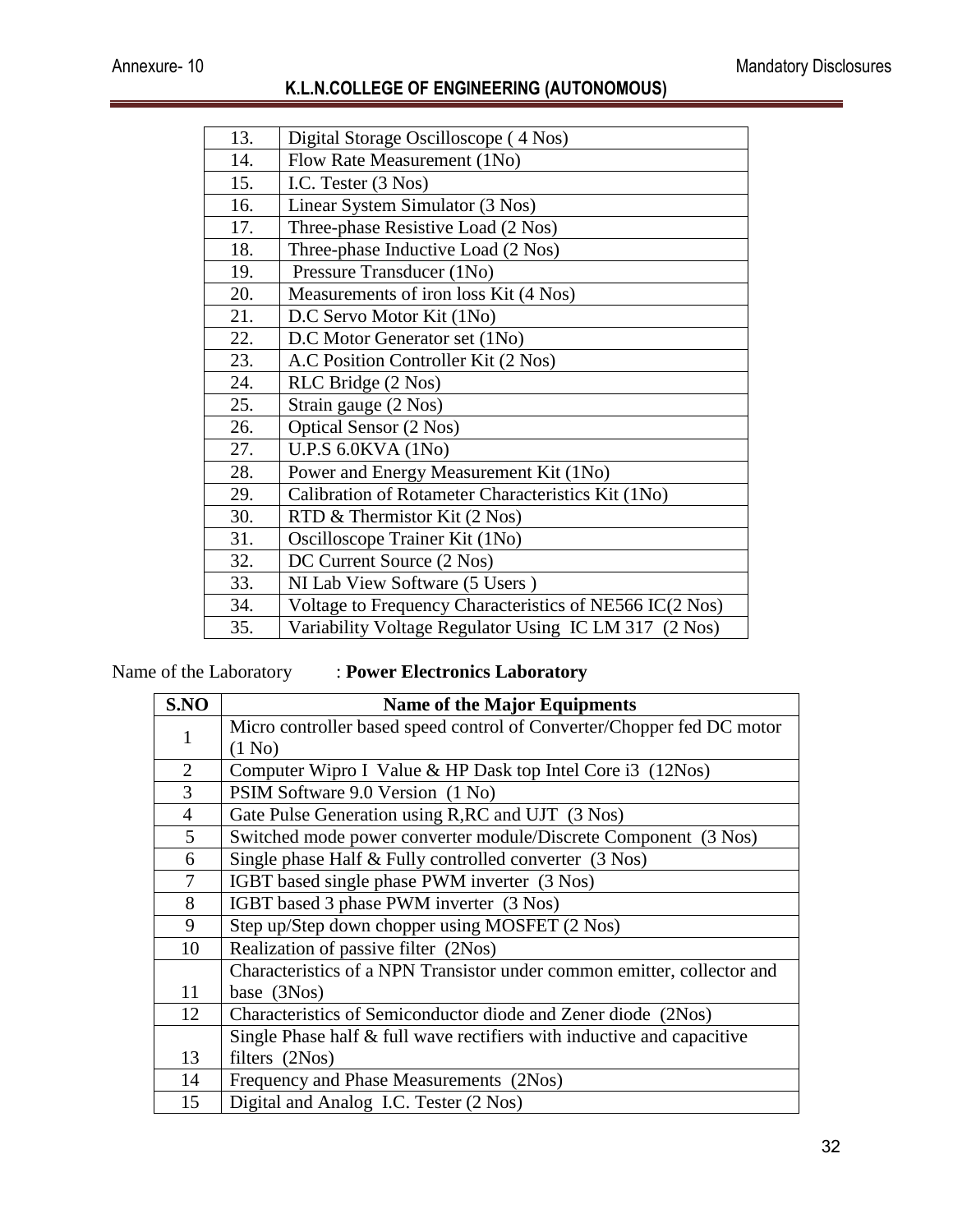| 16 | Cycloconverter kit with firing module (4 Nos)                        |
|----|----------------------------------------------------------------------|
| 17 | Digital storage Oscilloscope(50Mhz) (5 Nos)                          |
| 18 | Dual Trace Oscilloscope (30Mhz) (10 Nos)                             |
| 19 | Digital function generator 2MHz (10Nos)                              |
|    | <b>MODROBS</b>                                                       |
|    | DSP Based Vector Control Drive(TMS 320F2407A based DSP controller)   |
|    | (1 No)                                                               |
| 2  | Brush less DC Motor Drive (TMS 320F2812 based DSP controller) (1 No) |
| 3  | 4 channel, color Digital Storage Oscilloscope 100MHz (1 No)          |

Name of the Laboratory : **Electric Circuits Laboratory** 

| S.No | <b>Name of the Major Equipments</b>                            |
|------|----------------------------------------------------------------|
| 1.   | Cathode Ray Oscilloscope(22Nos.)                               |
| 2.   | Digital Storage Oscilloscope (5 Nos.)                          |
| 3.   | Calibration of Energy Meter Kit(3 Nos.)                        |
| 4.   | Earth Tester(5 Nos.)                                           |
| 5.   | 3 $\emptyset$ Resistive load(4 Nos.)                           |
| 6.   | $1 \varnothing$ Resistive load(3 Nos.)                         |
| 7.   | Computer Systems (10 Nos.)                                     |
| 8.   | TMS 320 C 5416 DSP Starter Kit (DSK) Fixed Point DSP(6 Nos.)   |
| 9.   | TMS 320 C 6713 DSP Starter Kit (DSK) Floating Point DSP(1 No.) |
| 10.  | 5 KVA UPS (1 No.)                                              |
| 11.  | Function Generator Trainer Kit(1 No.)                          |
| 12.  | DC Current Source(3 Nos.)                                      |
| 13.  | Electrical Parameters Measurement Kit with RLC Load(3 Nos.)    |
| 14.  | Residential house wiring kit(1 No.)                            |
| 15.  | CRO demo module kit(1 No.)                                     |

Name of the Laboratory : **Electronic, Digital Circuits & Microprocessor laboratory**

| S. No | <b>Name of the Major Equipments</b>   |
|-------|---------------------------------------|
|       | DC RPS(8 Nos)                         |
|       | 30MHZ Dual Trace Oscilloscope (6 Nos) |
|       | 3MHZ Function Generator (3 Nos)       |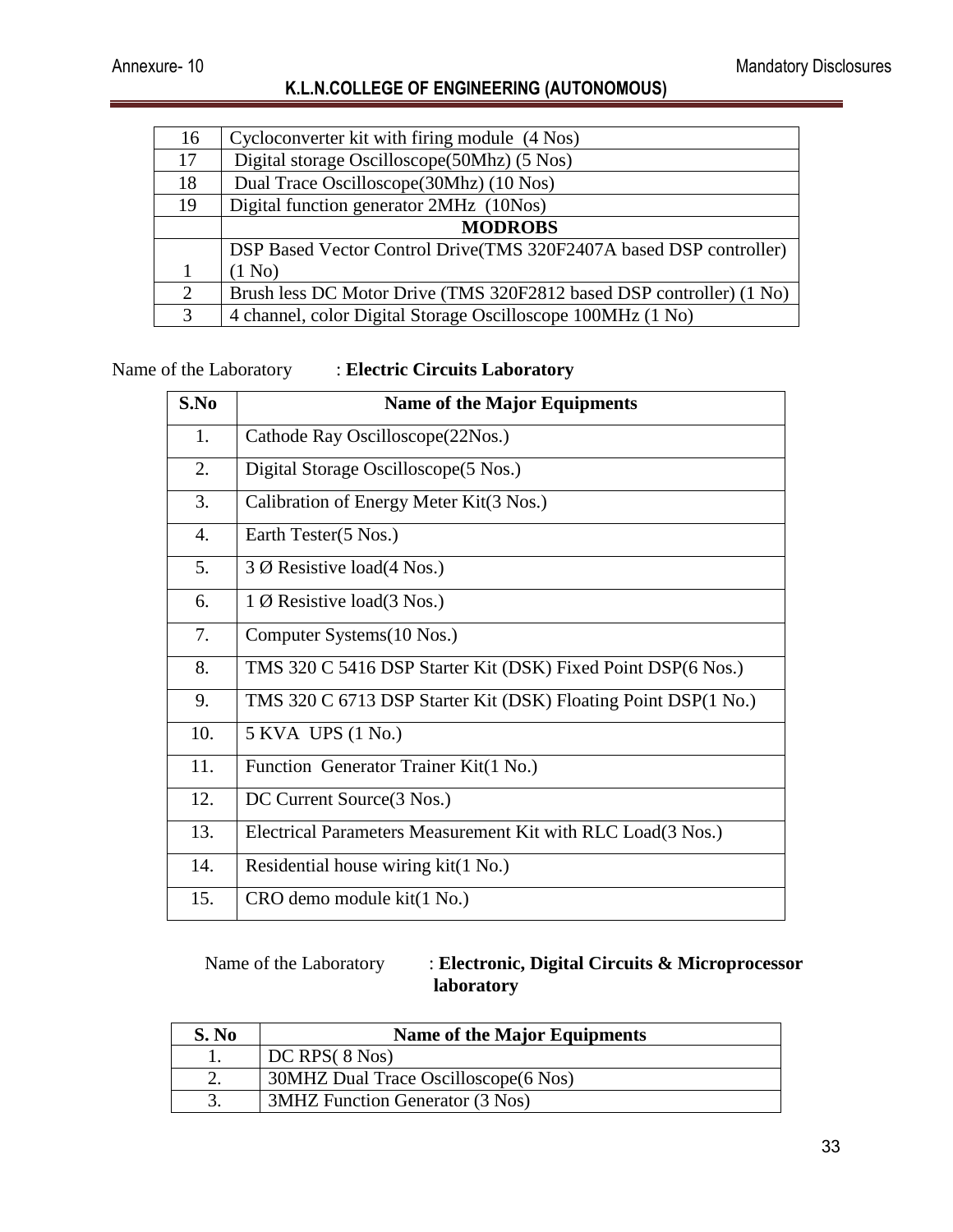| 4.  | $DSO(5 \text{ Nos})$                                           |
|-----|----------------------------------------------------------------|
| 5.  | Universal IC Tester(1 No)                                      |
| 6.  | Computer Systems (5 Nos)                                       |
| 7.  | UJT Characteristics and Saw Tooth Generation using UJT (3 Nos) |
| 8.  | Oscilloscope Trainer Kit( 1 No)                                |
| 9.  | Texas Instruments Innovation Lab Setup (5 Nos)                 |
| 10. | EZ430-RF2500(1 No)                                             |
| 11. | LCD Projector $(1 No)$                                         |
| 12. | Current probe & DC load (1 No)                                 |
| 13. | Power Management lab using PMLK PRO (1 No)                     |
| 14. | Microcontroller Lab using MSP430 16bit UC(1 No)                |
| 15. | Real Time Controller Lab using C2000 32bit UC/DSP(1 No)        |
| 16. | Advanced Embedded System Lab using ARM Contex M4(1 No)         |
| 17. | IoT Application Lab Kit(1 No)                                  |
| 18. | Programmable DC Electric Load Rating: 150W(1 No)               |

#### Name of the Laboratory : **POWER SYSTEM SIMULATION LABORATORY – I**

| S.No | <b>Name of the Major Equipments</b> |
|------|-------------------------------------|
|      | HP server $(1 \text{ No.})$         |
|      | Wipro, Core i3 System (13 Nos.)     |
| 3    | HP system $(27 \text{ Nos.})$       |
|      | 6 KVA UPS (1 No.)                   |
|      | 5 KVA UPS (1 No.)                   |
| 6    | HP Laserjet Printer (11 Nos.)       |
|      | LCD Projector $(15$ Nos.)           |

#### Name of the Laboratory : **POWER SYSTEM SIMULATION LABORATORY – II**

| S.No | <b>Name of the Major Equipments</b>   |
|------|---------------------------------------|
| 1.   | Computers (32 Nos.)                   |
| 4.   | UPS $6$ KVA $(1$ No.)                 |
| 5.   | Printer HP Laser jet (No.)            |
| 6.   | Software<br>ETAP &PSCAD/EMTDC 5 Users |
| 7.   | Power World Simulator Unlimited       |
| 8.   | AU Power Lab<br>30 Users              |
| 9.   | <b>MATLAB</b><br>25 Users             |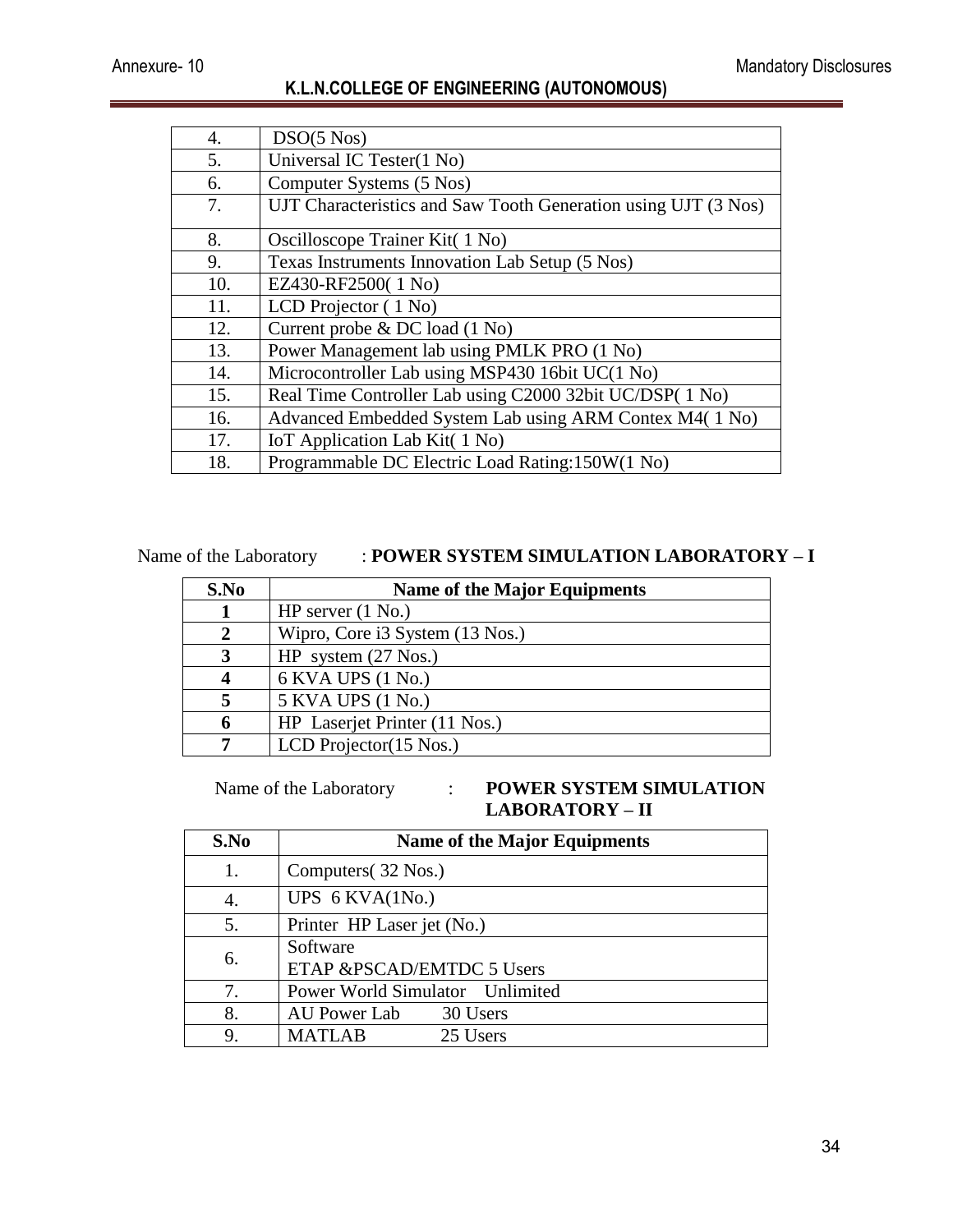#### Name of the Laboratory : **POWER SYSTEM SIMULATON LABORATORY – III**

| S. No | <b>Name of the Major Equipments</b>                           |
|-------|---------------------------------------------------------------|
| 1.    | Wipro I Value core $i3-550$ Computer Systems $-29$            |
| 2.    | EATON 6.0 UPS $-1$                                            |
| 3.    | Digsilent Power Factory V14, 25 Users LAN License Software    |
|       | (ITEM CODE-PSS DIGSILENT $40130 - 25$                         |
| 4.    | Digsilent Power factory 14.1.2 Research, license software - 1 |

#### **Name of the Laboratory : Project, R&D lab**

| S.No. | <b>Name of the Major Equipments</b>                 |
|-------|-----------------------------------------------------|
| 1.    | 'FLUKE' Power Quality Analyser (1No.)               |
| 2.    | HP 4350 S LAPTOP $(1No.)$                           |
| 3.    | I Flex cable 3000A(3Nos.)                           |
| 4.    | FLUKE OC4 USB Interface cable(1No.)                 |
| 5.    | I Flex cable 3000A(1No.)                            |
|       | Energy Auditor Electrical appliance tester (1No.)   |
| 6.    | RS485 to USB converter(1No.)                        |
|       | 1ph 6KVA Street light AMR(15Nos.)                   |
| 7.    | 3 PH 21KVA Street light AMR(3Nos.)                  |
|       | Street light controller 1 ph 6 KVA(18Nos.)          |
| 8.    | Street light controller 3 ph 6 KVA(5Nos.)           |
| 9.    | Polycrystalline PV Panel 500W(1No.)                 |
| 10.   | DSP Trainer kit(1No.)                               |
| 11.   | Maximum Demand Controller(1No.)                     |
| 12.   | 24V, 500W Inverter panel accessories(1No.)          |
| 13.   | PLC, Panel and accessories set, VFD and Motor(1No.) |

#### **DEPARMENT OF ELECTRONICS AND COMMINICATION ENGINEERING Name of the Laboratory : ELECTRONICS LABORATORY**

| Sl.No | Name of the Equipment                      |
|-------|--------------------------------------------|
|       | 30MHz Dual Trace CRO (16 Nos)              |
| 2.    | 50MHz Digital Storage Oscilloscope (8 Nos) |
| 3.    | 1 MHz Function Generator (23 Nos)          |
| 4.    | 3 MHZ Function Generator (18 Nos)          |
|       | $(0-32V/1A)$ Dual RPS $(18$ Nos)           |

#### **Name of the Laboratory : COMMUNICATION LABORATORY**

| Sl.No | <b>Name of the Major Equipments</b>        |
|-------|--------------------------------------------|
|       | 50MHz Digital Storage Oscilloscope (5 Nos) |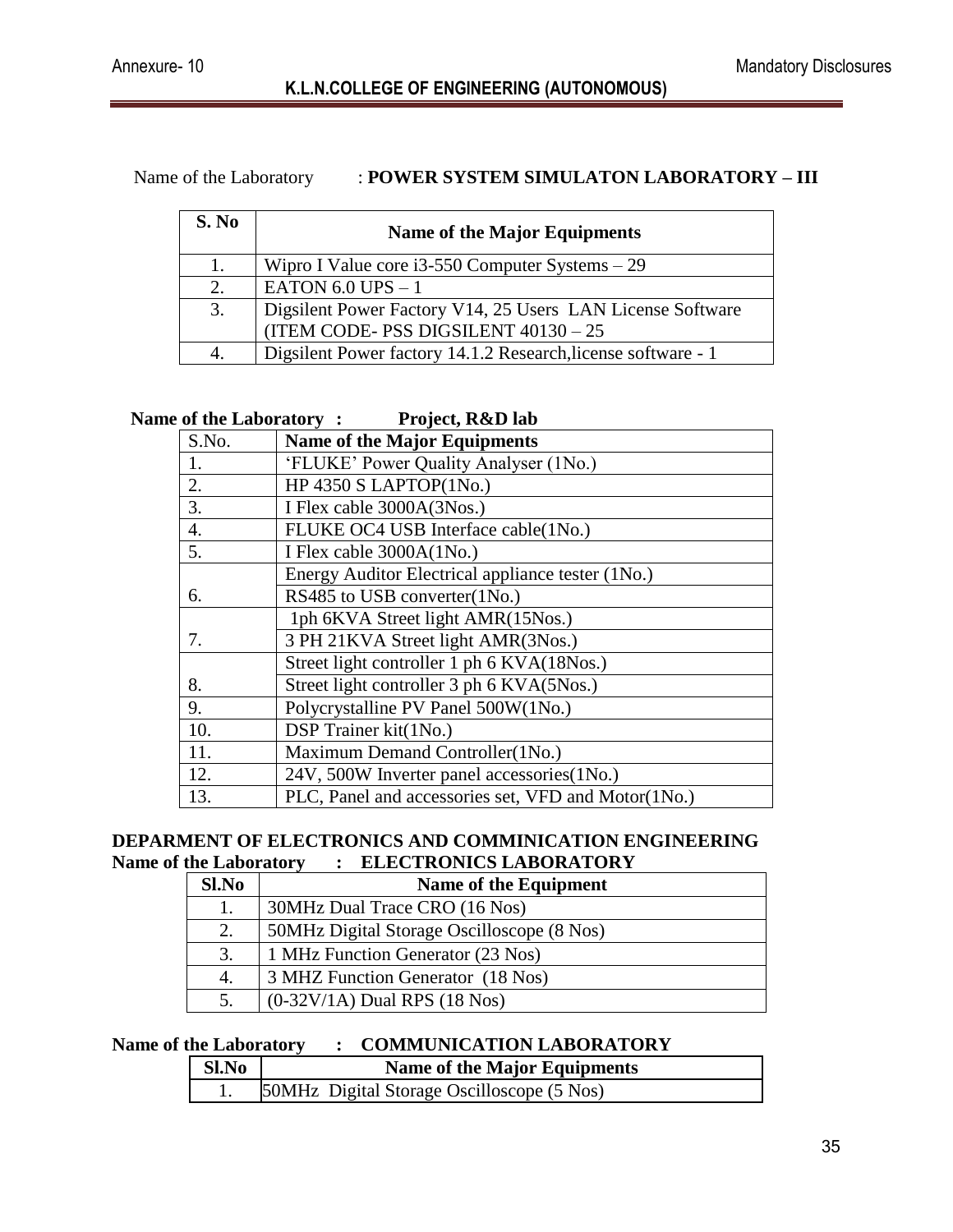| 2.  | 60 MHz Dual Trace Oscilloscope (3 Nos)           |
|-----|--------------------------------------------------|
| 3.  | 30MHz – 2 Channel Dual Trace CRO (9 Nos)         |
| 4.  | 1 MHz Function Generator/Counter (11 Nos)        |
| 5.  | Dual Regulated Power Supply (20 Nos)             |
| 6.  | VLSI Based Digital Communication Trainer (2 Nos) |
| 7.  | 500MHz Spectrum Analyzer(1 No)                   |
| 8.  | 100MHz Oscilloscope(2 Nos)                       |
| 9.  | Antenna Training System with 22 Antennas (1 No)  |
| 10. | Antenna Training System with 4 Antennas (1 No)   |
| 11. | RF Circuit Trainer (1 No)                        |
| 12. | TDM -Pulse Code Modulation & Demod. Kit (2 Nos)  |

#### **Name of the Laboratory : MICROPROCESSOR & MICROCONTROLLER LABORATORY**

| Sl.No | <b>Name of the Major Equipments</b>                   |
|-------|-------------------------------------------------------|
| 1.    | Micro 85 EB Trainer Kit (27 Nos)                      |
| 2.    | Micro 86/88 Trainer Kit (37 Nos)                      |
| 3.    | 8051 Micro Controller Kit (30 Nos)                    |
| 4.    | Dc Motor Speed Measurement & Control (7 Nos)          |
| 5.    | Pc-Based Logic Analyser & In- Circuit Emulator (1 No) |
| 6.    | Orcad Layout Plus Software (1 No)                     |
| 7.    | 8085 Cross Assembler Software Package (1 No)          |
| 8.    | Hp Intel i3 System (32 Nos)                           |
| 9.    | UPS 6KVA With Battery (1 No)                          |
| 10.   | <b>IOT</b> Economical Solution (1 No)                 |

#### **Name of the Laboratory : VLSI LABORATORY**

| Sl.No | <b>Name of the Major Equipments</b>            |
|-------|------------------------------------------------|
| 1.    | HP Server $(1 No)$                             |
| 2.    | IBM Systems(14 Nos)                            |
| 3.    | Lenovo Systems(18 Nos)                         |
| 4.    | 6 KVA UPS(2 Nos)                               |
| 5.    | LAN Trainer Kit with 'NET SIM' Software(8 Nos) |
| 6.    | FPGA Trainer Kit(15 Nos)                       |
| 7.    | HP System $(54$ Nos)                           |
| 8.    | XUP V5 VLSI Trainer Kit(1 No)                  |
| 9.    | Xilinx 11.1 Software (25 Users)                |
| 10.   | Spartan 3E Development Board (1 No)            |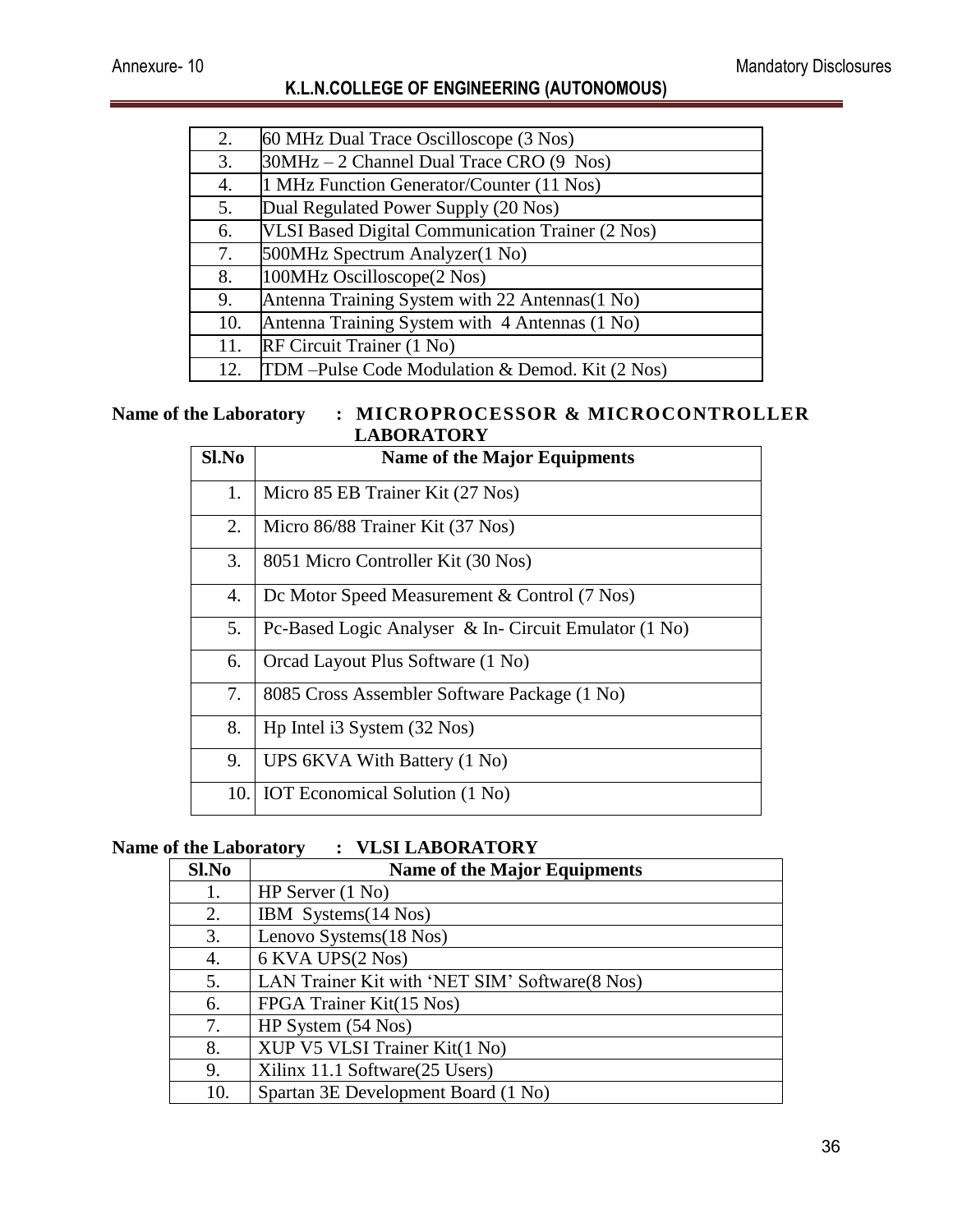| 11. | NET FPGA(1 No)                             |
|-----|--------------------------------------------|
| 12. | Xilinx Vivado 2014.4 Software (25 Users)   |
| 13. | Cadence Sotware (10 Users)                 |
| 14. | Nexys 4 DDR Artix-7 FPGA Board(10 Nos)     |
| 15. | Analog Discovery Kit (3 Nos)               |
| 16. | Open Scope Board(3 Nos)                    |
| 17. | Zedboard Zynq-7000 Development Board(1 No) |
| 18. | Altera DE2 FPGA Development Board(1 No)    |

#### **Name of the Laboratory : MICROWAVE LABORATORY**

| Sl.No | <b>Name of the Major Equipments</b>                                                                                                     |
|-------|-----------------------------------------------------------------------------------------------------------------------------------------|
| 1.    | X-Band Microwave Test Bench: (Microwave Source, Klystron                                                                                |
|       | Power Supply, Detector, Isolator with Termination, Attenuator,<br>Frequency meter, slotted line section with tunable probe, Solid State |
|       | VSWR meter) (4 sets)                                                                                                                    |
| 2.    | Fiber Optic Connectorization Cum Splicing Kit (1 No)                                                                                    |
| 3.    | Microwave Power Meter(X-Band and J-Band)                                                                                                |
|       | with sensor 100KHZ to 18 GHZ (1 No)                                                                                                     |
| 4.    | Microwave J-Band Complete Test Bench Setup (1 set)                                                                                      |
| 5.    | Klystron Power Supply (11 Nos)                                                                                                          |
| 6.    | Gunn Oscillator (6 Nos)                                                                                                                 |
| 7.    | 25 MHZ 2 Channel 4 Trace CRO (4 Nos.)                                                                                                   |
| 8.    | 30 MHZ Dual Trace CRO (5 Nos.)                                                                                                          |
| 9.    | Bench Mark-Fiber Com-OFT Optical and Digital Communication                                                                              |
|       | Trainer Kits (6 Nos)                                                                                                                    |
| 10.   | FALCON make Fiber Optic Kit Complete Set (1 Set)                                                                                        |
| 11.   | LT-2506 Laser Fiber Optic Trainer (2 Nos.)                                                                                              |
| 12.   | Optical Power Meter(850/1310/1550nm (3 Nos.)                                                                                            |
| 13.   | Fiber Link C Basic Fiber Optic Trainer Kits (8 Nos.)                                                                                    |
| 14.   | Fiber Optic Kit Multiplex and Demultiplex (1 No)                                                                                        |
| 15.   | RF Vector Network Analyzer (1No)                                                                                                        |
| 16.   | 50 MHz Digital Storage Oscilloscope (5Nos)                                                                                              |
| 17.   | Mode Characteristics of fiber optics (1 No)                                                                                             |

#### **Name of the Laboratory : EMBEDDED SYSTEM LABORATORY**

| Sl.No | <b>Name of the Major Equipments</b>                             |
|-------|-----------------------------------------------------------------|
|       | <b>HP Business Desktop Model 280G1 Series Computer (15 Nos)</b> |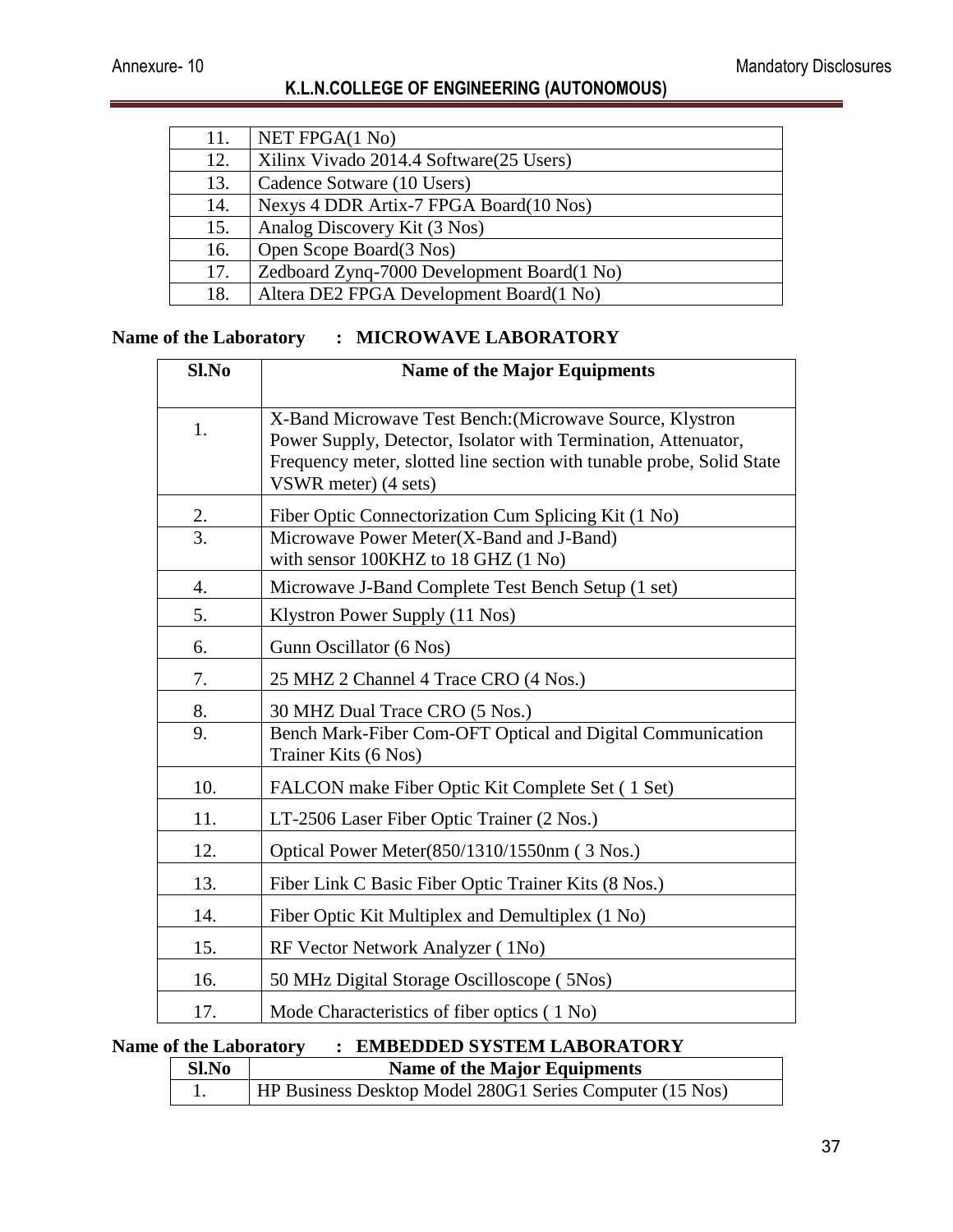| 2.                                    | UPS $6$ KVA $(1$ No)                                     |
|---------------------------------------|----------------------------------------------------------|
| 3.                                    | PS-PRIMER-ARM7 LPC214X Kit (3 Nos)                       |
| 4.                                    | TYRO-ARM LPC2929 Starter Kit (3 Nos)                     |
| 5.                                    | SPIRIT-II LPC2148 ARM7 Project Board (2 Nos)             |
| 6.                                    | Explorer ARM9 AT91SAM9260 Embedded Development Board (2) |
|                                       | Nos)                                                     |
| $7_{\scriptscriptstyle{\ddot{\sim}}}$ | TAURUS ARM9 AT91SAM9263 Embedded Development Board       |
|                                       | (1 N <sub>0</sub> )                                      |
| 8.                                    | ARM FPGA FUSION Embedded Development Kit (1 No)          |
| 9.                                    | ARM Cortex M4 Development Board (2 Nos)                  |
| 10.                                   | ARM 9 Friendly Development Board (1 No)                  |
| 11.                                   | WSN Development Board (1 No)                             |
|                                       |                                                          |

#### **Name of the Laboratory : PROJECT LABORATORY**

| $\cdots$ |                                                |
|----------|------------------------------------------------|
| Sl.No    | <b>Name of the Major Equipments</b>            |
| Ī.       | Think Center Lenovo Computer (5 Nos)           |
| 2.       | HP Compaq Desktop E4600 Computer (5 Nos)       |
| 3.       | HP Commercials Desktop E7500 Computer (10 Nos) |
| 4.       | KVA UPS (1 No)                                 |
| 5.       | DEO FPGA Board (10 Nos),                       |
|          | DE2-70 FPGA Board (2 Nos),                     |
|          | 5 Mega Pixel Camera (2 Nos),                   |
|          | 4.3 LCD Touch Panel (2 Nos)                    |
| 6.       | Sony LCD Projector (6 Nos)                     |
|          | LCD Projector (2 Nos)                          |

#### **Name of the Laboratory : DSP LABORATORY**

| Sl.No | <b>Name of the Major Equipments</b>     |
|-------|-----------------------------------------|
| 1.    | $(59$ Nos)<br><b>HP</b> System          |
| 2.    | IBM $(4$ Nos $)$                        |
| 3.    | WIPRO System (7 Nos)                    |
| 4.    | <b>DSP TRAINNER KIT:</b>                |
|       | TMS320C33 DSP Trainer kit (2 Nos)       |
|       | TMS320C50 DSP Trainer kit (6 Nos)       |
|       | TMS320C5416 DSP Trainer kit (13 Nos)    |
|       | TMS320C6711 DSP Trainer kit (1 No)      |
|       | TMS320C6713 DSP Trainer kit (3 Nos)     |
|       | ADS 2181 Kit (3 Nos)                    |
|       | VLSI Trainer kit (1 No)                 |
|       | DSP STARTER KIT TMS320F28335 DSK (1 No) |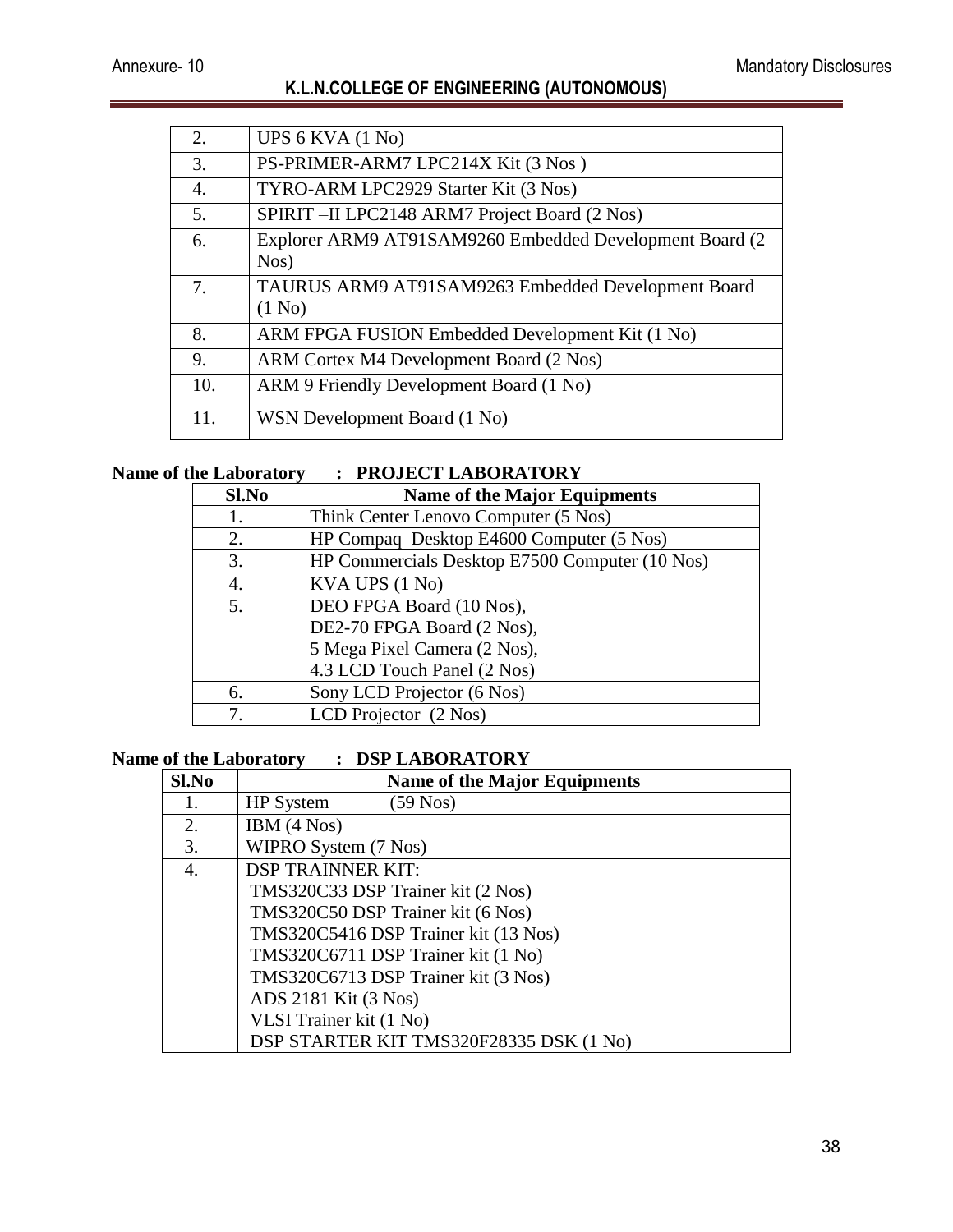| 5.  | <b>MAT LAB SOFTWARE:</b>                                            |
|-----|---------------------------------------------------------------------|
|     | MATLAB TOOLS R2012A(7.14.0739) (25 USER)                            |
|     | MATLAB RELEASE PACKAGE REL 6.0 VER12.0 (5 USER)                     |
|     | MATLAB R2013A (8.1.10.604) (5 USER)                                 |
| б.  | 25/30 MHZ CATHODE RAY OSCILLOSCOPE (CRO) (12 Nos)                   |
| 7.  | 1/2/3 MHZ FUNCTION GENERATOR (24 Nos)                               |
| 8.  | LCD Projector $(1 No)$                                              |
| 9.  | <b>LAB VIEW</b>                                                     |
|     | a) NI ELVIS II Circuit Design Bundle (1 No)                         |
|     | b) Free scale microcontroller prototype board (1 No)                |
|     | c) NI Digital Electronic FPGA board (1 No)                          |
| 10. | 6.0 KVA UPS (2 Nos) -Rs. 2,35,150/-,                                |
| 11. | <b>CYPRESS PSOC</b>                                                 |
|     | a) CY8CKIT-003KIT (1048k100133,128,011) (3 Nos)                     |
|     | b) CY8C 28-CY8C KIT (2 Nos)                                         |
| 12. | <b>TEXAS INSTRUMENTS</b>                                            |
|     | a) ADC Evolution board (1 No)                                       |
|     | b) DAC Evolution board(1 No)                                        |
|     | c) Power Amplifier Evaluation board(1 No)                           |
|     | d) WIFI Module LANUCH XL (1 No)                                     |
| 13. | Digital Radiation detector solar cell energy Tester Tes-1333 (1 No) |
| 14. | 50 MHZ Digital Storage Oscilloscope(4 Nos)                          |

## **Name of the Laboratory : COMMUNICATION SYSTEM LABORATORY (M.E)**

| Sl.No | <b>Name of the Major Equipments</b>                       |  |
|-------|-----------------------------------------------------------|--|
| 1.    | Spectrum Analyzer with Tracking Generator 1 GHZ (1 No)    |  |
| 2.    | Signal Generator with Detector 1 GHZ (1 No)               |  |
| 3.    | Orcad Capture with Pspice A/D -Software Package (2 users) |  |
| 4.    | Global Positioning Training System (2 Nos)                |  |
| 5.    | Transmission Line Trainer Analyzer (2 Nos)                |  |
| 6.    | Dual Trace Oscilloscope with CT (30 MHZ) (10Nos)          |  |
| 7.    | DSP Processor kit (TMS 5416) & (TMS 6713)<br>$(4$ Nos)    |  |
| 8.    | DSP Processor kit (TMS 6713) (2 Nos)                      |  |
| 9.    | IE3D Antenna Software (1 user)                            |  |
| 10.   | Antenna Trainer Kit (2 Nos)                               |  |
| 11.   | Pulse Generator (3 Nos)                                   |  |
| 12.   | Digital IC Trainer Kit (20 I/P, 10I/P, 16I/P) (28 Nos)    |  |
| 13.   | Wipro ivalue desktop (16 Nos)                             |  |
| 14.   | Cyber5.0Kva(120v Dc, IGBT)Pure on line UPS (1 No)         |  |
| 15.   | RF/MIC Trainer (1set)                                     |  |
| 16.   | Battery 12V/42AH (10 Nos)                                 |  |
| 17.   | 50MHz Digital Storage Oscilloscope (2 Nos)                |  |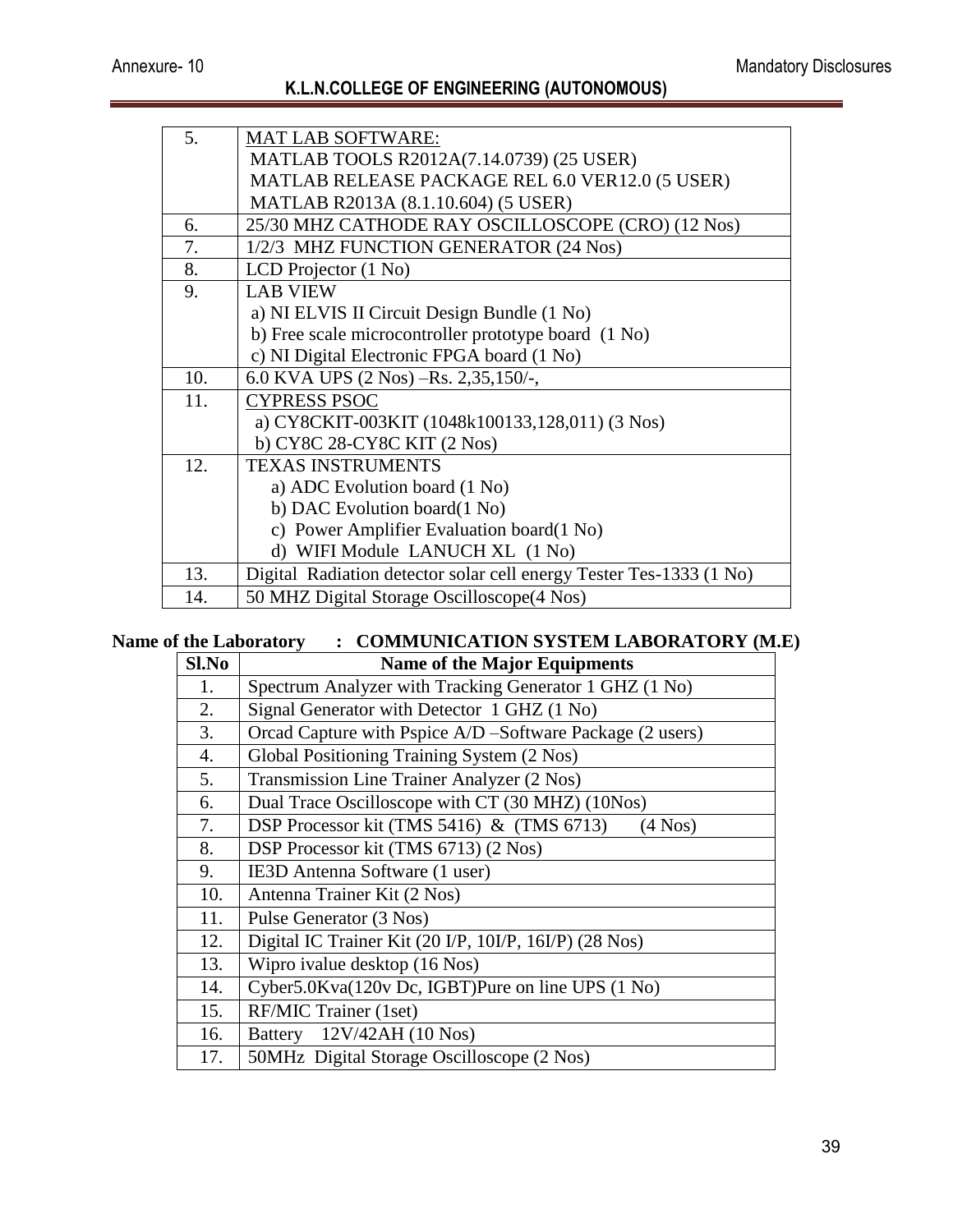#### **LIST OF NON RECURRING EQUIPMENTS (R&D) Name of the Laboratory : COMMUNICATION SYSTEM LABORATORY (M.E) Sl.No Name of the Major Equipments** 1. Ansoft Academic Research HF (1 user perpetual) 2. Dual Trace Oscilloscope with CT (30 MHZ) (5Nos)

| 2. Dual Trace Oscilloscope with $CT(30 MHz)$ (5Nos)          |
|--------------------------------------------------------------|
| 3. Embedded and programmer kits (17 Nos)                     |
| 4.   Real Time Video and Image Processing hardware kit(1 No) |
| 5.   Xilinx SDSOC $(25$ user)                                |

#### **DEPARTMENT OF COMPUTER SCIENCE AND ENGINEERING**

#### **Name of the Laboratory: Advanced Computing Lab**

| SI.<br>No. | <b>Name of the Major Equipments</b>                                                                                                                                                              | Oty<br><b>Available</b> |
|------------|--------------------------------------------------------------------------------------------------------------------------------------------------------------------------------------------------|-------------------------|
| 1.         | HP Business Desktop Model Prodesk 280 G1 series<br>Intel core i3-4160 Processor, 8 GB DDR3 RAM, 500 GB<br>SATA Hard Disk Drive. 18.5" TFT LED Display HP KB &<br>Mouse (16 GB RAM in one system) | 30                      |
| 2.         | Libert 6.0 KVA UPS (UPS 2)                                                                                                                                                                       |                         |
| 3.         | LCD Projector SANYO PLC XW 200 (MP7 – AC Lab)                                                                                                                                                    |                         |

#### **Name of the Laboratory: Programming and Data Structure Lab**

| SI.<br>No. | <b>Name of the Major Equipments</b>                                                                                                                                         | Qty<br><b>Available</b> |
|------------|-----------------------------------------------------------------------------------------------------------------------------------------------------------------------------|-------------------------|
| 1.         | HP Business Desktop Model Pro desk<br>280 G2 series Intel Core i3-6100 Processor, 2 x 4 GB<br>DDR4 RAM, 500 GB SATA Hard Disk Drive, 18.5" TFT<br>LED Display HP KB & Mouse | 30                      |
| 2.         | Libert 6.0 KVA UPS (UPS 6)                                                                                                                                                  |                         |
| 3.         | PA System AMO DPA 770                                                                                                                                                       |                         |

## **Name of the Laboratory: Software Development and Simulation Lab (Area: 1714.28 Sq. Ft)**

| Sl.No. | <b>Name of the Major Equipments</b>                                                                                                                                                                                                                           | <b>Qty</b><br><b>Available</b> |
|--------|---------------------------------------------------------------------------------------------------------------------------------------------------------------------------------------------------------------------------------------------------------------|--------------------------------|
|        | HP Proliant Server ML-10Intel Xeon E3-1220 V2, (3.1 GHz/4-<br>core/8MB/69W) 2x4 GB DDR3 RAM, 1 TB SATA 3 LFF (3.5<br>inch) HDD Non hot plug SATA RAID Controller, DVD ROM<br>1x300 W, 18.5' TFT LED Monitor, HP USB Keyboard, HP USB<br><b>Optical Mouse.</b> | $\gamma$                       |
|        | IBM x 220 Intel Pentium III @ 1.26GHz (512 MB Cache) / 256 MB                                                                                                                                                                                                 |                                |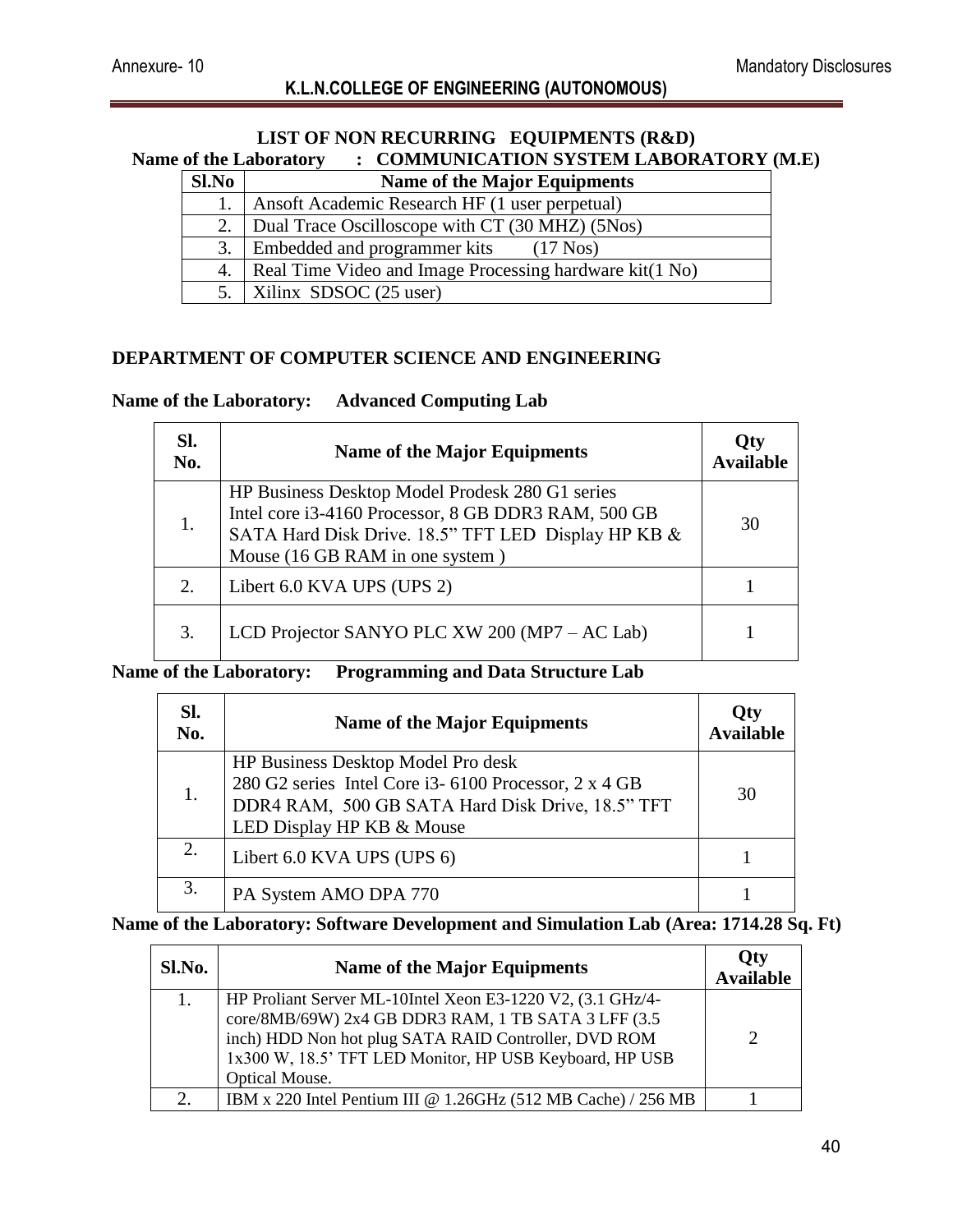|     | ECC RAM / 18.2. GB Ultra SCSI HDD Integrated with SCSI Card / |                |
|-----|---------------------------------------------------------------|----------------|
|     | 40x CD-Drive / 1.44 MB FDD / IBM Keyboard / IBM 2 Button      |                |
|     | Mouse / 15" IBM Color Monitor / 10/100 Mbps Ethernet Card     |                |
| 3.  | Wipro Server Z2531-0097 1X E5504 (AC 2.0 GHz, 4MB cache, 4.8) |                |
|     | GT/S), Intel 5500 chipset, 8 GB DDR3 1066 Reg. ECC, 500 GB    | 1              |
|     | SATA HDD, 7200 rpm no RAID, No HSHDD, No RPS, DVD             |                |
|     | writer/keyboard/mouse. 18.5" TFT Color Monitor.               |                |
| 4.  | HP 3330 MT Desktop, Intel Core i3 Processor, H61 Chipset      |                |
|     | Mother Board, 500 GB SATA HDD, 18.5" TFT LED Monitor, HP      |                |
|     | USB Key Board and Optical Mouse.<br>4GB DDR3 RAM - 45 Nos.    | 60             |
|     | 8GB DDR3 RAM - 15 Nos.                                        |                |
| 5.  |                                                               |                |
|     | Wipro Note Book Intel ATOM Processor N450/Intel NM10          | $\overline{3}$ |
|     | Express chipset /2GB DDR2 RAM, 320 GB HDD 10.1 inch           |                |
|     | LCD, Li-Ion Battery / Wi-Fi LAN                               |                |
| 6.  | 4.0 TB Seagate External Hard Disk Drive                       | $\overline{2}$ |
| 7.  | Libert 6 KVA UPS (UPS 1)                                      | $\mathbf{1}$   |
| 8.  | Libert 6 KVA UPS (UPS 3)                                      | 1              |
| 9.  | D-Link 24 Port Semi Manageable Ethernet Switch                | 1              |
|     | Sanyo DLP Technology DSU 20E LCD Projector (MP2 -             |                |
| 10. | Stand by)                                                     | 1              |
|     | Sanyo PX XD 2200 LCD Projector(MP9 – CSE Lab & MP10           |                |
| 11  | $-CS$ 04)                                                     | $\overline{2}$ |
|     | Hitachi ED-27X, XGA / 2700 Ansi LCD ProjectorMP 17 -          |                |
| 12. | CS 01, MP 18 - CS 02,                                         | $\overline{4}$ |
|     | MP 19 - CS 03, MP 20 - CS 05                                  |                |

**Name of the Laboratory: Project Lab**

| Sl.No. | <b>Name of the Major Equipments</b>                                                                                                                                                                                                   | Otv<br><b>Available</b> |
|--------|---------------------------------------------------------------------------------------------------------------------------------------------------------------------------------------------------------------------------------------|-------------------------|
| 1.     | Wipro Ivalue Desktop Intel Core i3-550 @ 3.2 GHz, 4 MB<br>cache Intel H55 chipset 4 GB DDR3 1.66 MHz RAM, 500<br>GB SATA HDD @ 7200 rpm, 19' wide TFT Monitor,<br>Multimedia KB, Optical mouse.                                       | 10                      |
| 2.     | Wipro Ivalue Desktop Intel Core i3-550 $@$ 3.2 GHz, 4 MB<br>cache Intel H55 chipset 4 GB DDR3 1333 MHz RAM, 320<br>GB SATA HDD @ 7200 rpm, 18.5' wide TFT Monitor,<br>Multimedia KB, Optical mouse.                                   | 16                      |
| 3.     | Wipro Ivalue Desktop<br>Intel core i3-2120(3M Cache, 3.30GHz) Intel H61 Chipset, 4<br>GB DDR3 1333 MHz RAM, 500 GB SATA HDD@7200<br>rpm, 18.5" Wide TFT Monitor Multimedia keyboard, Optical<br>Mouse, Windows 7 Home Basic Preloaded | 24                      |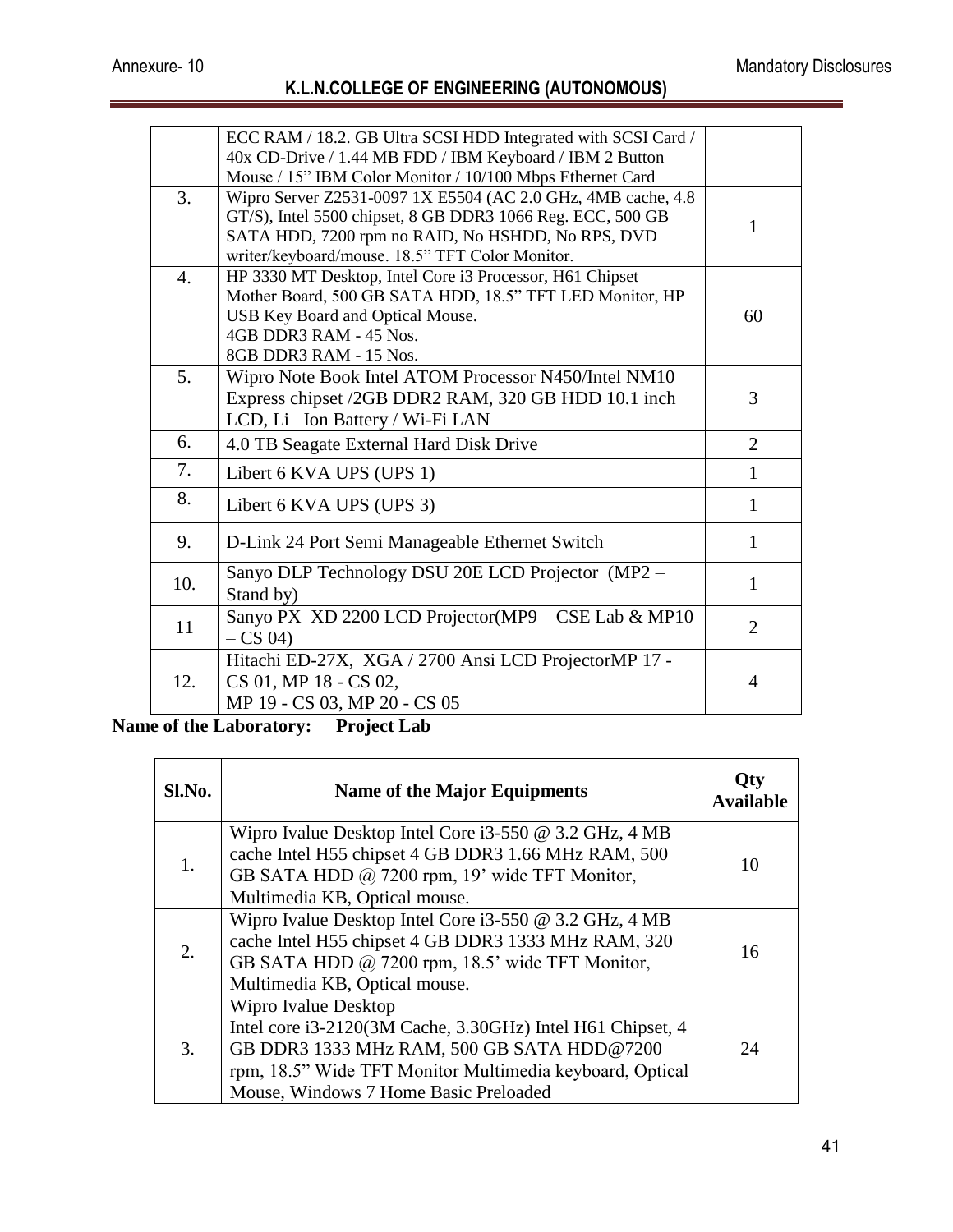| 4. | HP Business Desktop Prodesk 280 G3 Series, Intel core i3 –<br>2c 7100 7th Gen Processor, 4GB (1 x 4GB) DDR4 RAM,<br>1TB 7200 SATA – 6G, 18.5" TFT LED Display, HP KB and<br>Mouse, Gigabit Ethernet Adapter | 20 |
|----|-------------------------------------------------------------------------------------------------------------------------------------------------------------------------------------------------------------|----|
| 5. | Libert 6 KVA UPS with $12vX 24ahX$<br>16 Nos Battery (Staff Room)                                                                                                                                           |    |
| 6. | Libert 6 KVA UPS (192 V, IGBT) online UPS with 16 Nos<br>Battery (UPS 4 & UPS 5)                                                                                                                            |    |
| 7. | SONY $DX - 100$ LCD Projector<br>(With Ceiling Mount Kit, VGA Cables)<br>$MP11 - CS 07$ , $MP12 - CS 08$ and<br>MP13 – Stand by (Server Room)                                                               |    |

## **Name of the Laboratory: M.E. CSE Lab**

| Sl.No. | <b>Name of the Major Equipments</b>                                                                                                                                                                                               | <b>Available</b> |
|--------|-----------------------------------------------------------------------------------------------------------------------------------------------------------------------------------------------------------------------------------|------------------|
| 1.     | HP Compaq Commercial Desktop Intel Core 2 DUO E7200<br>Processor, Intel G33 Chipset MBD,2 GB DDR2 RAM, 160<br>GB SATA HDD, HP KBD Optical Mouse HP 17" TFT LCD<br>Monitor                                                         | 12               |
| 2.     | Wipro Ivalue DesktopIntel core i3-2120(3M Cache, 3.30GHz)<br>Intel H61 Chipset, 4 GB DDR3 1333 MHz RAM, 500 GB<br>SATA HDD@7200 rpm, 18.5" Wide TFT Monitor Multimedia<br>keyboard, Optical Mouse, Windows 7 Home Basic Preloaded | 12               |

## **Name of the Laboratory: M.E. R & D Lab**

| Sl.No.         | <b>Name of the Major Equipments</b>                                                                                                                                                                                                                      | l )tv<br><b>Available</b> |
|----------------|----------------------------------------------------------------------------------------------------------------------------------------------------------------------------------------------------------------------------------------------------------|---------------------------|
| 1              | Wipro core i32100 3.10 GHz, 3 MB/320 GB SATA 2, 7200<br>RPM, HDD/4 GB DDR3, 1333 Memory/TFT 18.5 wide<br>monitor                                                                                                                                         | 20                        |
| $\overline{2}$ | Wipro Ivalue DesktopIntel core i3-2120(3M Cache, 3.30GHz)<br>Intel H61 Chipset, 4 GB DDR3 1333 MHz RAM, 500 GB<br>SATA HDD@7200 rpm, 18.5" Wide TFT Monitor Multimedia<br>keyboard, Optical Mouse, Windows 7 Home Basic Preloaded                        | 4                         |
| 3              | XGA 1024 x 768 Resolution 2,500 ANSI Lumens light output<br>2500:1 contrast Ratio, 4.500 hours Lamp life (standard mode)<br>6,000 hours Lamp Life, Ceiling Mount Kit, VGA Cable & 8x6<br>Wall mount ScreenModel: HITACHI, Make: CPDX250<br>MP 15 & MP 16 | $\mathcal{D}$             |
| $\overline{A}$ | Libert power Bank Model 6.0 KVA (192 V DC) KVA IGBT<br>Based Pure Online UPS with Battery Back-up using 16 Nos. of<br>Exide/Quanta 12 V,26 Ah SMF-VRLA Type                                                                                              |                           |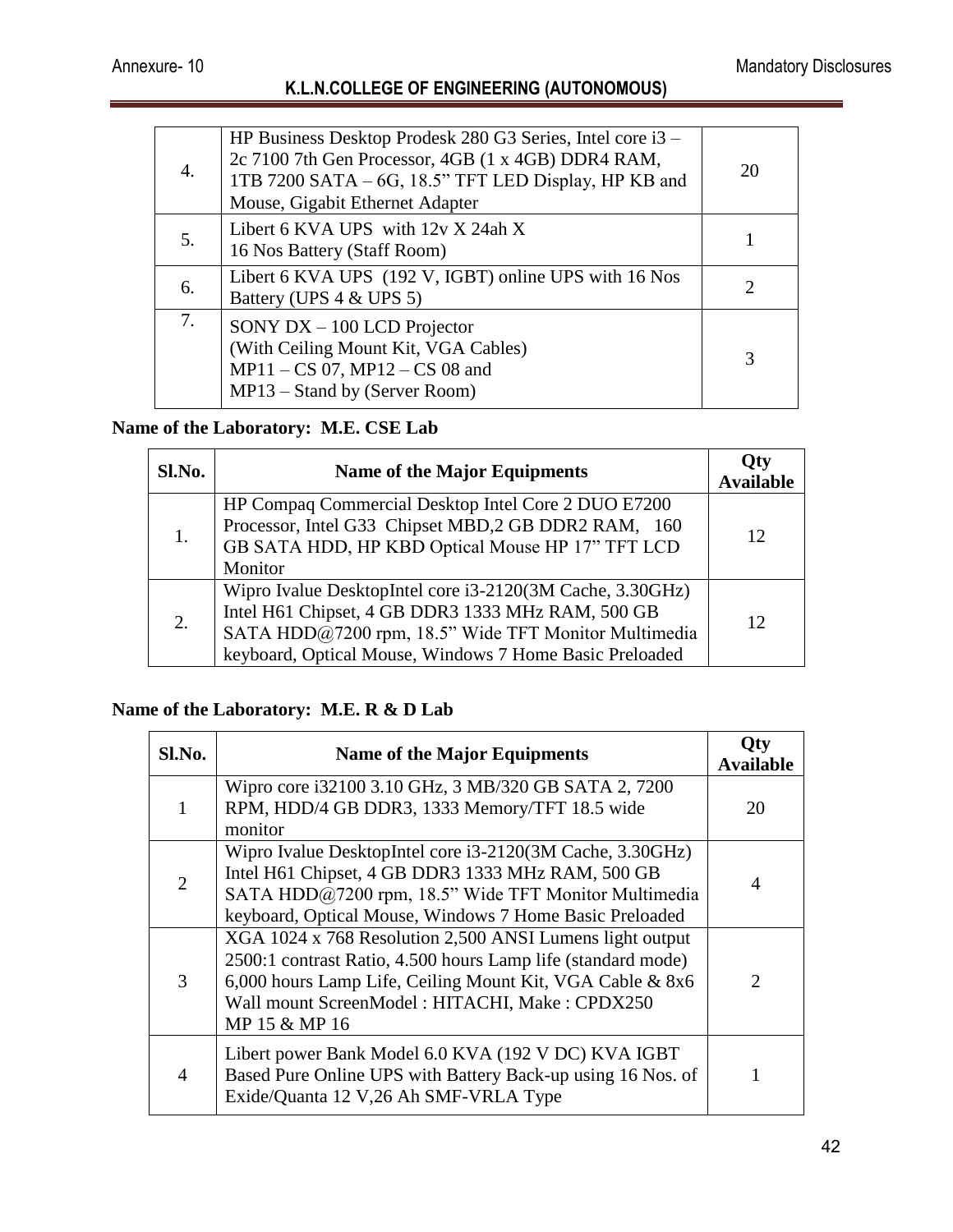#### **DEPARTMENT OF INFORMATION TECHNOLOGY**

#### **Name of the Laboratory: IT-CASE TOOLS LAB**

| S.No | <b>Name of the Major Equipments</b> |
|------|-------------------------------------|
|      | <b>IBM</b> Server                   |
|      | <b>Client Systems</b>               |

#### **Name of the Laboratory: IT-DBMS LAB**

| S.No | <b>Name of the Major Equipments</b> |
|------|-------------------------------------|
|      | <b>Client Systems</b>               |
|      | <b>Client Systems</b>               |
|      | Projector-Sanyo                     |
|      |                                     |

#### **Name of the Laboratory: IT-MP-MC & DIGITAL LAB**

| S.No | <b>Name of the Major Equipments</b> |
|------|-------------------------------------|
|      | <b>HCL</b> Server                   |
|      | <b>Client Systems</b>               |
|      | Projector-Panasonic                 |

#### **Name of the Laboratory: IT-FOSS LAB**

| S.No | <b>Name of the Major Equipments</b> |
|------|-------------------------------------|
|      | <b>HCL</b> Server                   |
|      | <b>Client Systems</b>               |
|      | Projector-Hitachi                   |

# **Name of the Laboratory: IT-WI-FI LAB**

| S.No | <b>Name of the Major Equipments</b> |
|------|-------------------------------------|
|      | Laptops                             |
|      | Wireless LAN                        |
|      | Projector-Sanyo                     |

#### **Name of the Laboratory: IT-R&D LAB**

| S.No | <b>Name of the Major Equipments</b> |
|------|-------------------------------------|
|      | <b>Systems</b>                      |
|      | Projector-Hitachi                   |

#### **Name of the Laboratory: IT-NETWORKS LAB**

| S.No | <b>Name of the Major Equipments</b> |
|------|-------------------------------------|
|      | Systems                             |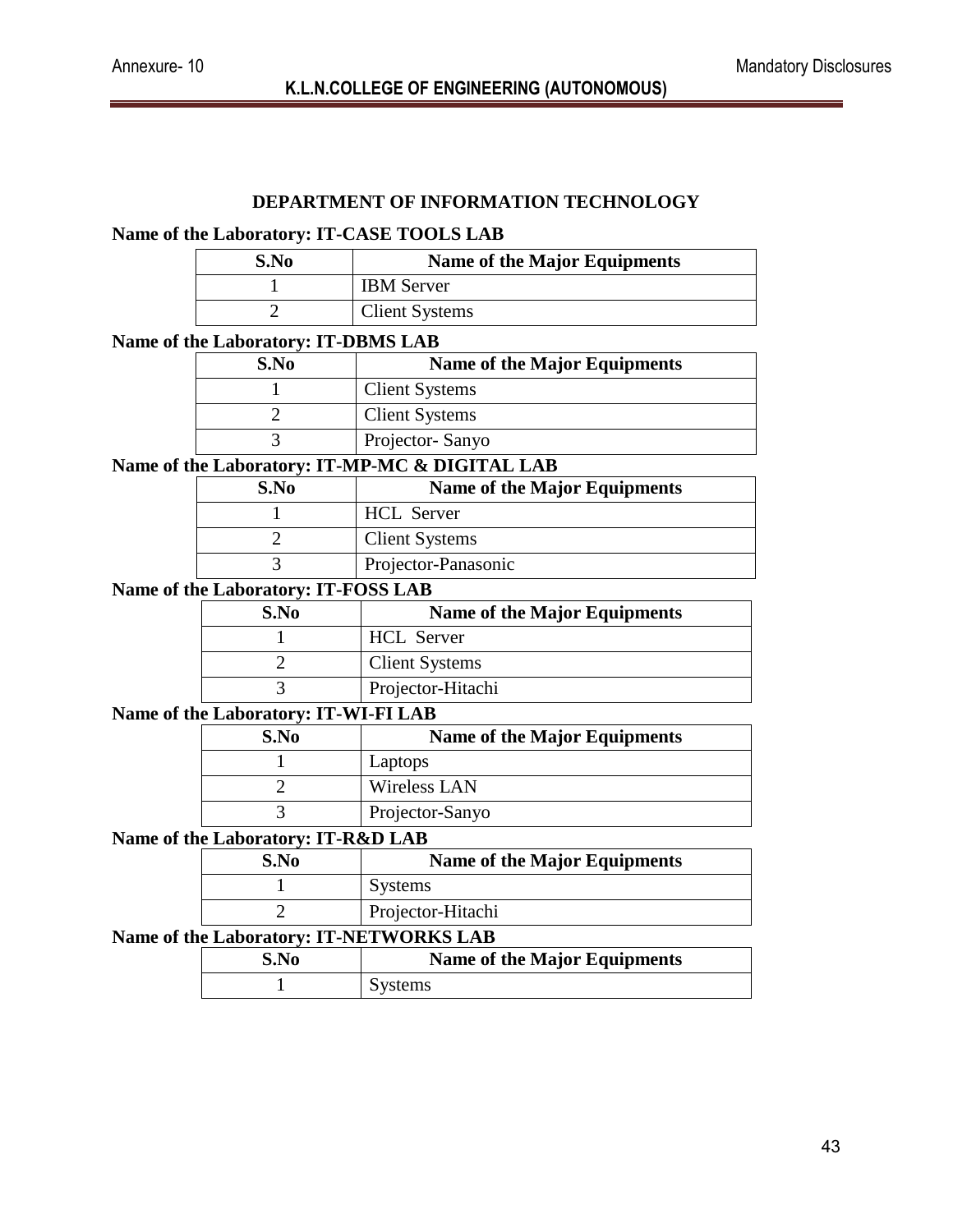#### **DEPARTMENT OF AUTOMOBILE ENGINEERING**

#### **Name of the Laboratory: Vehicle Maintenance Lab**

| S.No            | <b>Name of the Major Equipments</b>             |                   |
|-----------------|-------------------------------------------------|-------------------|
| 1.              | <b>Cylinder Re-boring Machine</b>               |                   |
| 2.              | Honing Machine Triple Speed                     |                   |
| 3.              | <b>Brake Drum Lathe</b>                         |                   |
| $\overline{4}$  | <b>Hydraulic Press</b>                          |                   |
| $5\overline{)}$ | Auto line Computerized 4 Wheel Alignment System |                   |
| 6               | <b>Valve Reface Machine</b>                     |                   |
| 7               | Engine Analyzer Kts 570                         |                   |
| 8               | Premier Make Universal Drilling Machine         |                   |
| 9               | Premier Make Geared Drilling Machine            |                   |
| 10              | <b>FIP Calibration Test Bench</b>               |                   |
| 11              | <b>Sub Sonic Wind Tunnel</b>                    |                   |
| 12              | Lap Top (Engine Analyzer Kts 570 Use)           |                   |
| 13              | Tyre Remover T 900                              |                   |
| 14              | 9 Ton Hydraulic Pipe Bending Machine            |                   |
| 15              | Electro Hydraulic two post Lift                 |                   |
| 16              | ESI(tronic) Software updted                     |                   |
|                 |                                                 | <b>Total Cost</b> |

#### **Name of the Laboratory: Computer Aided Automotive Design& Drafting Lab**

| S.No | <b>Name of the Major Equipments</b>                |
|------|----------------------------------------------------|
| 1    | Apc 5.0 KVA Smart Ups System                       |
| 2    | <b>INFOCUS</b> Projector                           |
| 3    | <b>Solid Works Software</b>                        |
| 4    | Cyber 3.0 KVA Ups System                           |
| 5    | 40 AH Battery- 6Nos                                |
| 6    | P. A. Systems (audio)                              |
| 7    | LCD Infocus Digital Projector & Accessories - 2Nos |
| 8    | HP Compaq Dx 2480 Computer-4 Nos                   |
| 9    | HP Compaq Dx 2480 Computer-12 Nos                  |
| 10   | Wipro Computers-3 Nos                              |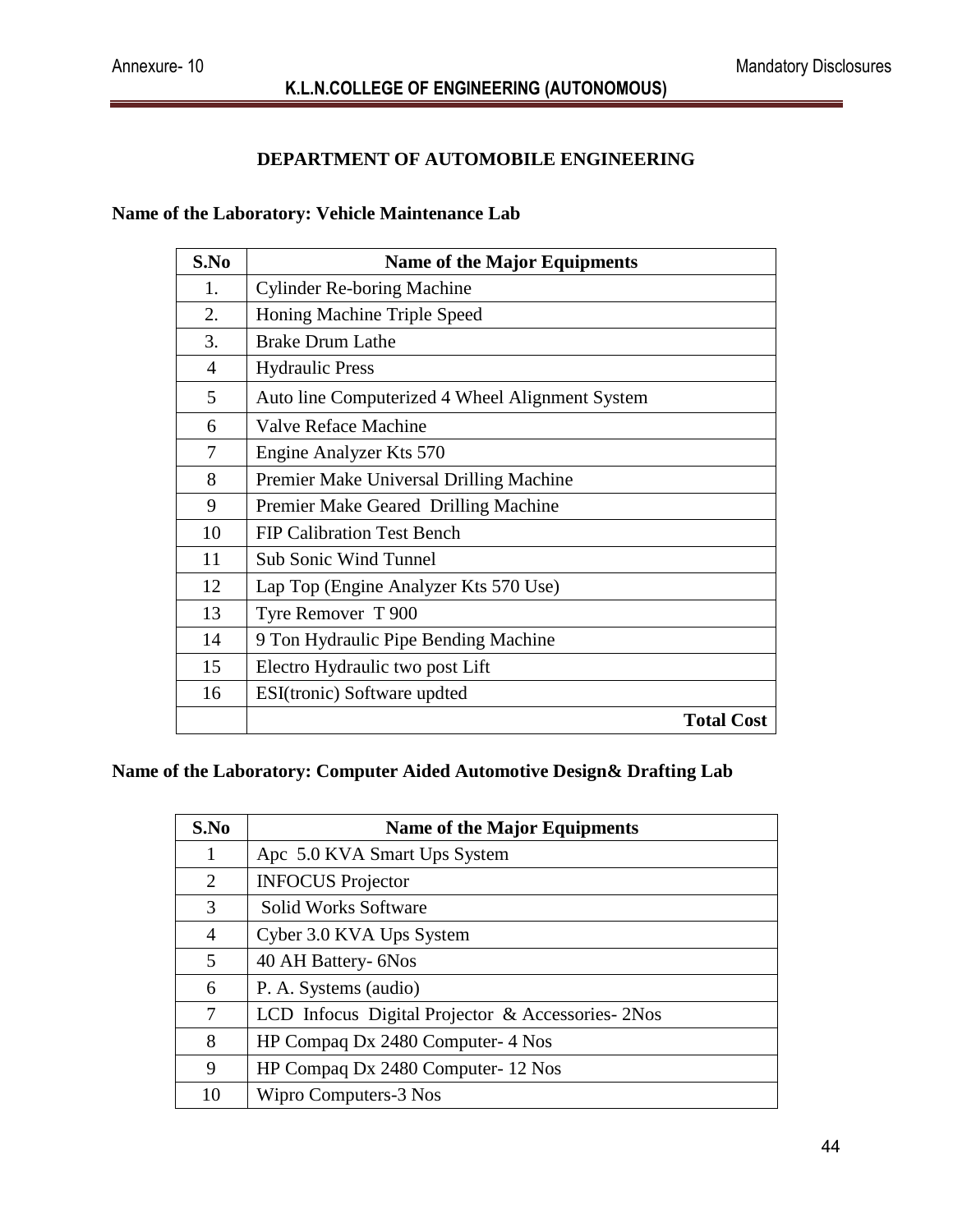| 11 | Wipro Computers-3 Nos                       |
|----|---------------------------------------------|
| 12 | Wipro Computers-10 Nos                      |
| 13 | Wipro Laptop                                |
| 14 | $HP$ Computers $-$ 3Nos                     |
| 16 | <b>HP Proliant Server</b>                   |
| 17 | HP Computers $-5$ Nos                       |
| 18 | Over Head Projector                         |
| 19 | <b>Portable Wireless Teaching Amplifier</b> |
| 20 | Hp LaserJet Printer M1005                   |
| 21 | Apc 6.0 KVA Smart Ups System                |
| 22 | Hitachi LCD Projector                       |
| 23 | HP LaserJet All in one Printer M1005        |

# **Name of the Laboratory: Automotive Components Lab**

| S.No           | <b>Name of the Major Equipments</b>        |
|----------------|--------------------------------------------|
| 1              | Isuzu Engine                               |
| $\overline{2}$ | Leyland Engine                             |
| 3              | Ambassador Engine (Petrol)                 |
| $\overline{4}$ | Ambassador Engine (Diesel)                 |
| 5              | Maruthi Engine                             |
| 6              | <b>Fiat Engine</b>                         |
| 7              | Portable Crane                             |
| 8              | Leyland Chassis Heavy Duty                 |
| 9              | Ambassador Car (Petrol)                    |
| 10             | Triple Lens Power Projector (OHP)          |
| 11             | <b>TATA Bens Chassis</b>                   |
| 12             | <b>Smoke Density Meter</b>                 |
| 13             | Maruthi 1000cc Engine                      |
| 14             | <b>Engineering Mechanics Demo Items</b>    |
| 15             | 1.3 Multi jet 4 Cylinder Diesel Engine     |
| 16             | Bio - Diesel Extractor Setup               |
| 17             | Cut section of MPFI 3 Cylinder Engine      |
| 18             | Working Model of Power Steering            |
| 19             | Diesel Fuel System Demo Board              |
| 20             | Cut section model of Sliding mesh gear box |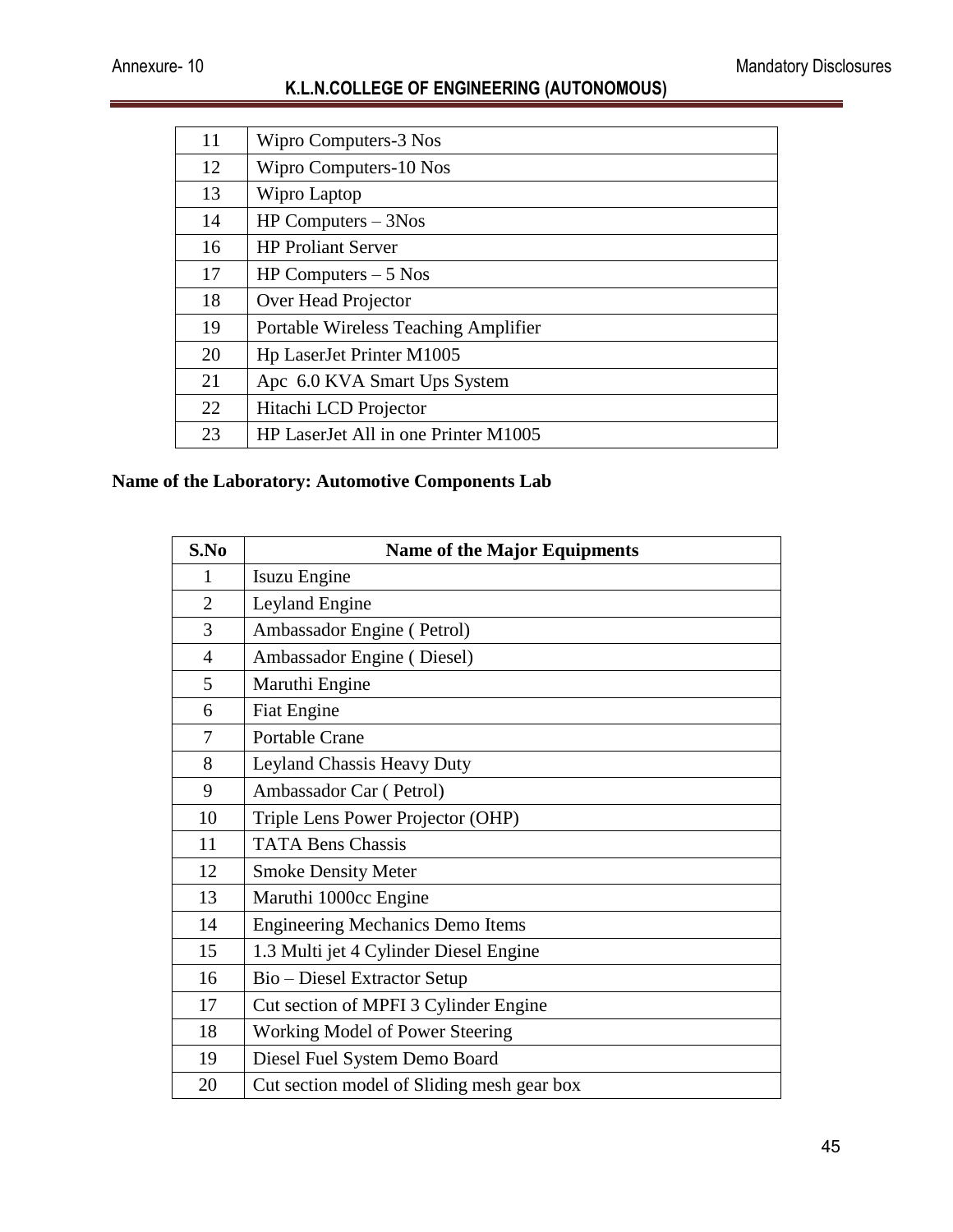21 Cut section model of Automatic transmission of a car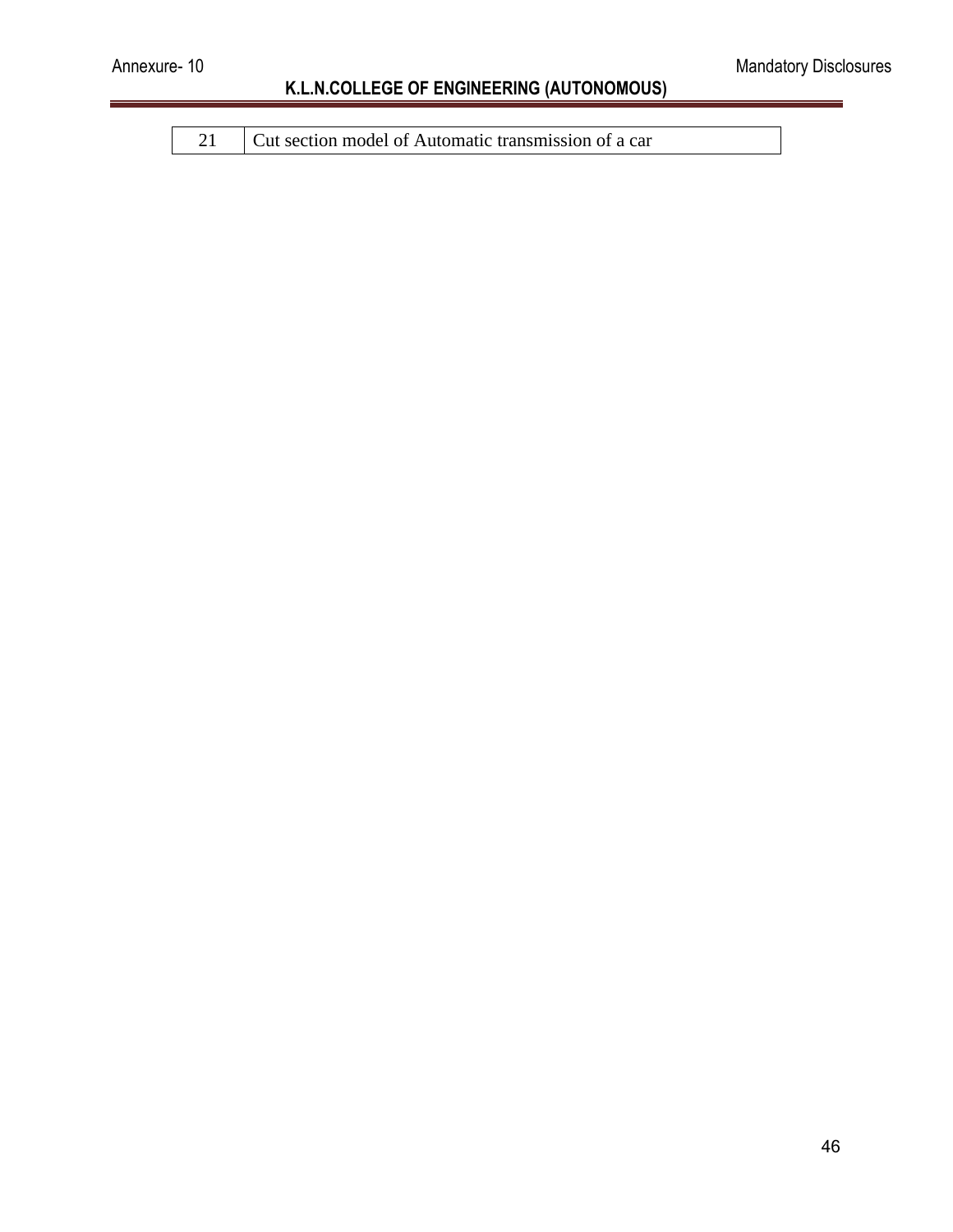#### **Name of the Laboratory: Two and Three Wheeler Lab**

| S.No | <b>Name of the Major Equipments</b>              |
|------|--------------------------------------------------|
|      | Bajaj Auto (3 Wheeler)                           |
| 2    | Computerized Shock Absorber Test Rig             |
| 3    | Computerized Two Wheeler Chassis Dynamo Meter    |
| 4    | Two Wheeler Chain Tension Test Rig               |
|      | Working model of Two wheeler Transmission system |

#### **Name of the Laboratory: Auto Electrical Lab**

| S.No | <b>Name of the Major Equipments</b> |
|------|-------------------------------------|
|      | Head Lamp Aligner                   |
|      | <b>Battery Charger (Heavy Duty)</b> |
|      | <b>Auto Electrical Test Bench</b>   |

#### **Name of the Laboratory: Automotive Fuels and Lubricants Lab**

| S.No           | <b>Name of the Major Equipments</b>          |
|----------------|----------------------------------------------|
|                | <b>BOMB</b> Calorie Meter                    |
|                | Gas Calorie Meter                            |
| 3              | Reid vapor Pressure Tester                   |
| $\overline{4}$ | 5 Gas Analyzer (CRYTON 290)                  |
| 5              | Carbon Residue Apparatus                     |
| 6              | <b>Copper Strip Corrosion Test Apparatus</b> |
|                | Ash Content Test Equipment                   |

#### **DEPARTMENT OF ELECTRONICS AND INSTRUMENTATION ENGINEERING**

#### **Name of the Laboratory: Industrial Instrumentation Lab**

| S.No | <b>Name of the Major Equipments</b>            |
|------|------------------------------------------------|
|      | Digital IC trainer kit 16 bit                  |
|      | DC current source (0-20mA)                     |
| 3.   | Portable UPF wattmeter 0-150/300/600V; 0-5/10A |
|      | Digital Earth Tester $+$ Spike kit             |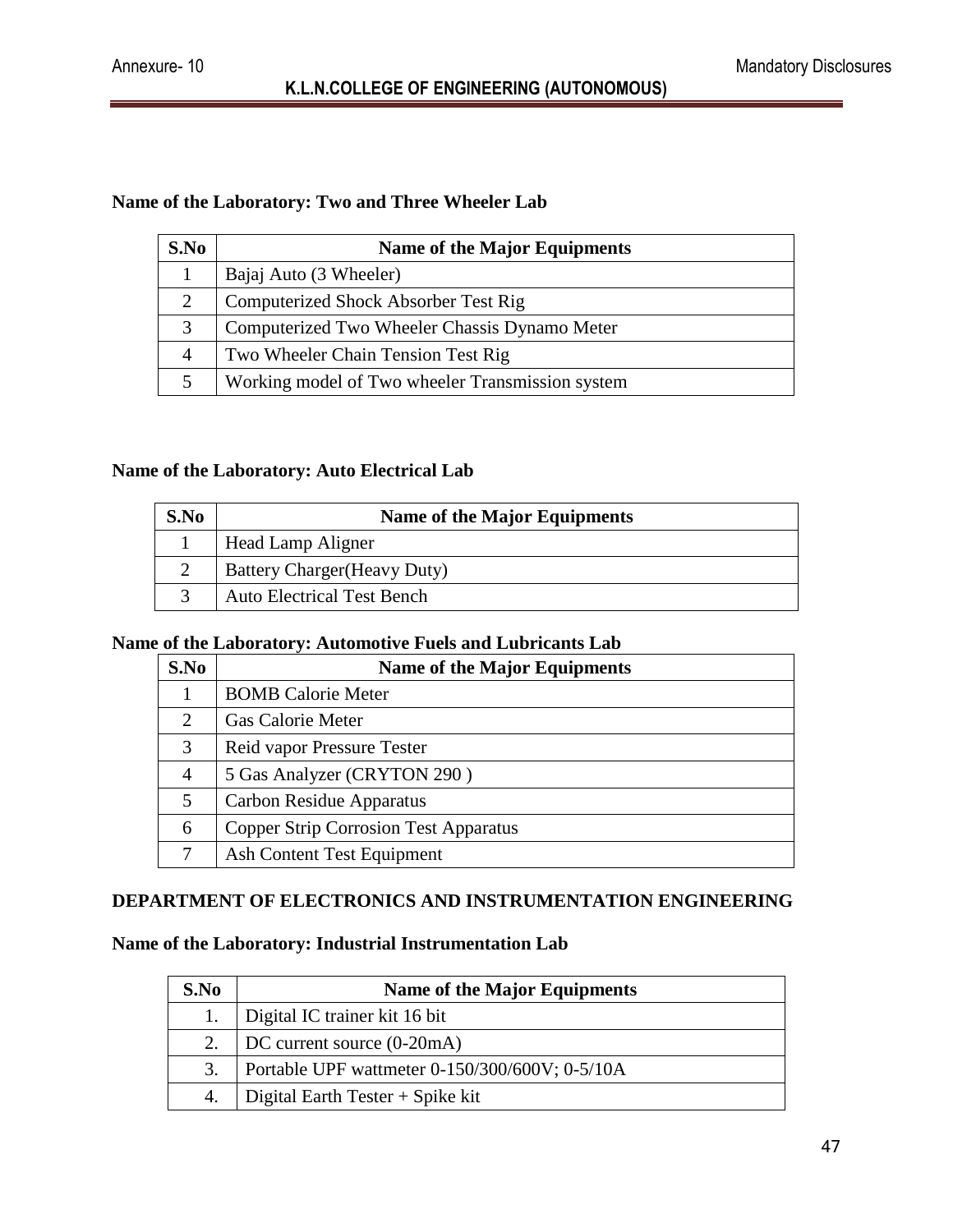| 5.  | 30Mhz 2CH 4Trace Oscilloscope           |
|-----|-----------------------------------------|
| 6.  | 50 MHz Digital Storage Oscilloscope     |
| 7.  | Digital PH & Conductivity Meter         |
| 8.  | 30Mhz 2CH 4Trace Oscilloscope           |
| 9.  | 1Mhz Function Generator                 |
| 10. | Torque Measurement Trainer (ITB-013-CE) |
| 11. | Conductivity Meter & pH meter           |
| 12. | Flow Meter using Rotameter -            |
| 13. | Conductivity Meter & pH meter           |
| 14. | <b>Solar PV Modules</b>                 |
|     |                                         |

## **Name of the Laboratory: System Design Lab**

| S.No             | <b>Name of the Major Equipments</b>                             |
|------------------|-----------------------------------------------------------------|
| 1.               | Lenova A55 Thinkcentre                                          |
| 2.               | Lenova Thinkcentre M55                                          |
| 3.               | HP Compaq commercial desktop server, Intel core                 |
| $\overline{4}$ . | HP Compaq commercial desktop server, Intel core 2               |
| 5.               | Wipro i value Desktop core 2 duo                                |
| 6.               | HCL infinity 2000 BL1045 PIV @1.5 ghz                           |
| 7.               | Wipro Core i3-550,                                              |
| 8.               | Intel P4 3GHz processor, Intel 915G chipset                     |
| 9.               | Intel P4 3GHz HT processor, Intel 915G chipset                  |
| 10.              | HP Business Desktop Model Desk 202 G2 Series,                   |
| 11.              | Wipro i value Desktop core i3-2120,                             |
| 12.              | APC 5.0 KVA smart UPS system                                    |
| 13.              | libert 6 KVA (192V, 1GBT) Power bank model UPS                  |
| 14.              | SANYO PLC-XW 200 (S.No: 69749647)                               |
| 15.              | Panasonic LX22 Projector (S.No: 61660162)                       |
| 16.              | Sony DX-100 (S.No's: S01-7503392-F, S01-7503415-B)              |
| 17.              | Lecturn (Wireless Public Address System - Podium)               |
| 18.              | DSP Starter Kit (DSK), TMS 320C5416 with Code compressor studio |
| 19.              | <b>Matlab Tools</b>                                             |
| 20.              | HP Proliant Server ML-10,                                       |
| 21.              | <b>Hp Network Printer</b>                                       |
| 22.              | Hitatchi LCD Projector                                          |
| 23.              | Hitachi CP-RX250FF LCD/XGA/2700 lumens/lamlife 5000             |
| 24.              | Hitachi CP EX252 F7HE02819 HSN SAC code 85286900                |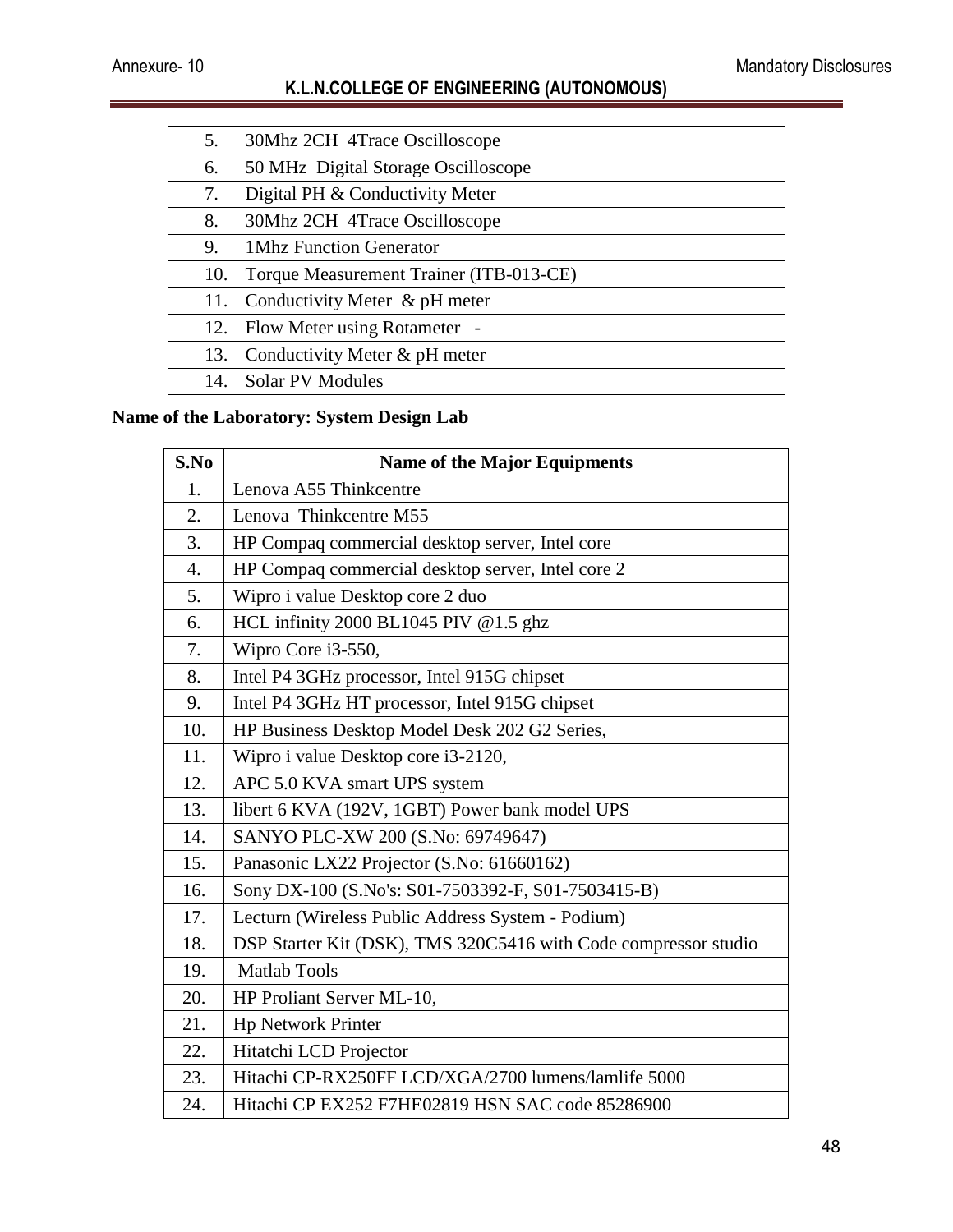### **Name of the Laboratory: Process Control Lab - I**

| S.No | <b>Name of the Major Equipments</b>       |
|------|-------------------------------------------|
|      | <b>EEPROM Univercell Programmer</b>       |
| 2.   | Digital storage Oscilloscope              |
| 3.   | Level Control Trainer SCADA(313A)         |
| 4.   | Delta make PLC & HMI 7" TFT screen cables |

#### **Name of the Laboratory: Process Control Lab – II**

| Sl.No            | <b>Name of the Equipments</b>                                              |
|------------------|----------------------------------------------------------------------------|
| 1.               | <b>Control Valve Characteristics With Level Positioner</b>                 |
| 2.               | <b>Cascade Control Trainer</b>                                             |
| 3.               | PLC Trainer Kit With Accessories Unique                                    |
| $\overline{4}$ . | Intel PIV systems $3.0$ Ghz (PLC $-2$ , SCADA $-1$ )                       |
| 5.               | Scada Software 4 CDs                                                       |
| 6.               | <b>Cut Section Of Control Valve Trainer</b>                                |
| 7.               | Data acquisition card, NI DAQ hardware                                     |
|                  | $(USB 6008 1 6009 - 2)$                                                    |
| 8.               | Hp Compaq desktop                                                          |
| 9.               | <b>Multiprocess Trainer</b>                                                |
| 10.              | CR10, NIPS-15 power supply                                                 |
| 11.              | Analog current input module, thermocouple module,                          |
|                  | Analog output module                                                       |
| 12.              | <b>NI MYDAQ</b>                                                            |
| 13.              | PLC Siemens make & PLC Real time Application Trainer VAT-04 Bottle Filling |
| 14.              | Wipro I value intel core i3                                                |
| 15.              | Transmitter DP, make yokogawa,                                             |
| 16.              | Eaton 3.0Kva -9145                                                         |
| 17.              | Hp G202 Series core i3                                                     |
|                  | Multivariable Control Trainer (Product 327A)                               |
|                  | Four Tank system                                                           |
|                  | Laser Printer hp 1020                                                      |
|                  | NI LabVIEW Hardwares Bundle                                                |

#### **Name of the Laboratory: Transducer lab**

| S.No | <b>Name of the Major Equipments</b>                  |
|------|------------------------------------------------------|
|      | 50MHz Digital Storage Oscilloscope (Make:GWInstek)   |
|      | 50MHz Digital Storage Oscilloscope (Make:Agilent)    |
| 3.   | 50MHz Digital Storage Oscilloscope (Make: Scientech) |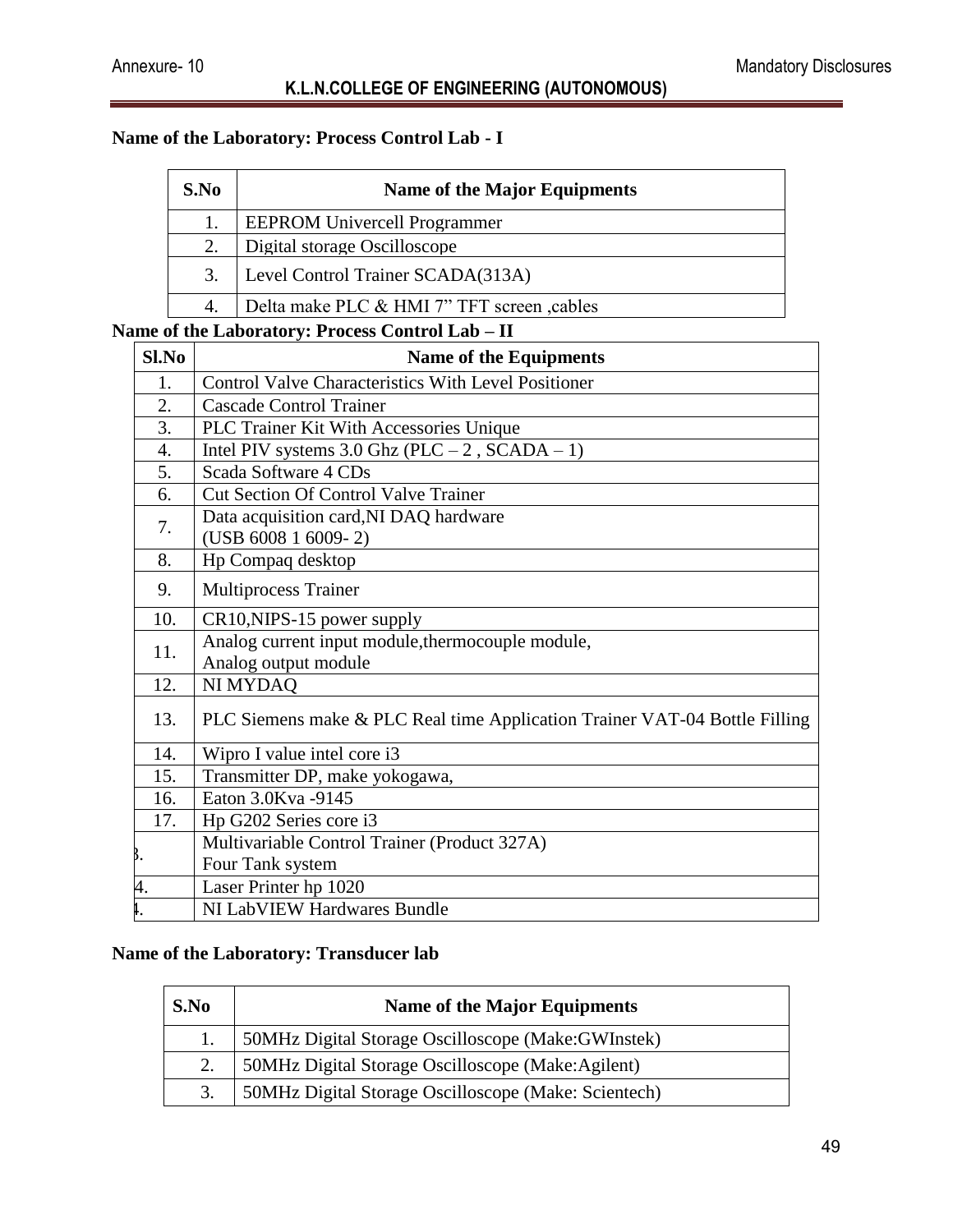| <b>FET Voltmeter Make: BESTO</b> |
|----------------------------------|
| <b>Resistive Potentiometer</b>   |

#### **DEPARTMENT OF ENGLISH**

#### **Name of the LAB: Communication Skills Lab (Area: 1679 Sq. Ft)**

| S.No           | <b>Name of the Major Equipments</b>                                  |
|----------------|----------------------------------------------------------------------|
|                | IBM X226 Server Intel Xeon @3.0Ghz 1GB ECC DDR SD RAM 11.44          |
|                | MB FDD 48XCD ROM Drive 73.4GB Ultra SCSI Hard Disk Drive             |
| 1              | Integrated Dual Channel U230 SCSI Controller 15inch CRT Monitor- (1) |
|                | nos)                                                                 |
|                | HP Business desktop Model Prodesk 280 G1 Series Intel core i3 - 3240 |
|                | Processor 4GB Ram 500GB Hard disk SATA HDD 18.5inch LED              |
| $\overline{2}$ | Monitor                                                              |
|                | (53nos)                                                              |
|                | HP Business desktop Model Prodesk 280 G1 Series Intel Pentium Dual   |
| 3              | Core - 3250 Processor 4GB Ram 500GB Hard disk SATA HDD 18.5inch      |
|                | LED Monitor $(13)$                                                   |
| 4              | Place Mentor $(1+66$ users)                                          |
| 5              | UPS-2 $No's$                                                         |
| 6              | <b>LCD</b> Projector                                                 |
| 7              | Handy cam                                                            |
| 7              | Printer (Dot matrix)-2 No's                                          |
| 9              | Television                                                           |
| 10             | Collar mike, Cordless mike                                           |

#### **DEPARTMENT OF PHYSICS**

#### **Name of the Laboratory: PHYSICS LABORATORY (Area: 2161 Sq. Ft.)**

| S.No                        | <b>Name of the Major Equipments</b> | No of<br>items |
|-----------------------------|-------------------------------------|----------------|
|                             | Semi conductor laser apparatus      | 8              |
| $\mathcal{D}_{\mathcal{L}}$ | Ultrasonic Interferometer           | 8              |
| 3                           | <b>Travelling Microscope</b>        | 25             |
| 4                           | Spectrometer                        | 18             |
| 5                           | Four Probe method set               |                |
| 6                           | <b>CRO</b>                          |                |
|                             | <b>OHP</b>                          |                |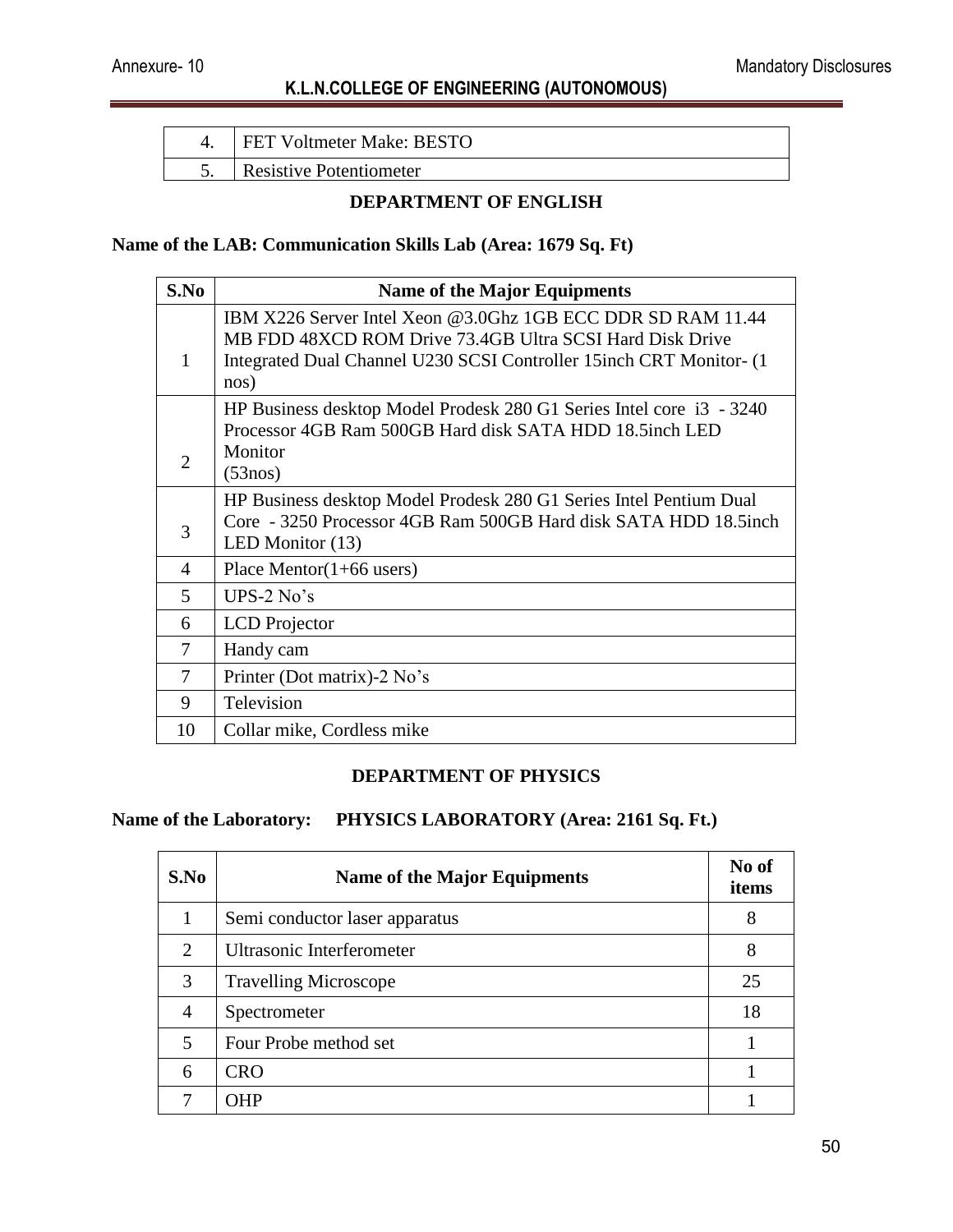| 8  | Electromagnet 10K Gauss                                                                                 |   |
|----|---------------------------------------------------------------------------------------------------------|---|
| 9  | Hot Air Oven & Digital temp. controller                                                                 |   |
| 10 | <b>Audio Frequency Generator</b>                                                                        |   |
| 11 | Forbidden energy gap                                                                                    |   |
| 12 | Digital Analytical Balance Model:AY-220 JAPAN (0.1 mg<br>Acuuracy 220 gm capacity external calibration) | O |

#### **Computers and accessories (Physics)**

| S.No | <b>Name of the Major Equipments</b>   | No of items |
|------|---------------------------------------|-------------|
|      | <b>IBM</b> Desktop Computer           |             |
| 2    | HP Compaq commercial desktop computer |             |
| 3    | Wipro I value desktop                 |             |
|      | HP M1005 all in one Laser Printer     |             |

#### **DEPARTMENT OF CHEMISTRY**

#### **Name of the Laboratory: Chemistry Lab (Area: 2409 Sq. Ft.)**

| S.No | <b>Name of the Major Equipments</b>                                                                 |
|------|-----------------------------------------------------------------------------------------------------|
| 1.   | Computer Controlled Electrochemical Measuring Unit - (Purchased from<br><b>AICTE Sponsored RPS)</b> |
| 2.   | <b>BOD</b> Incubator                                                                                |
| 3.   | Digital Flame Photometer                                                                            |
| 4.   | Digital Flame Photometer                                                                            |
| 5.   | Digital Spectrophotometer                                                                           |
| 6.   | Spectrophotometer                                                                                   |
| 7.   | Digital Ultrasonic Cleaners                                                                         |
| 8.   | <b>Constant Temperature Bath</b>                                                                    |
| 9.   | Digital Conductivity Meters (13 Nos.)                                                               |
| 10.  | Digital pH Meters<br>$(14$ Nos.)                                                                    |
| 11.  | <b>Digital Potentiometers</b><br>$(15$ Nos.)                                                        |
| 12.  | <b>Digital Analytical Balance</b><br>$(0.1 \text{ mg accuracy})$                                    |
| 13.  | Electronic weighing balance                                                                         |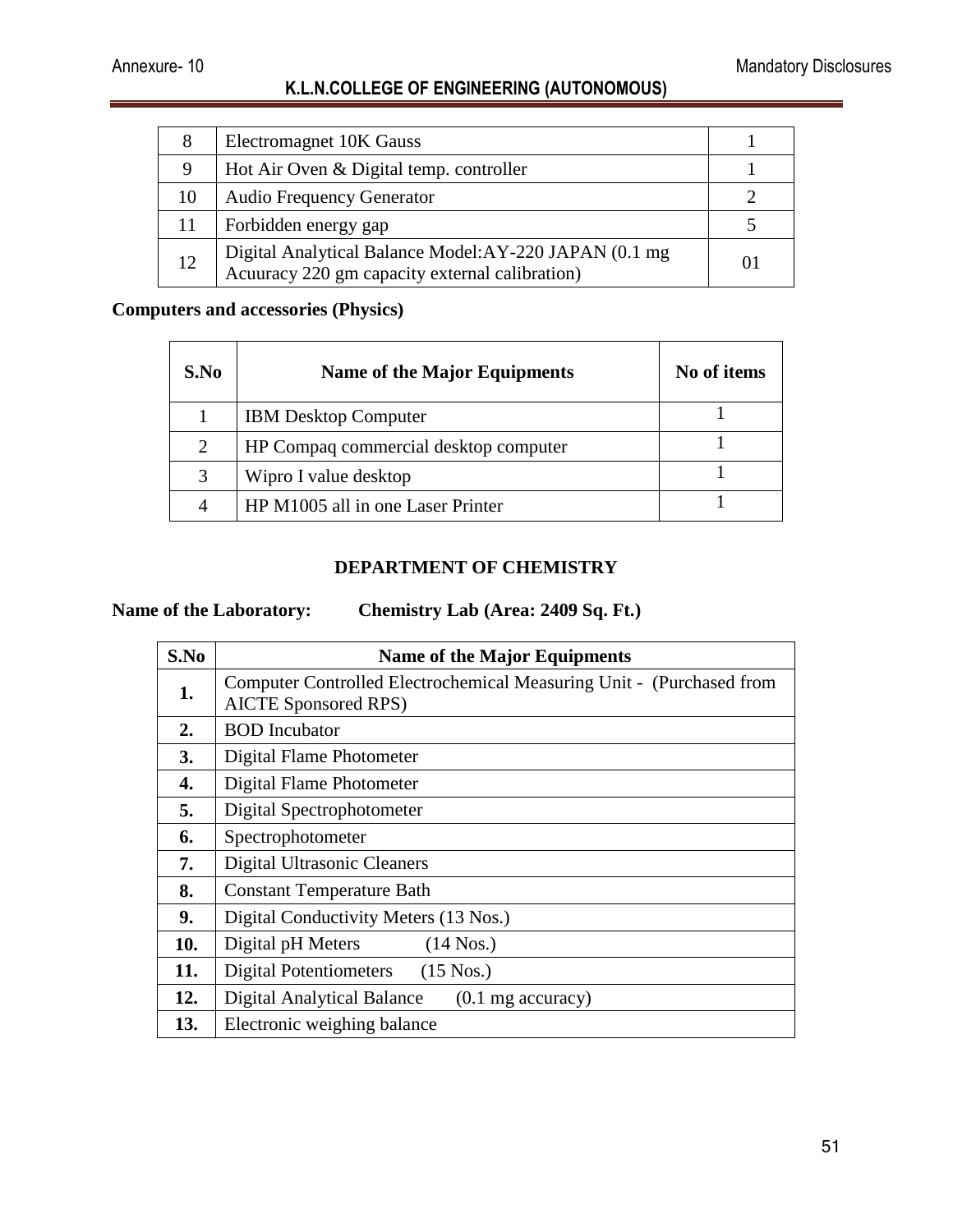#### **DEPARTMENT OF MASTER OF BUSINESS ADMINISTRATION**

#### **Name of the Laboratory: MBA Computer Lab**

| S.No. | <b>Name of the Major Equipments</b>                                                                                                               | <b>QUANTITY</b> |
|-------|---------------------------------------------------------------------------------------------------------------------------------------------------|-----------------|
| 1.    | Wipro I value Desktop Intel core i3 –<br>550@3.2Ghz 4GB DDR3 RAM 320 GB<br><b>SATA HDD</b>                                                        | 20              |
| 2.    | HP Compaq dx2480 business pc Intel<br>@core <sup>TM</sup> @Duo CPU E4600 @2.40Ghz<br>1GB RAM 160GB HDD                                            | $\overline{2}$  |
| 3.    | Wipro super Genius Intel core $i3 -$<br>Enterprise (3m cache 3.3Ghz) Intel H61<br>Chipset, 4GB DDR3 1333Mhz RAM, 500<br><b>GB SATA HDD</b>        | 28              |
| 4.    | Wipro I value desktop Duo Intel core2<br>Duo@2.93Ghz, 1066Mhz FSB 3MB c2<br>cache memory, Intel G41 Chipset, @GB<br>DDR 800Mhz RAM 320GB SATA HDD | 10              |
| 5.    | IBM Intel Pentium $-4$ 2GB DDR 2 RAM<br>70GB SATA HDD                                                                                             | 1               |
| 6.    | EATON EDx6Ks 6.0Kva UPS                                                                                                                           | $\overline{2}$  |
| 7.    | Cyber 6000 IGBT 10/10 6.0Kva UPS                                                                                                                  | $\mathbf{1}$    |
| 8.    | Sony DX - 100 Projector logic wall mount<br>screen                                                                                                | $\mathbf{1}$    |
| 9.    | Hitachi $CP - RX - 250$ LCD /VGA / 2700<br>lumens / Lamplight 5000hrs                                                                             | $\overline{2}$  |
| 10.   | EIKI Avanti LCXA20 LVD Projector                                                                                                                  | $\mathbf{1}$    |
| 11.   | Toshiba TDP - SC25 LCD Projector                                                                                                                  | $\mathbf{1}$    |
| 12.   | HP Laser printer 1020+                                                                                                                            | 3               |
| 13.   | HP Laser M1005                                                                                                                                    | 1               |
| 14.   | HP LaserJet M1136 MFP                                                                                                                             | 1               |
| 15.   | Cannon Digital SLR Camera 1200, 18 -<br>55mm, $55$ mm $-25$ mm is with 8 GB card                                                                  | $\mathbf{1}$    |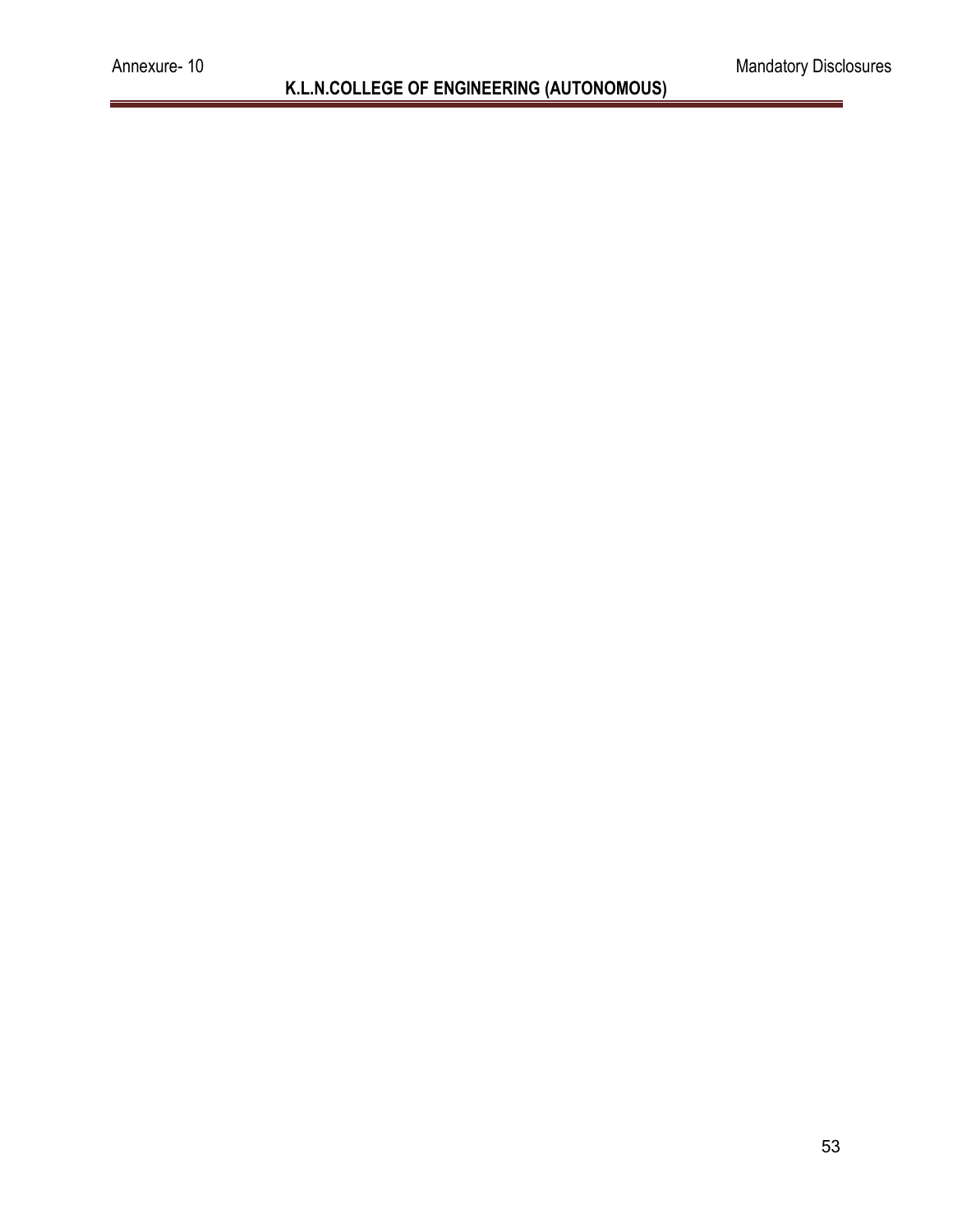## **DEPARTMENT OF MASTER OF COMPUTER APPLICATIONS**

#### **Name of the Laboratory: MCA LAB**

| S.No. | <b>Name of the Major Equipments</b>                                                                                                                                                                                                                                                                                                                                                                                                                                                                    |  |
|-------|--------------------------------------------------------------------------------------------------------------------------------------------------------------------------------------------------------------------------------------------------------------------------------------------------------------------------------------------------------------------------------------------------------------------------------------------------------------------------------------------------------|--|
| 1.    | <b>HP PROLIANT SERVER ML-10</b><br>Intel Xeon E3-1220v2 $(3.1 \text{ GHz} / 4 - \text{Core} / 8 \text{ MB} / 69 \text{ W})$ 2*4 GB DDR3<br>Ram 4 DiMMs Slots, 3LFF (3.5inch) Non Hot Plug SATA, HP Smart<br>Array B110i SATA RAID Controller, DVD ROM, 1 * 300 Watts Non -<br>Hot Plug, 1 – Port Ethernet Server Adapter (X1), PCle G2 Full length, Full<br>Height (x4), HP iLO (Firmware: HP iLO 4), 18.5" TFT LED Monitor, HP<br>USB Keyboard, HP USB Optical Mouse, $3 - 3 - 3$ NBD Support (1 No.) |  |
| 2.    | IBM 3400 Dulexur @ 1.8 GHz Processor 2 GB ECC DDR2 RAM, 73.4<br>GB SA SSCS, HDD Gigabit, Ethernet card, Keyboard, 15" CRT, Mouse/<br>CD drive $(1 No.)$                                                                                                                                                                                                                                                                                                                                                |  |
| 3.    | HP Compaq Desktop, Intel Core2-Duo E7500 Processor (2.93 GHz)<br>Intel G33 chipset MBD,3GB DDR-2 RAM, 320 GB SATA HDD, HP<br>KBD, 18.5" TFT LCD Monitor. (Working - 63 Nos. & Not working - 2<br>Nos.)                                                                                                                                                                                                                                                                                                 |  |
| 4.    | WIPRO I Value Desktop, Intel Core i3-2100 @ 3.1 GHz, 3MB L2 Cache,<br>Intel H61 Chipset 2*2 GB DDR3 Ram, 500GB SATA HDD, 18.5" Wide<br>TFT Monitor, Multimedia Keyboard, Optical Mouse (12 Nos.)                                                                                                                                                                                                                                                                                                       |  |
| 5.    | <b>WIPRO I Value Desktop</b> , Intel Core $i3-2120 \& 3.3 \text{ GHz}$ , 3MB L2<br>Cache, Intel H61 Chipset, 4GB DDR3 Ram, 500GB SATA HDD, 18.5"<br>Wide TFT Monitor, Multimedia Keyboard, Optical Mouse (6 Nos.)                                                                                                                                                                                                                                                                                      |  |
| 6.    | <b>IBM INTEL P4@3.0</b> GHz Processor Intel 915 G Chipset Mother (800<br>MHz FSB, 1MB L2 Cache, Gigabit Ethernet Controller. PCI Express slot<br>for 3D Graphics) 1GB DDR 2 RAM @400 MHz FSB 48*CD Rom Drive<br>80GB SATA (7200 RPM) HDD IBM KB/IBM Optical Mouse with PAD<br>15" IBM Digital Color) (24 Nos.)                                                                                                                                                                                         |  |
| 7.    | HP Laser 1320 (1 No.)                                                                                                                                                                                                                                                                                                                                                                                                                                                                                  |  |
| 8.    | HP Laser Jet $1020(1$ No.)                                                                                                                                                                                                                                                                                                                                                                                                                                                                             |  |
| 9.    | HP All in One Laser Printer - HP 1005 (1 No.)                                                                                                                                                                                                                                                                                                                                                                                                                                                          |  |
| 10.   | 24 Port Switch - 8 Nos.                                                                                                                                                                                                                                                                                                                                                                                                                                                                                |  |
| 11.   | 24 Port Switch $-2$ Nos. and 8 Port $-1$ No.                                                                                                                                                                                                                                                                                                                                                                                                                                                           |  |
| 12.   | Sony DX-100 LCD Projector (1 No.)                                                                                                                                                                                                                                                                                                                                                                                                                                                                      |  |
| 13.   | Infocus LCD Projector (Not working - 1 No.)                                                                                                                                                                                                                                                                                                                                                                                                                                                            |  |
| 14.   | OHP (5 Nos)                                                                                                                                                                                                                                                                                                                                                                                                                                                                                            |  |
| 15.   | Libert 6.0 KVA (3 Nos.)                                                                                                                                                                                                                                                                                                                                                                                                                                                                                |  |
| 16.   | Cyber 3.0 KVA $(2$ Nos.)                                                                                                                                                                                                                                                                                                                                                                                                                                                                               |  |